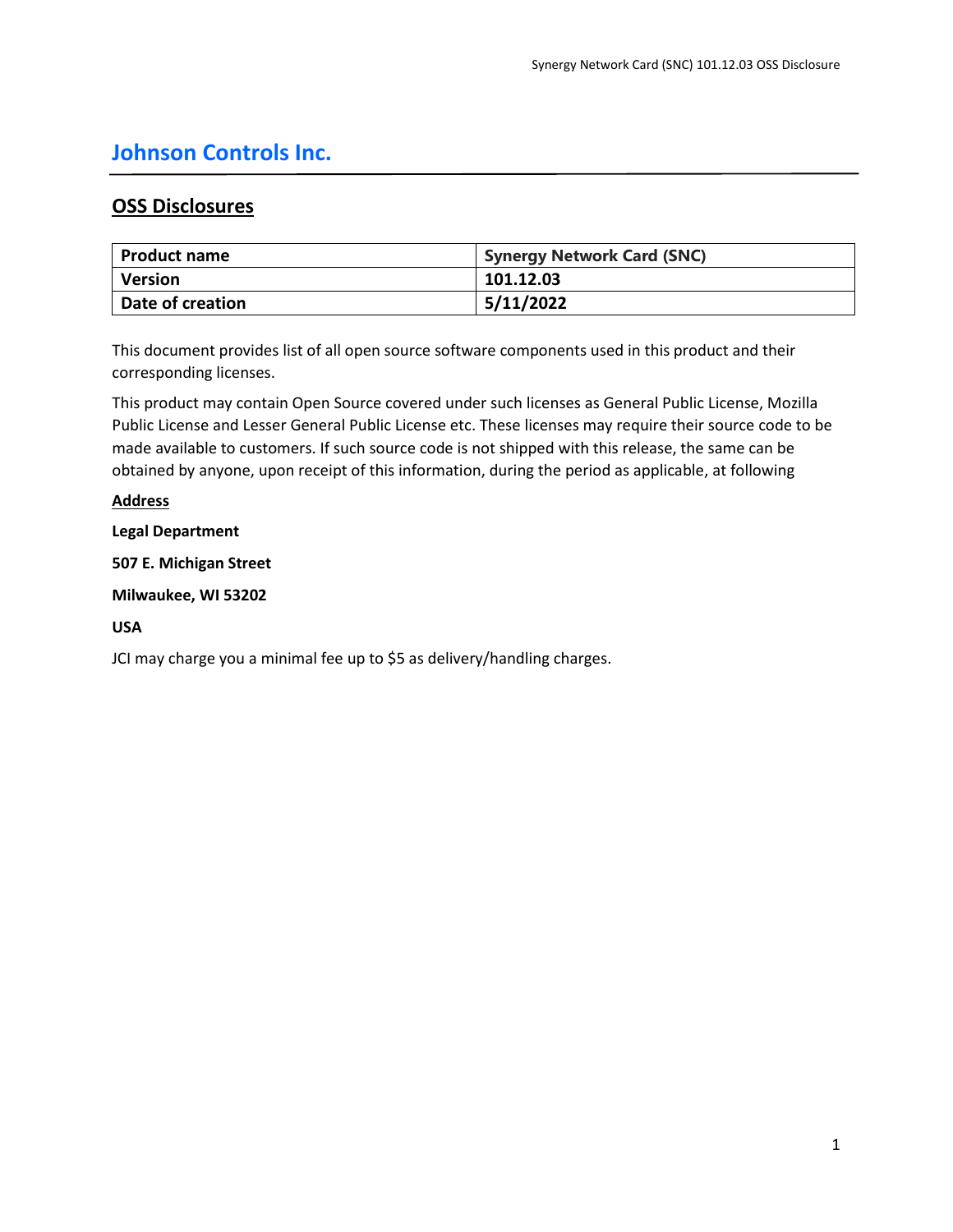# **Open source software Components**

| <b>Component Name</b>       | <b>Version</b>        | License                      |
|-----------------------------|-----------------------|------------------------------|
| <b>BusyBox</b>              | 1.20.2                | <b>GPL</b>                   |
| coinor-csdp                 | $6.1.1 - 1$           | <b>Common Public License</b> |
| curl                        | 7.81.0                | MIT                          |
| dropbear                    | 2017.75-7             | <b>MIT</b>                   |
| Dropbear SSH                | 2016.74               | <b>MIT</b>                   |
| glibc-utils-32bit-debuginfo | 2.26                  | LGPL-2.1+                    |
| libcurl                     | Intermidiate          | <b>MIT</b>                   |
| libcurl4                    | $7.80.0 - 1$          | <b>MIT</b>                   |
| libjansson4-32bit           | 2.9                   | <b>MIT</b>                   |
| libmxml1-32bit              | 2.10                  | $LGPL-2.1+$                  |
| libpaho-mqtt1               | 1.3.1                 | EPL-1.0                      |
|                             |                       | BSD-3-Clause                 |
| libprotobuf-c               | V1.2.1                | BSD-2c                       |
| libustream-cyassl           | 2016-07-02-ec80adaa-4 | <b>ISC</b>                   |
| Linux Kernel                | 2.6.35                | <b>GPL</b>                   |
| OpenSSH                     | Intermidiate          | <b>BSD</b>                   |
| OpenSSL                     | Intermidiate          | Apache-2.0                   |
| portmap                     | $6.0 - 4$             | BSD-4c                       |
| sysfsutils                  | $2.1.0 - 2$           | LGPL-2.1                     |
| sysfsutils-debuginfo        | 2.1.0                 | LGPL-2.1+                    |
| sysfsutils-devel            | 2.1.0                 | $LGPL-2.1+$                  |
| zlib                        | 1.2.3                 | <b>ZLIB License</b>          |

# **Licenses**

# **Apache 2. 0**

 Apache License Version 2.0, January 2004 http://www.apache.org/licenses/

TERMS AND CONDITIONS FOR USE, REPRODUCTION, AND DISTRIBUTION

# 1. Definitions.

 "License" shall mean the terms and conditions for use, reproduction, and distribution as defined by Sections 1 through 9 of this document.

 "Licensor" shall mean the copyright owner or entity authorized by the copyright owner that is granting the License.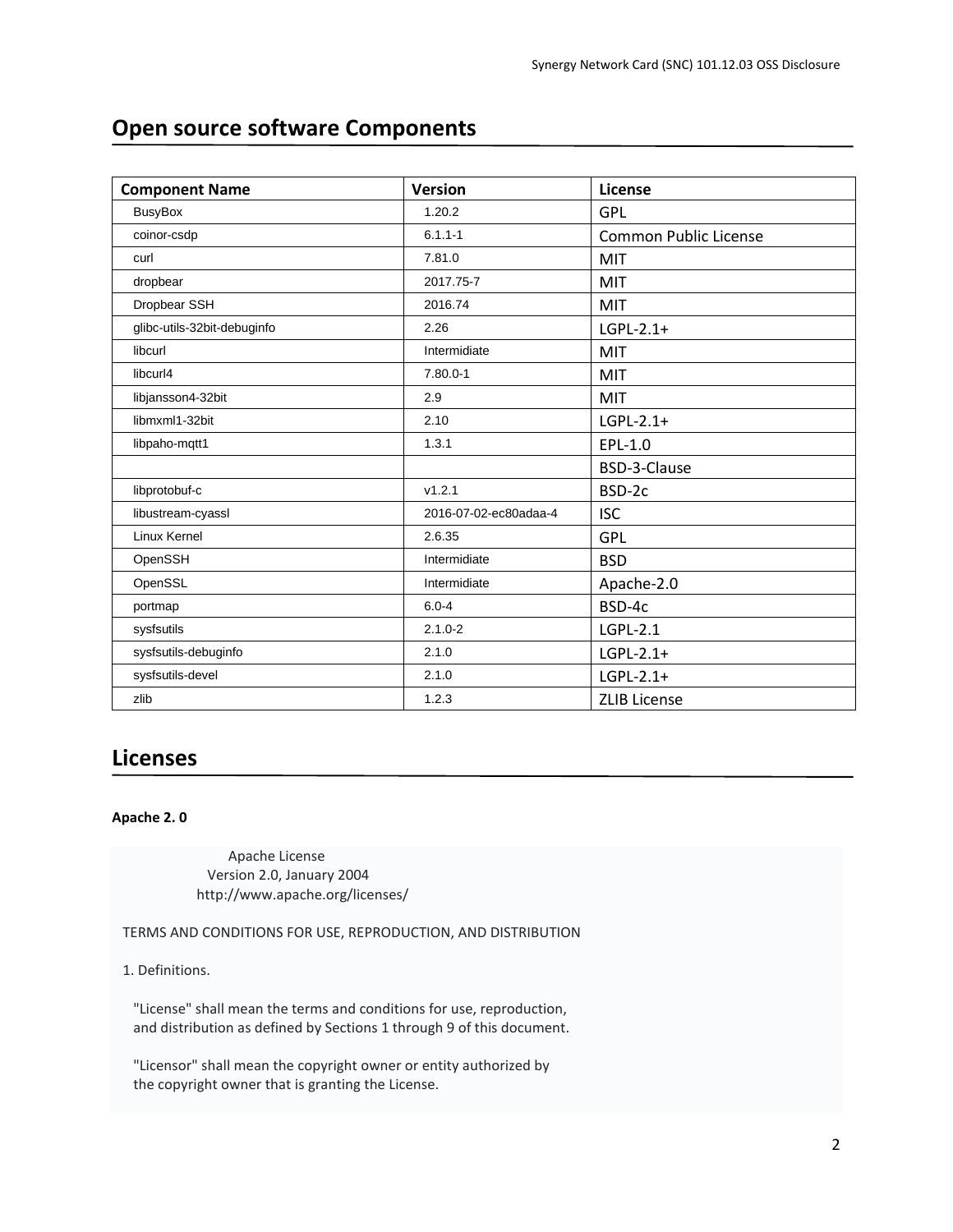"Legal Entity" shall mean the union of the acting entity and all other entities that control, are controlled by, or are under common control with that entity. For the purposes of this definition, "control" means (i) the power, direct or indirect, to cause the direction or management of such entity, whether by contract or otherwise, or (ii) ownership of fifty percent (50%) or more of the outstanding shares, or (iii) beneficial ownership of such entity.

 "You" (or "Your") shall mean an individual or Legal Entity exercising permissions granted by this License.

 "Source" form shall mean the preferred form for making modifications, including but not limited to software source code, documentation source, and configuration files.

 "Object" form shall mean any form resulting from mechanical transformation or translation of a Source form, including but not limited to compiled object code, generated documentation, and conversions to other media types.

 "Work" shall mean the work of authorship, whether in Source or Object form, made available under the License, as indicated by a copyright notice that is included in or attached to the work (an example is provided in the Appendix below).

 "Derivative Works" shall mean any work, whether in Source or Object form, that is based on (or derived from) the Work and for which the editorial revisions, annotations, elaborations, or other modifications represent, as a whole, an original work of authorship. For the purposes of this License, Derivative Works shall not include works that remain separable from, or merely link (or bind by name) to the interfaces of, the Work and Derivative Works thereof.

 "Contribution" shall mean any work of authorship, including the original version of the Work and any modifications or additions to that Work or Derivative Works thereof, that is intentionally submitted to Licensor for inclusion in the Work by the copyright owner or by an individual or Legal Entity authorized to submit on behalf of the copyright owner. For the purposes of this definition, "submitted" means any form of electronic, verbal, or written communication sent to the Licensor or its representatives, including but not limited to communication on electronic mailing lists, source code control systems, and issue tracking systems that are managed by, or on behalf of, the Licensor for the purpose of discussing and improving the Work, but excluding communication that is conspicuously marked or otherwise designated in writing by the copyright owner as "Not a Contribution."

 "Contributor" shall mean Licensor and any individual or Legal Entity on behalf of whom a Contribution has been received by Licensor and subsequently incorporated within the Work.

 2. Grant of Copyright License. Subject to the terms and conditions of this License, each Contributor hereby grants to You a perpetual,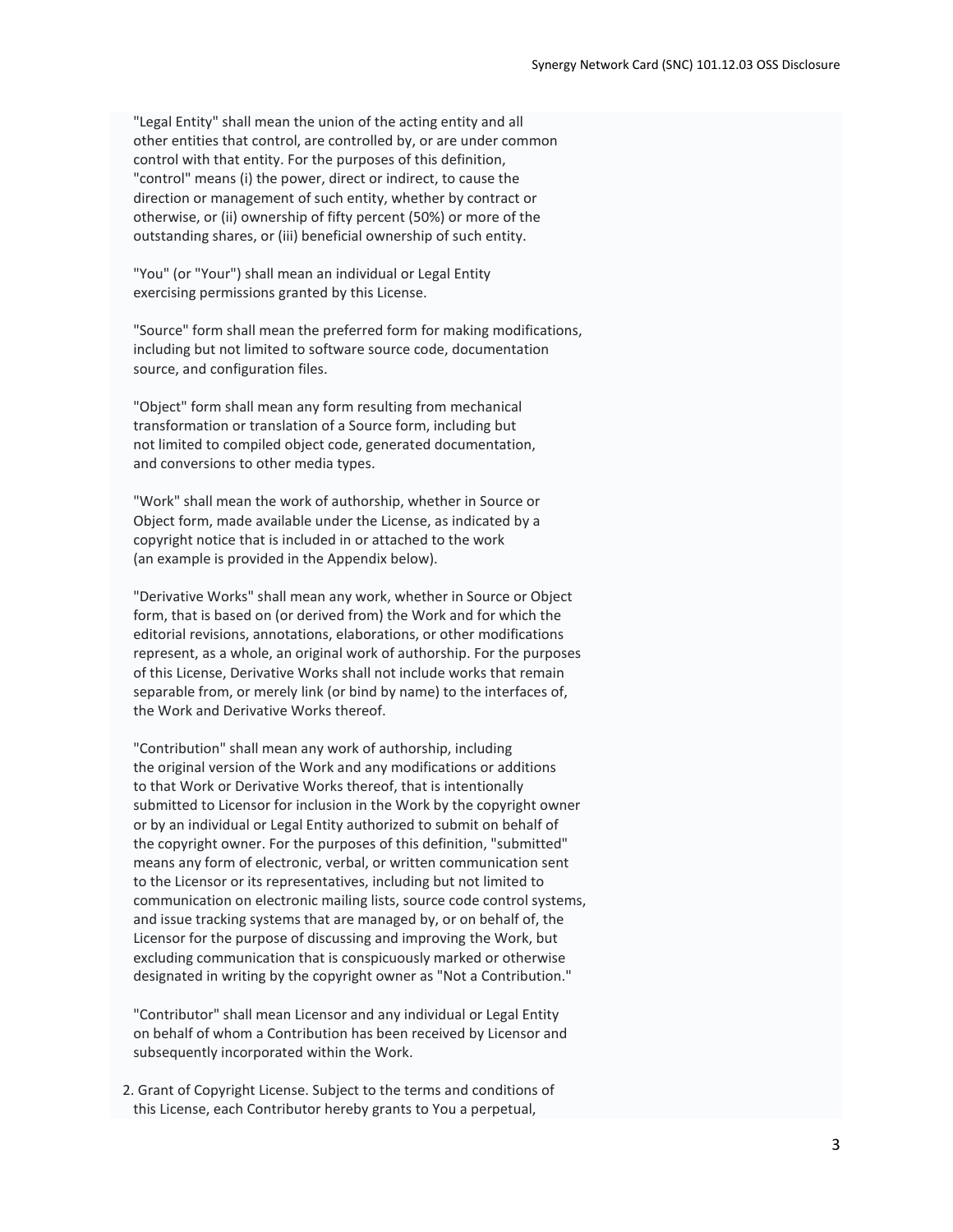worldwide, non-exclusive, no-charge, royalty-free, irrevocable copyright license to reproduce, prepare Derivative Works of, publicly display, publicly perform, sublicense, and distribute the Work and such Derivative Works in Source or Object form.

- 3. Grant of Patent License. Subject to the terms and conditions of this License, each Contributor hereby grants to You a perpetual, worldwide, non-exclusive, no-charge, royalty-free, irrevocable (except as stated in this section) patent license to make, have made, use, offer to sell, sell, import, and otherwise transfer the Work, where such license applies only to those patent claims licensable by such Contributor that are necessarily infringed by their Contribution(s) alone or by combination of their Contribution(s) with the Work to which such Contribution(s) was submitted. If You institute patent litigation against any entity (including a cross-claim or counterclaim in a lawsuit) alleging that the Work or a Contribution incorporated within the Work constitutes direct or contributory patent infringement, then any patent licenses granted to You under this License for that Work shall terminate as of the date such litigation is filed.
- 4. Redistribution. You may reproduce and distribute copies of the Work or Derivative Works thereof in any medium, with or without modifications, and in Source or Object form, provided that You meet the following conditions:
	- (a) You must give any other recipients of the Work or Derivative Works a copy of this License; and
	- (b) You must cause any modified files to carry prominent notices stating that You changed the files; and
	- (c) You must retain, in the Source form of any Derivative Works that You distribute, all copyright, patent, trademark, and attribution notices from the Source form of the Work, excluding those notices that do not pertain to any part of the Derivative Works; and
	- (d) If the Work includes a "NOTICE" text file as part of its distribution, then any Derivative Works that You distribute must include a readable copy of the attribution notices contained within such NOTICE file, excluding those notices that do not pertain to any part of the Derivative Works, in at least one of the following places: within a NOTICE text file distributed as part of the Derivative Works; within the Source form or documentation, if provided along with the Derivative Works; or, within a display generated by the Derivative Works, if and wherever such third-party notices normally appear. The contents of the NOTICE file are for informational purposes only and do not modify the License. You may add Your own attribution notices within Derivative Works that You distribute, alongside or as an addendum to the NOTICE text from the Work, provided that such additional attribution notices cannot be construed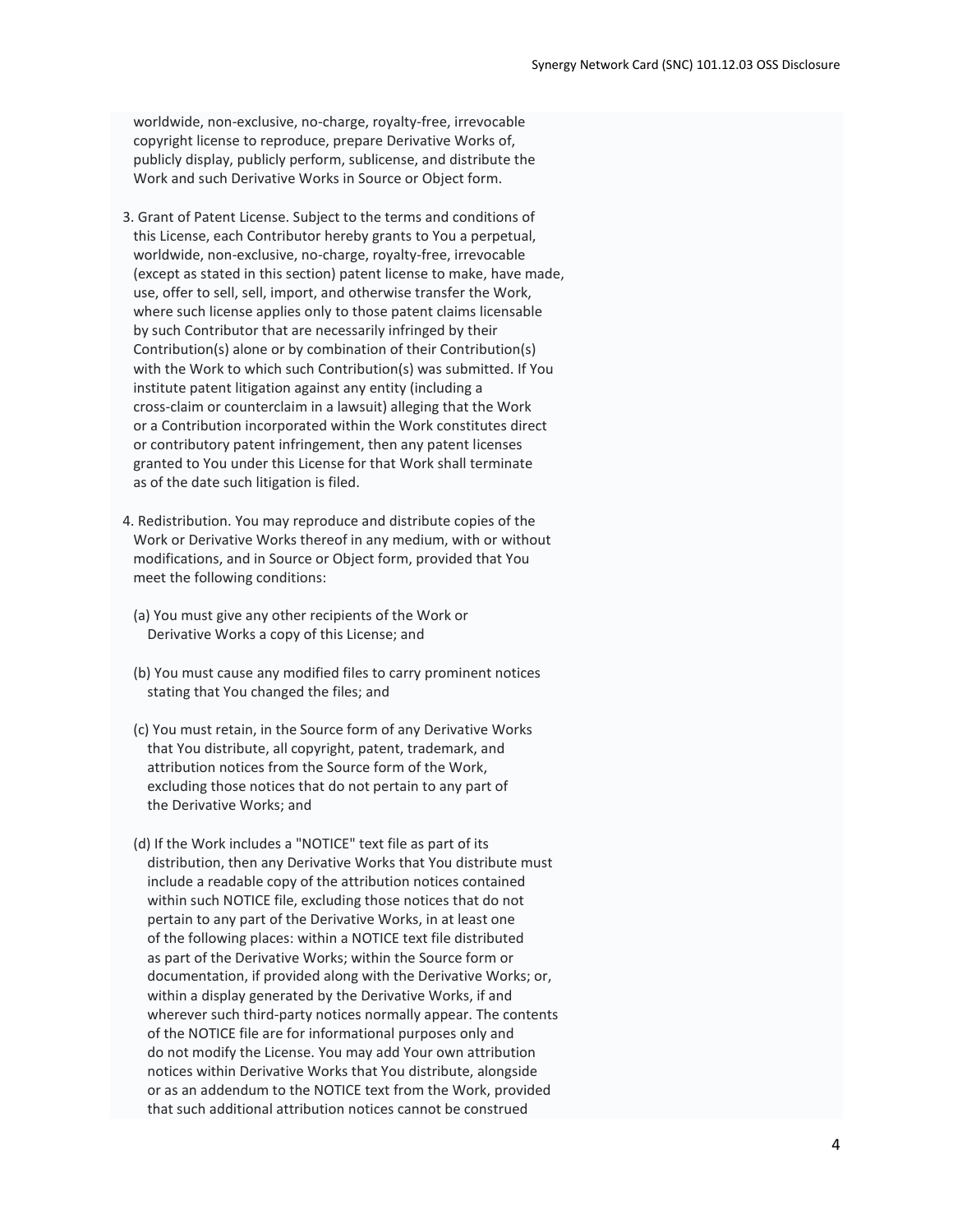as modifying the License.

 You may add Your own copyright statement to Your modifications and may provide additional or different license terms and conditions for use, reproduction, or distribution of Your modifications, or for any such Derivative Works as a whole, provided Your use, reproduction, and distribution of the Work otherwise complies with the conditions stated in this License.

- 5. Submission of Contributions. Unless You explicitly state otherwise, any Contribution intentionally submitted for inclusion in the Work by You to the Licensor shall be under the terms and conditions of this License, without any additional terms or conditions. Notwithstanding the above, nothing herein shall supersede or modify the terms of any separate license agreement you may have executed with Licensor regarding such Contributions.
- 6. Trademarks. This License does not grant permission to use the trade names, trademarks, service marks, or product names of the Licensor, except as required for reasonable and customary use in describing the origin of the Work and reproducing the content of the NOTICE file.
- 7. Disclaimer of Warranty. Unless required by applicable law or agreed to in writing, Licensor provides the Work (and each Contributor provides its Contributions) on an "AS IS" BASIS, WITHOUT WARRANTIES OR CONDITIONS OF ANY KIND, either express or implied, including, without limitation, any warranties or conditions of TITLE, NON-INFRINGEMENT, MERCHANTABILITY, or FITNESS FOR A PARTICULAR PURPOSE. You are solely responsible for determining the appropriateness of using or redistributing the Work and assume any risks associated with Your exercise of permissions under this License.
- 8. Limitation of Liability. In no event and under no legal theory, whether in tort (including negligence), contract, or otherwise, unless required by applicable law (such as deliberate and grossly negligent acts) or agreed to in writing, shall any Contributor be liable to You for damages, including any direct, indirect, special, incidental, or consequential damages of any character arising as a result of this License or out of the use or inability to use the Work (including but not limited to damages for loss of goodwill, work stoppage, computer failure or malfunction, or any and all other commercial damages or losses), even if such Contributor has been advised of the possibility of such damages.
- 9. Accepting Warranty or Additional Liability. While redistributing the Work or Derivative Works thereof, You may choose to offer, and charge a fee for, acceptance of support, warranty, indemnity, or other liability obligations and/or rights consistent with this License. However, in accepting such obligations, You may act only on Your own behalf and on Your sole responsibility, not on behalf of any other Contributor, and only if You agree to indemnify, defend, and hold each Contributor harmless for any liability incurred by, or claims asserted against, such Contributor by reason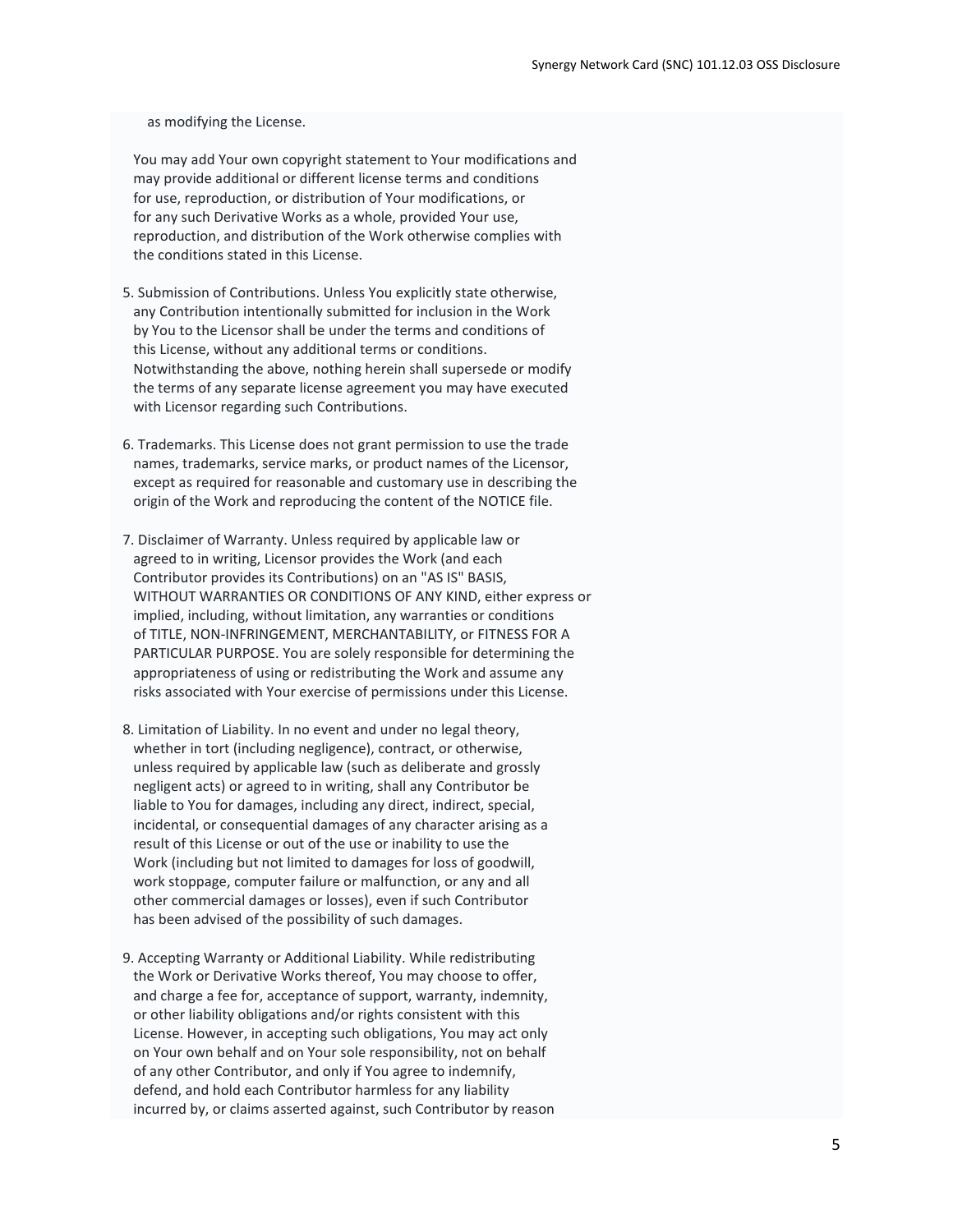of your accepting any such warranty or additional liability.

END OF TERMS AND CONDITIONS

APPENDIX: How to apply the Apache License to your work.

 To apply the Apache License to your work, attach the following boilerplate notice, with the fields enclosed by brackets "[]" replaced with your own identifying information. (Don't include the brackets!) The text should be enclosed in the appropriate comment syntax for the file format. We also recommend that a file or class name and description of purpose be included on the same "printed page" as the copyright notice for easier identification within third-party archives.

Copyright [yyyy] [name of copyright owner]

 Licensed under the Apache License, Version 2.0 (the "License"); you may not use this file except in compliance with the License. You may obtain a copy of the License at

http://www.apache.org/licenses/LICENSE-2.0

 Unless required by applicable law or agreed to in writing, software distributed under the License is distributed on an "AS IS" BASIS, WITHOUT WARRANTIES OR CONDITIONS OF ANY KIND, either express or implied. See the License for the specific language governing permissions and limitations under the License.

#### **MIT license**

Permission is hereby granted, free of charge, to any person obtaining a copy of this software and associated documentation files (the "Software"), to deal in the Software without restriction, including without limitation the rights to use, copy, modify, merge, publish, distribute, sublicense, and/or sell copies of the Software, and to permit persons to whom the Software is furnished to do so, subject to the following conditions:

The above copyright notice and this permission notice shall be included in all copies or substantial portions of the Software.

THE SOFTWARE IS PROVIDED "AS IS", WITHOUT WARRANTY OF ANY KIND, EXPRESS OR IMPLIED, INCLUDING BUT NOT LIMITED TO THE WARRANTIES OF MERCHANTABILITY, FITNESS FOR A PARTICULAR PURPOSE AND NONINFRINGEMENT. IN NO EVENT SHALL THE AUTHORS OR COPYRIGHT HOLDERS BE LIABLE FOR ANY CLAIM, DAMAGES OR OTHER LIABILITY, WHETHER IN AN ACTION OF CONTRACT, TORT OR OTHERWISE, ARISING FROM, OUT OF OR IN CONNECTION WITH THE SOFTWARE OR THE USE OR OTHER DEALINGS IN THE SOFTWARE.

#### **BSD-3-Clause**

Redistribution and use in source and binary forms, with or without modification, are permitted provided that the following conditions are met:

1. Redistributions of source code must retain the above copyright notice, this list of conditions and the following disclaimer.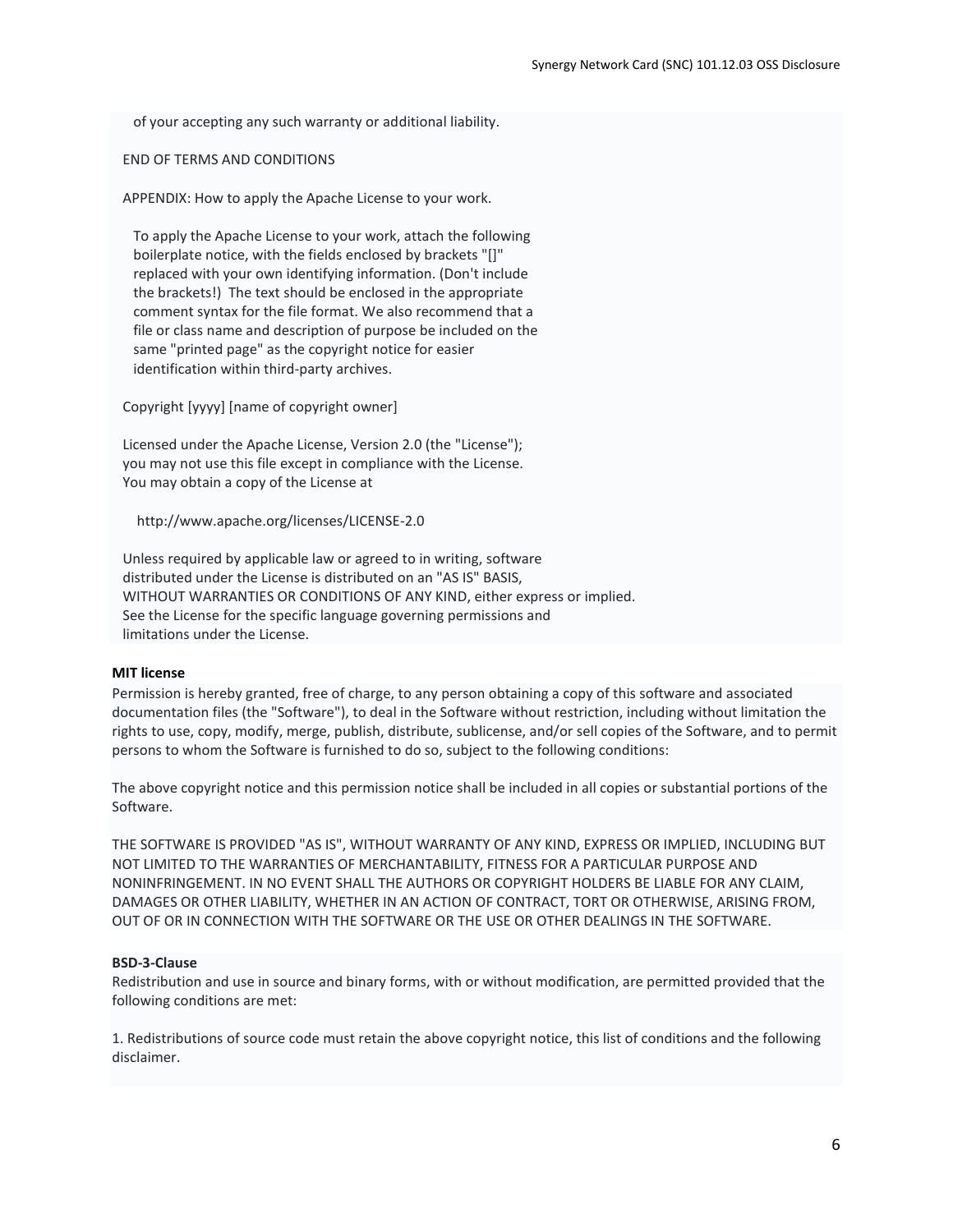2. Redistributions in binary form must reproduce the above copyright notice, this list of conditions and the following disclaimer in the documentation and/or other materials provided with the distribution.

3. Neither the name of the copyright holder nor the names of its contributors may be used to endorse or promote products derived from this software without specific prior written permission.

THIS SOFTWARE IS PROVIDED BY THE COPYRIGHT HOLDERS AND CONTRIBUTORS "AS IS" AND ANY EXPRESS OR IMPLIED WARRANTIES, INCLUDING, BUT NOT LIMITED TO, THE IMPLIED WARRANTIES OF MERCHANTABILITY AND FITNESS FOR A PARTICULAR PURPOSE ARE DISCLAIMED. IN NO EVENT SHALL THE COPYRIGHT HOLDER OR CONTRIBUTORS BE LIABLE FOR ANY DIRECT, INDIRECT, INCIDENTAL, SPECIAL, EXEMPLARY, OR CONSEQUENTIAL DAMAGES (INCLUDING, BUT NOT LIMITED TO, PROCUREMENT OF SUBSTITUTE GOODS OR SERVICES; LOSS OF USE, DATA, OR PROFITS; OR BUSINESS INTERRUPTION) HOWEVER CAUSED AND ON ANY THEORY OF LIABILITY, WHETHER IN CONTRACT, STRICT LIABILITY, OR TORT (INCLUDING NEGLIGENCE OR OTHERWISE) ARISING IN ANY WAY OUT OF THE USE OF THIS SOFTWARE, EVEN IF ADVISED OF THE POSSIBILITY OF SUCH DAMAGE.

## **BSD-2-Clause**

Copyright (c) <year> <owner>.

Redistribution and use in source and binary forms, with or without modification, are permitted provided that the following conditions are met:

- *1.* Redistributions of source code must retain the above copyright notice, this list of conditions and the following disclaimer.
- *2.* Redistributions in binary form must reproduce the above copyright notice, this list of conditions and the following disclaimer in the documentation and/or other materials provided with the distribution.

THIS SOFTWARE IS PROVIDED BY *THE COPYRIGHT HOLDERS AND CONTRIBUTORS* "AS IS" AND ANY *EXPRESS* OR IMPLIED WARRANTIES, INCLUDING, BUT NOT LIMITED TO, THE IMPLIED WARRANTIES OF MERCHANTABILITY AND FITNESS FOR A PARTICULAR PURPOSE ARE DISCLAIMED. IN NO EVENT SHALL *THE COPYRIGHT HOLDER OR CONTRIBUTORS* BE LIABLE FOR ANY DIRECT, INDIRECT, INCIDENTAL, SPECIAL, EXEMPLARY, OR CONSEQUENTIAL DAMAGES (INCLUDING, BUT NOT LIMITED TO, PROCUREMENT OF SUBSTITUTE GOODS OR SERVICES; LOSS OF USE, DATA, OR PROFITS; OR BUSINESS INTERRUPTION) HOWEVER CAUSED AND ON ANY THEORY OF LIABILITY, WHETHER IN CONTRACT, STRICT LIABILITY, OR TORT (INCLUDING NEGLIGENCE OR OTHERWISE) ARISING IN ANY WAY OUT OF THE USE OF THIS SOFTWARE, EVEN IF ADVISED OF THE POSSIBILITY OF SUCH DAMAGE.

GNU GENERAL PUBLIC LICENSE TERMS AND CONDITIONS FOR COPYING, DISTRIBUTION AND MODIFICATION

 0. This License applies to any program or other work which contains a notice placed by the copyright holder saying it may be distributed under the terms of this General Public License. The "Program", below, refers to any such program or work, and a "work based on the Program" means either the Program or any derivative work under copyright law: that is to say, a work containing the Program or a portion of it, either verbatim or with modifications and/or translated into another language. (Hereinafter, translation is included without limitation in the term "modification".) Each licensee is addressed as "you".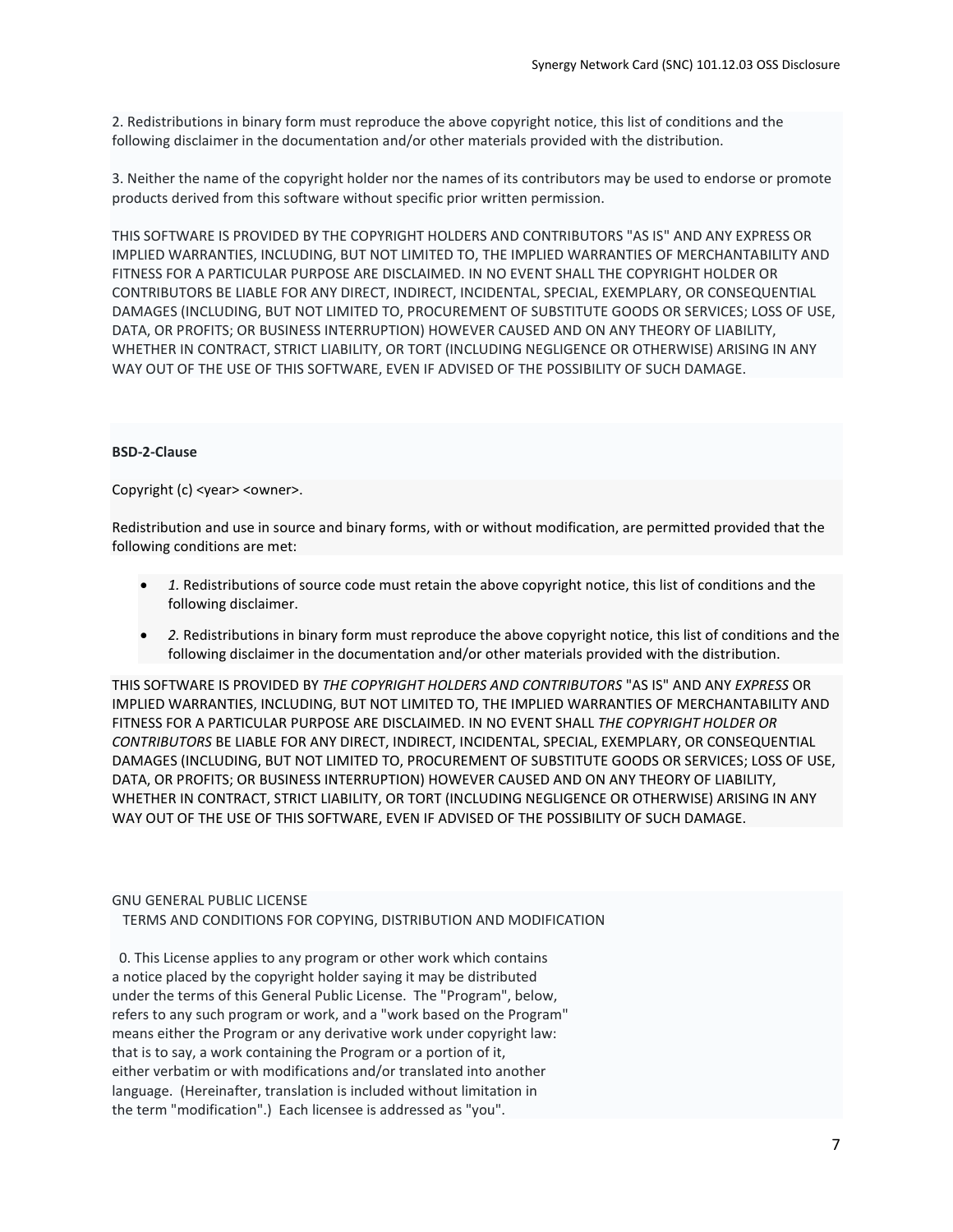Activities other than copying, distribution and modification are not covered by this License; they are outside its scope. The act of running the Program is not restricted, and the output from the Program is covered only if its contents constitute a work based on the Program (independent of having been made by running the Program). Whether that is true depends on what the Program does.

 1. You may copy and distribute verbatim copies of the Program's source code as you receive it, in any medium, provided that you conspicuously and appropriately publish on each copy an appropriate copyright notice and disclaimer of warranty; keep intact all the notices that refer to this License and to the absence of any warranty; and give any other recipients of the Program a copy of this License along with the Program.

You may charge a fee for the physical act of transferring a copy, and you may at your option offer warranty protection in exchange for a fee.

 2. You may modify your copy or copies of the Program or any portion of it, thus forming a work based on the Program, and copy and distribute such modifications or work under the terms of Section 1 above, provided that you also meet all of these conditions:

 a) You must cause the modified files to carry prominent notices stating that you changed the files and the date of any change.

 b) You must cause any work that you distribute or publish, that in whole or in part contains or is derived from the Program or any part thereof, to be licensed as a whole at no charge to all third parties under the terms of this License.

 c) If the modified program normally reads commands interactively when run, you must cause it, when started running for such interactive use in the most ordinary way, to print or display an announcement including an appropriate copyright notice and a notice that there is no warranty (or else, saying that you provide a warranty) and that users may redistribute the program under these conditions, and telling the user how to view a copy of this License. (Exception: if the Program itself is interactive but does not normally print such an announcement, your work based on the Program is not required to print an announcement.)

These requirements apply to the modified work as a whole. If identifiable sections of that work are not derived from the Program, and can be reasonably considered independent and separate works in themselves, then this License, and its terms, do not apply to those sections when you distribute them as separate works. But when you distribute the same sections as part of a whole which is a work based on the Program, the distribution of the whole must be on the terms of this License, whose permissions for other licensees extend to the entire whole, and thus to each and every part regardless of who wrote it.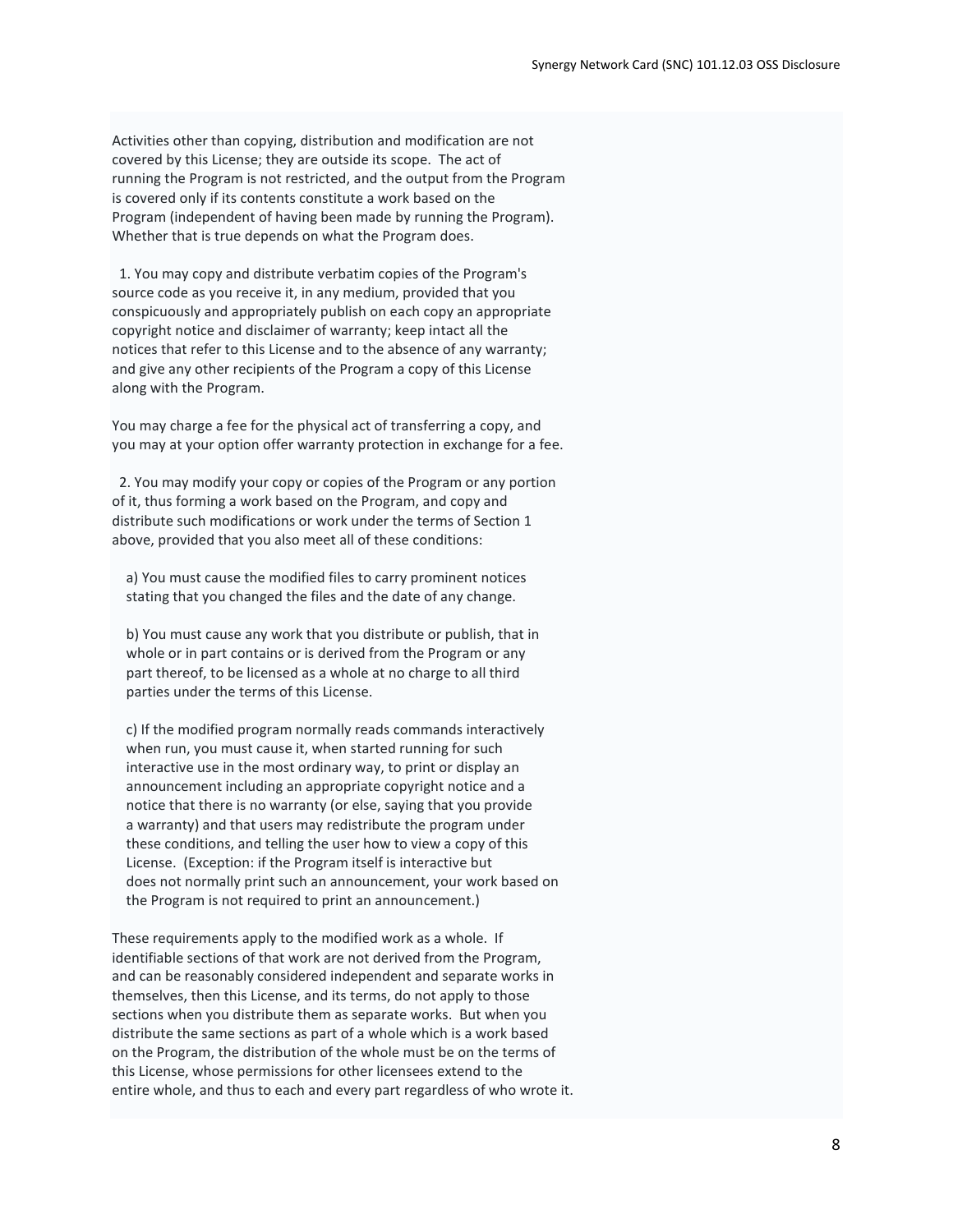Thus, it is not the intent of this section to claim rights or contest your rights to work written entirely by you; rather, the intent is to exercise the right to control the distribution of derivative or collective works based on the Program.

In addition, mere aggregation of another work not based on the Program with the Program (or with a work based on the Program) on a volume of a storage or distribution medium does not bring the other work under the scope of this License.

 3. You may copy and distribute the Program (or a work based on it, under Section 2) in object code or executable form under the terms of Sections 1 and 2 above provided that you also do one of the following:

 a) Accompany it with the complete corresponding machine-readable source code, which must be distributed under the terms of Sections 1 and 2 above on a medium customarily used for software interchange; or,

 b) Accompany it with a written offer, valid for at least three years, to give any third party, for a charge no more than your cost of physically performing source distribution, a complete machine-readable copy of the corresponding source code, to be distributed under the terms of Sections 1 and 2 above on a medium customarily used for software interchange; or,

 c) Accompany it with the information you received as to the offer to distribute corresponding source code. (This alternative is allowed only for noncommercial distribution and only if you received the program in object code or executable form with such an offer, in accord with Subsection b above.)

The source code for a work means the preferred form of the work for making modifications to it. For an executable work, complete source code means all the source code for all modules it contains, plus any associated interface definition files, plus the scripts used to control compilation and installation of the executable. However, as a special exception, the source code distributed need not include anything that is normally distributed (in either source or binary form) with the major components (compiler, kernel, and so on) of the operating system on which the executable runs, unless that component itself accompanies the executable.

If distribution of executable or object code is made by offering access to copy from a designated place, then offering equivalent access to copy the source code from the same place counts as distribution of the source code, even though third parties are not compelled to copy the source along with the object code.

 4. You may not copy, modify, sublicense, or distribute the Program except as expressly provided under this License. Any attempt otherwise to copy, modify, sublicense or distribute the Program is void, and will automatically terminate your rights under this License. However, parties who have received copies, or rights, from you under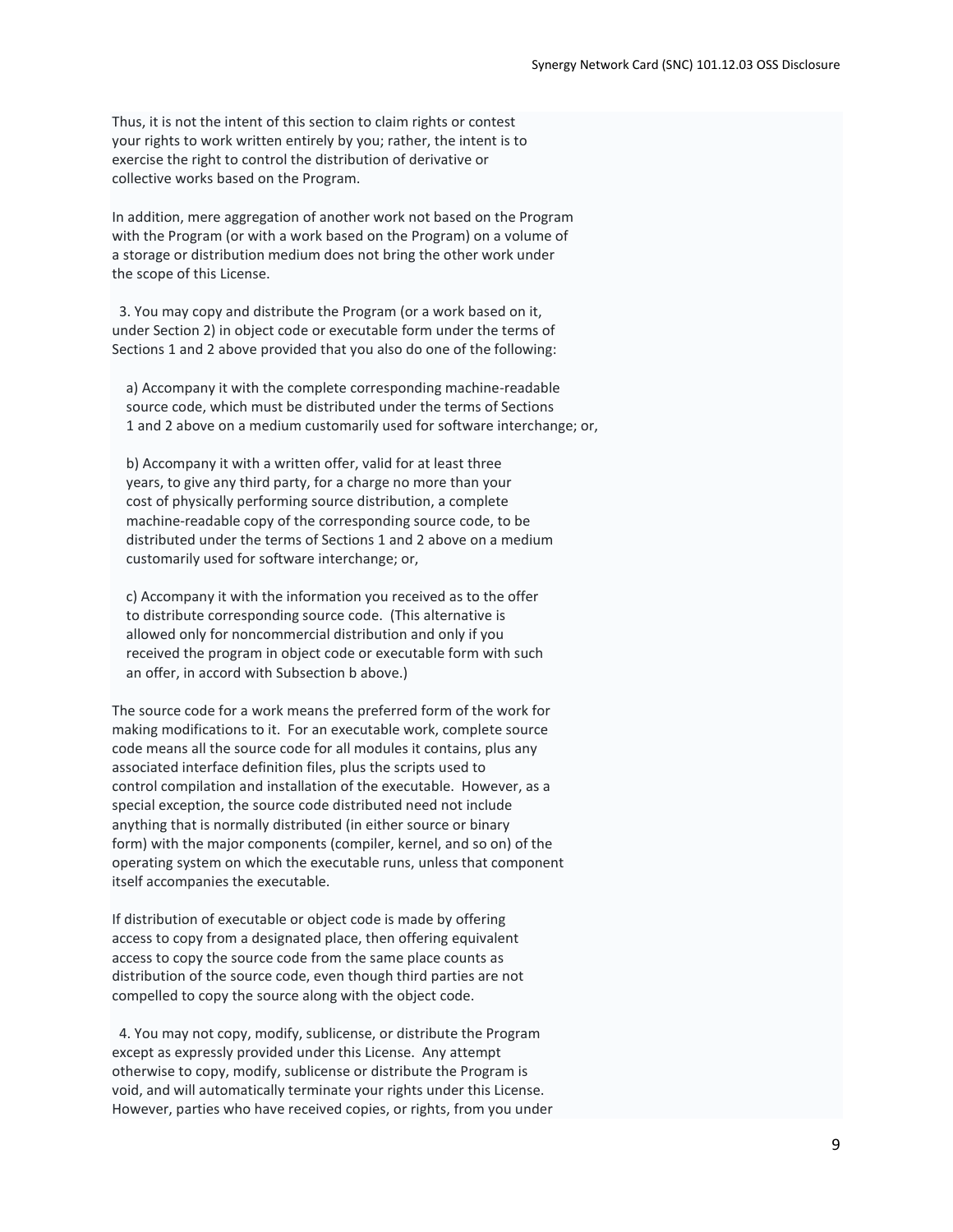this License will not have their licenses terminated so long as such parties remain in full compliance.

 5. You are not required to accept this License, since you have not signed it. However, nothing else grants you permission to modify or distribute the Program or its derivative works. These actions are prohibited by law if you do not accept this License. Therefore, by modifying or distributing the Program (or any work based on the Program), you indicate your acceptance of this License to do so, and all its terms and conditions for copying, distributing or modifying the Program or works based on it.

 6. Each time you redistribute the Program (or any work based on the Program), the recipient automatically receives a license from the original licensor to copy, distribute or modify the Program subject to these terms and conditions. You may not impose any further restrictions on the recipients' exercise of the rights granted herein. You are not responsible for enforcing compliance by third parties to this License.

7. If, as a consequence of a court judgment or allegation of patent infringement or for any other reason (not limited to patent issues), conditions are imposed on you (whether by court order, agreement or otherwise) that contradict the conditions of this License, they do not excuse you from the conditions of this License. If you cannot distribute so as to satisfy simultaneously your obligations under this License and any other pertinent obligations, then as a consequence you may not distribute the Program at all. For example, if a patent license would not permit royalty-free redistribution of the Program by all those who receive copies directly or indirectly through you, then the only way you could satisfy both it and this License would be to refrain entirely from distribution of the Program.

If any portion of this section is held invalid or unenforceable under any particular circumstance, the balance of the section is intended to apply and the section as a whole is intended to apply in other circumstances.

It is not the purpose of this section to induce you to infringe any patents or other property right claims or to contest validity of any such claims; this section has the sole purpose of protecting the integrity of the free software distribution system, which is implemented by public license practices. Many people have made generous contributions to the wide range of software distributed through that system in reliance on consistent application of that system; it is up to the author/donor to decide if he or she is willing to distribute software through any other system and a licensee cannot impose that choice.

This section is intended to make thoroughly clear what is believed to be a consequence of the rest of this License.

8. If the distribution and/or use of the Program is restricted in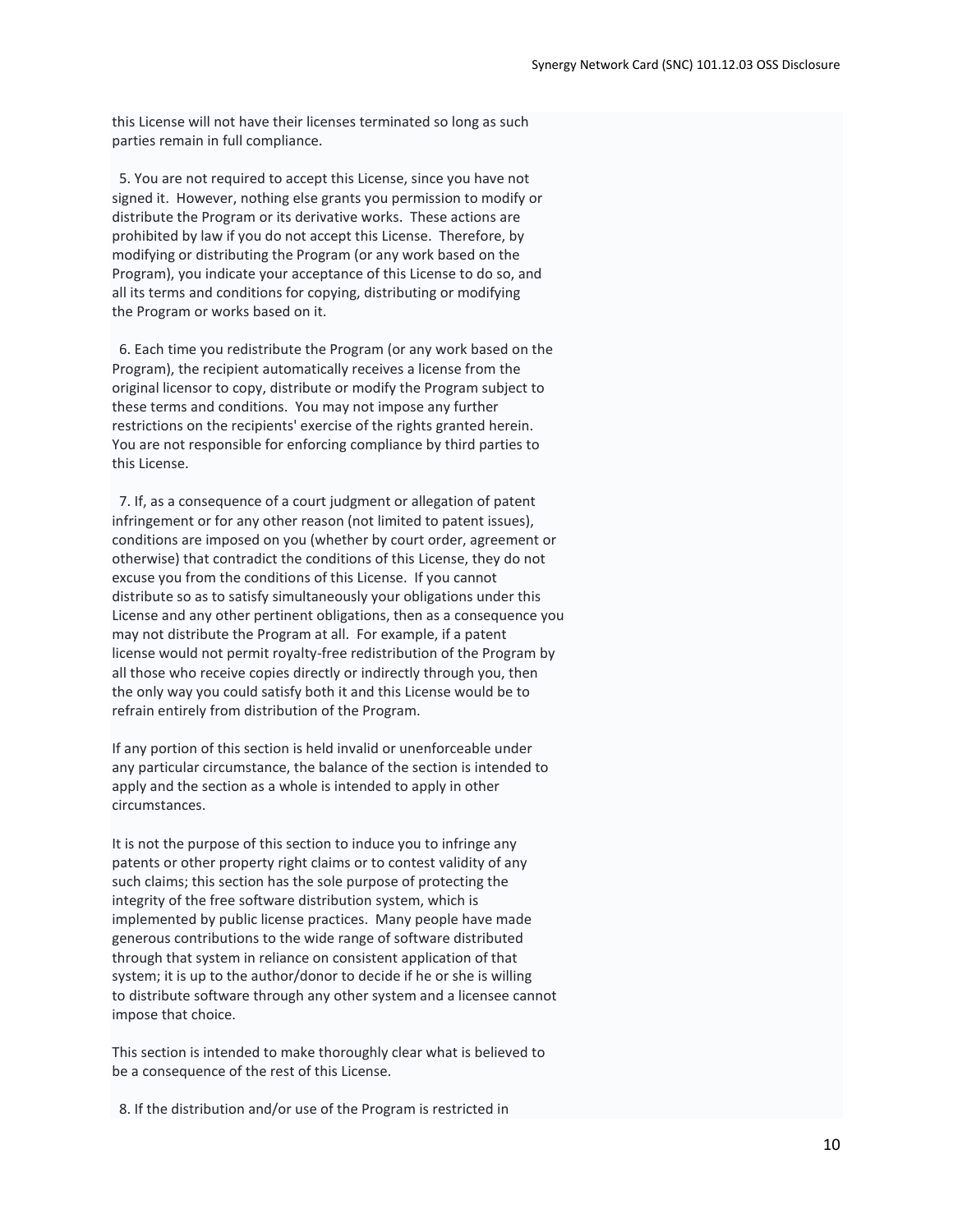certain countries either by patents or by copyrighted interfaces, the original copyright holder who places the Program under this License may add an explicit geographical distribution limitation excluding those countries, so that distribution is permitted only in or among countries not thus excluded. In such case, this License incorporates the limitation as if written in the body of this License.

 9. The Free Software Foundation may publish revised and/or new versions of the General Public License from time to time. Such new versions will be similar in spirit to the present version, but may differ in detail to address new problems or concerns.

Each version is given a distinguishing version number. If the Program specifies a version number of this License which applies to it and "any later version", you have the option of following the terms and conditions either of that version or of any later version published by the Free Software Foundation. If the Program does not specify a version number of this License, you may choose any version ever published by the Free Software Foundation.

 10. If you wish to incorporate parts of the Program into other free programs whose distribution conditions are different, write to the author to ask for permission. For software which is copyrighted by the Free Software Foundation, write to the Free Software Foundation; we sometimes make exceptions for this. Our decision will be guided by the two goals of preserving the free status of all derivatives of our free software and of promoting the sharing and reuse of software generally.

## NO WARRANTY

 11. BECAUSE THE PROGRAM IS LICENSED FREE OF CHARGE, THERE IS NO WARRANTY FOR THE PROGRAM, TO THE EXTENT PERMITTED BY APPLICABLE LAW. EXCEPT WHEN OTHERWISE STATED IN WRITING THE COPYRIGHT HOLDERS AND/OR OTHER PARTIES PROVIDE THE PROGRAM "AS IS" WITHOUT WARRANTY OF ANY KIND, EITHER EXPRESSED OR IMPLIED, INCLUDING, BUT NOT LIMITED TO, THE IMPLIED WARRANTIES OF MERCHANTABILITY AND FITNESS FOR A PARTICULAR PURPOSE. THE ENTIRE RISK AS TO THE QUALITY AND PERFORMANCE OF THE PROGRAM IS WITH YOU. SHOULD THE PROGRAM PROVE DEFECTIVE, YOU ASSUME THE COST OF ALL NECESSARY SERVICING, REPAIR OR CORRECTION.

 12. IN NO EVENT UNLESS REQUIRED BY APPLICABLE LAW OR AGREED TO IN WRITING WILL ANY COPYRIGHT HOLDER, OR ANY OTHER PARTY WHO MAY MODIFY AND/OR REDISTRIBUTE THE PROGRAM AS PERMITTED ABOVE, BE LIABLE TO YOU FOR DAMAGES, INCLUDING ANY GENERAL, SPECIAL, INCIDENTAL OR CONSEQUENTIAL DAMAGES ARISING OUT OF THE USE OR INABILITY TO USE THE PROGRAM (INCLUDING BUT NOT LIMITED TO LOSS OF DATA OR DATA BEING RENDERED INACCURATE OR LOSSES SUSTAINED BY YOU OR THIRD PARTIES OR A FAILURE OF THE PROGRAM TO OPERATE WITH ANY OTHER PROGRAMS), EVEN IF SUCH HOLDER OR OTHER PARTY HAS BEEN ADVISED OF THE POSSIBILITY OF SUCH DAMAGES.

## END OF TERMS AND CONDITIONS

How to Apply These Terms to Your New Programs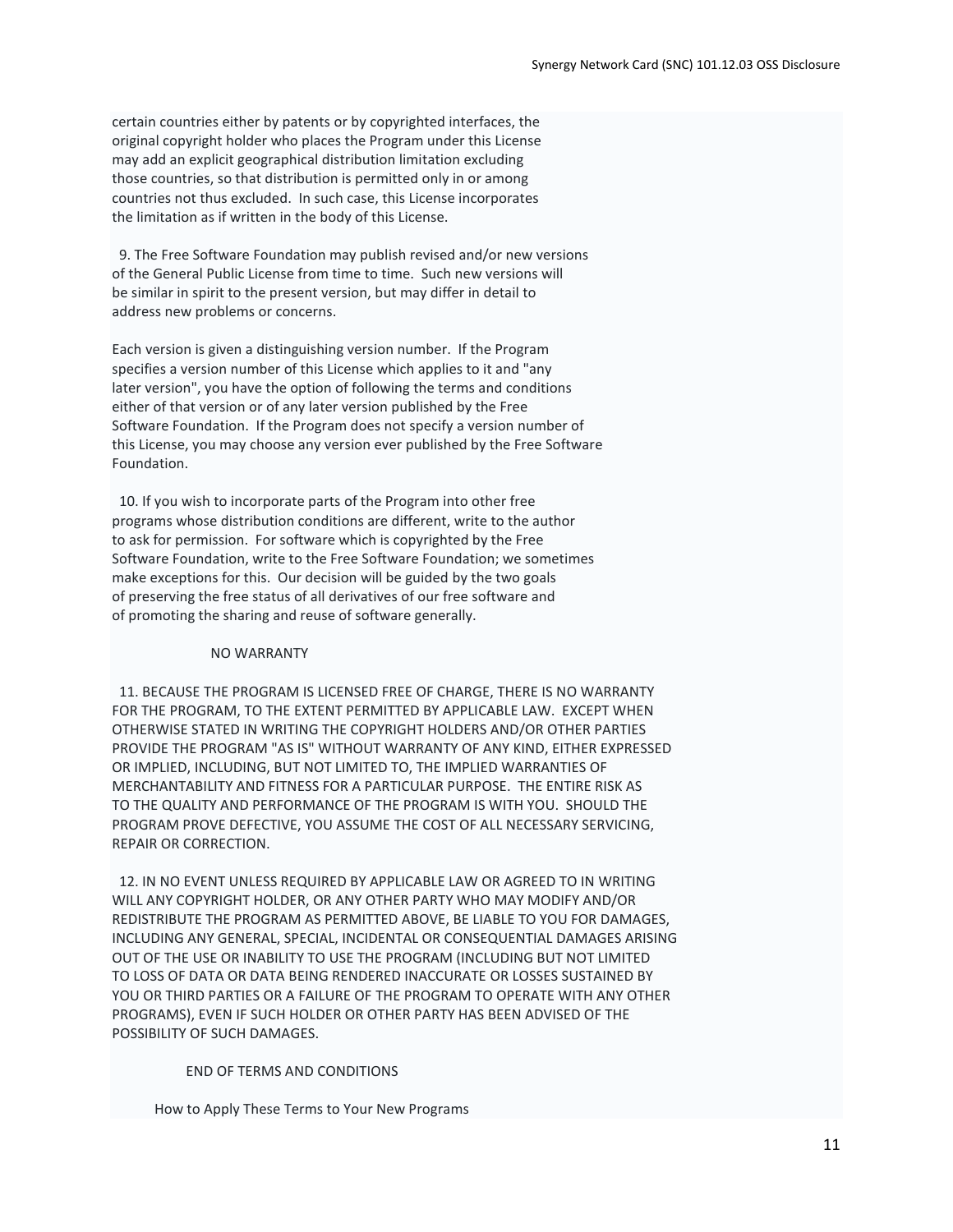If you develop a new program, and you want it to be of the greatest possible use to the public, the best way to achieve this is to make it free software which everyone can redistribute and change under these terms.

 To do so, attach the following notices to the program. It is safest to attach them to the start of each source file to most effectively convey the exclusion of warranty; and each file should have at least the "copyright" line and a pointer to where the full notice is found.

 <one line to give the program's name and a brief idea of what it does.> Copyright (C) <year> <name of author>

 This program is free software; you can redistribute it and/or modify it under the terms of the GNU General Public License as published by the Free Software Foundation; either version 2 of the License, or (at your option) any later version.

 This program is distributed in the hope that it will be useful, but WITHOUT ANY WARRANTY; without even the implied warranty of MERCHANTABILITY or FITNESS FOR A PARTICULAR PURPOSE. See the GNU General Public License for more details.

 You should have received a copy of the GNU General Public License along with this program; if not, write to the Free Software Foundation, Inc., 51 Franklin Street, Fifth Floor, Boston, MA 02110-1301 USA.

Also add information on how to contact you by electronic and paper mail.

If the program is interactive, make it output a short notice like this when it starts in an interactive mode:

 Gnomovision version 69, Copyright (C) year name of author Gnomovision comes with ABSOLUTELY NO WARRANTY; for details type `show w'. This is free software, and you are welcome to redistribute it under certain conditions; type `show c' for details.

The hypothetical commands `show w' and `show c' should show the appropriate parts of the General Public License. Of course, the commands you use may be called something other than `show w' and `show c'; they could even be mouse-clicks or menu items--whatever suits your program.

You should also get your employer (if you work as a programmer) or your school, if any, to sign a "copyright disclaimer" for the program, if necessary. Here is a sample; alter the names:

 Yoyodyne, Inc., hereby disclaims all copyright interest in the program `Gnomovision' (which makes passes at compilers) written by James Hacker.

 <signature of Ty Coon>, 1 April 1989 Ty Coon, President of Vice

This General Public License does not permit incorporating your program into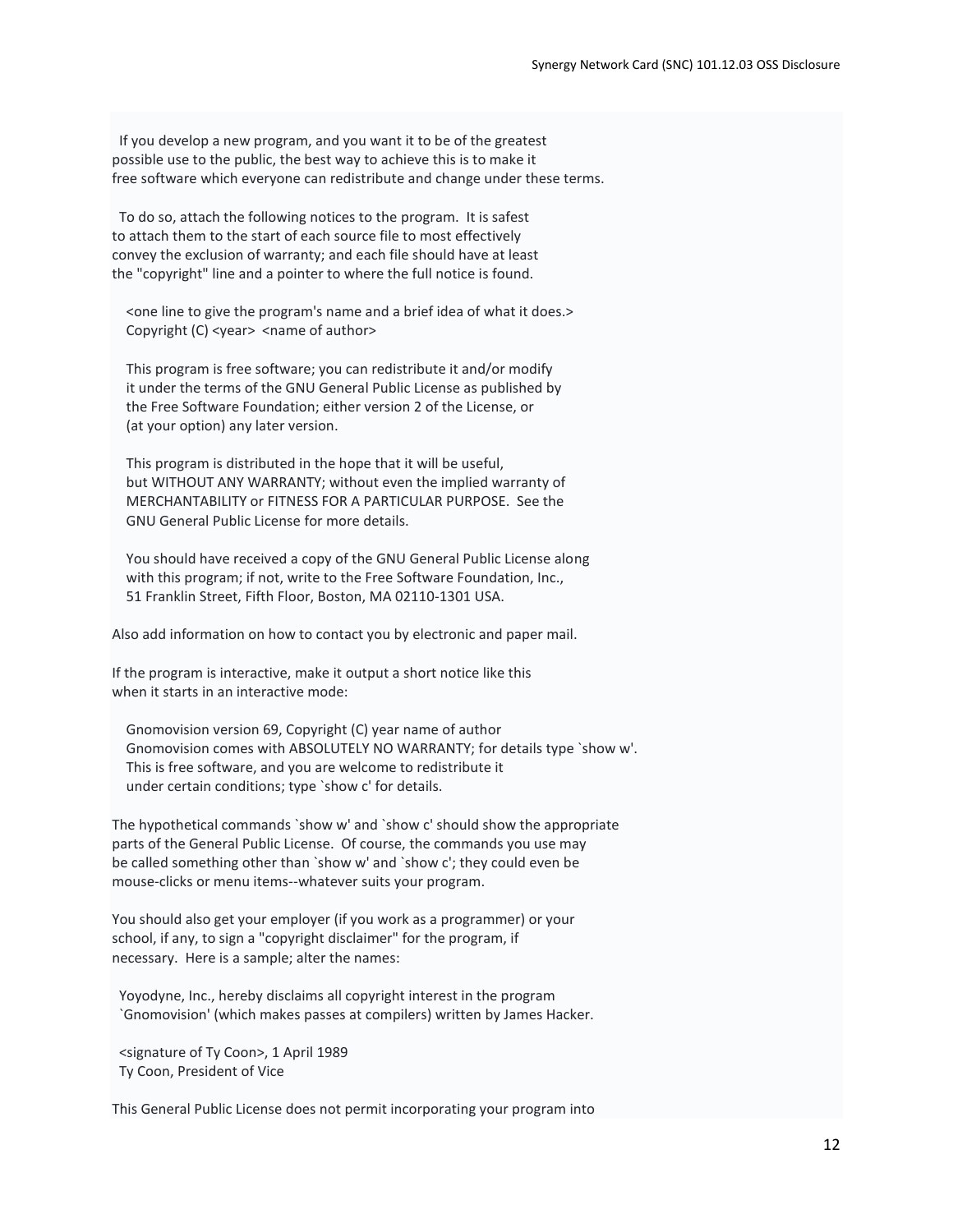proprietary programs. If your program is a subroutine library, you may consider it more useful to permit linking proprietary applications with the library. If this is what you want to do, use the GNU Lesser General Public License instead of this License.

## **GNU Lesser General Public License 2.1**

GNU LESSER GENERAL PUBLIC LICENSE Version 2.1, February 1999

Copyright (C) 1991, 1999 Free Software Foundation, Inc. 51 Franklin Street, Fifth Floor, Boston, MA 02110-1301 USA Everyone is permitted to copy and distribute verbatim copies of this license document, but changing it is not allowed.

[This is the first released version of the Lesser GPL. It also counts as the successor of the GNU Library Public License, version 2, hence the version number 2.1.]

#### Preamble

 The licenses for most software are designed to take away your freedom to share and change it. By contrast, the GNU General Public

Licenses are intended to guarantee your freedom to share and change free software--to make sure the software is free for all its users.

 This license, the Lesser General Public License, applies to some specially designated software packages--typically libraries--of the

Free Software Foundation and other authors who decide to use it. You can use it too, but we suggest you first think carefully about whether

this license or the ordinary General Public License is the better strategy to use in any particular case, based on the explanations below.

 When we speak of free software, we are referring to freedom of use, not price. Our General Public Licenses are designed to make sure that

you have the freedom to distribute copies of free software (and charge for this service if you wish); that you receive source code or can get

it if you want it; that you can change the software and use pieces of it in new free programs; and that you are informed that you can do

these things.

 To protect your rights, we need to make restrictions that forbid distributors to deny you these rights or to ask you to surrender these

rights. These restrictions translate to certain responsibilities for you if you distribute copies of the library or if you modify it.

 For example, if you distribute copies of the library, whether gratis or for a fee, you must give the recipients all the rights that we gave

you. You must make sure that they, too, receive or can get the source code. If you link other code with the library, you must provide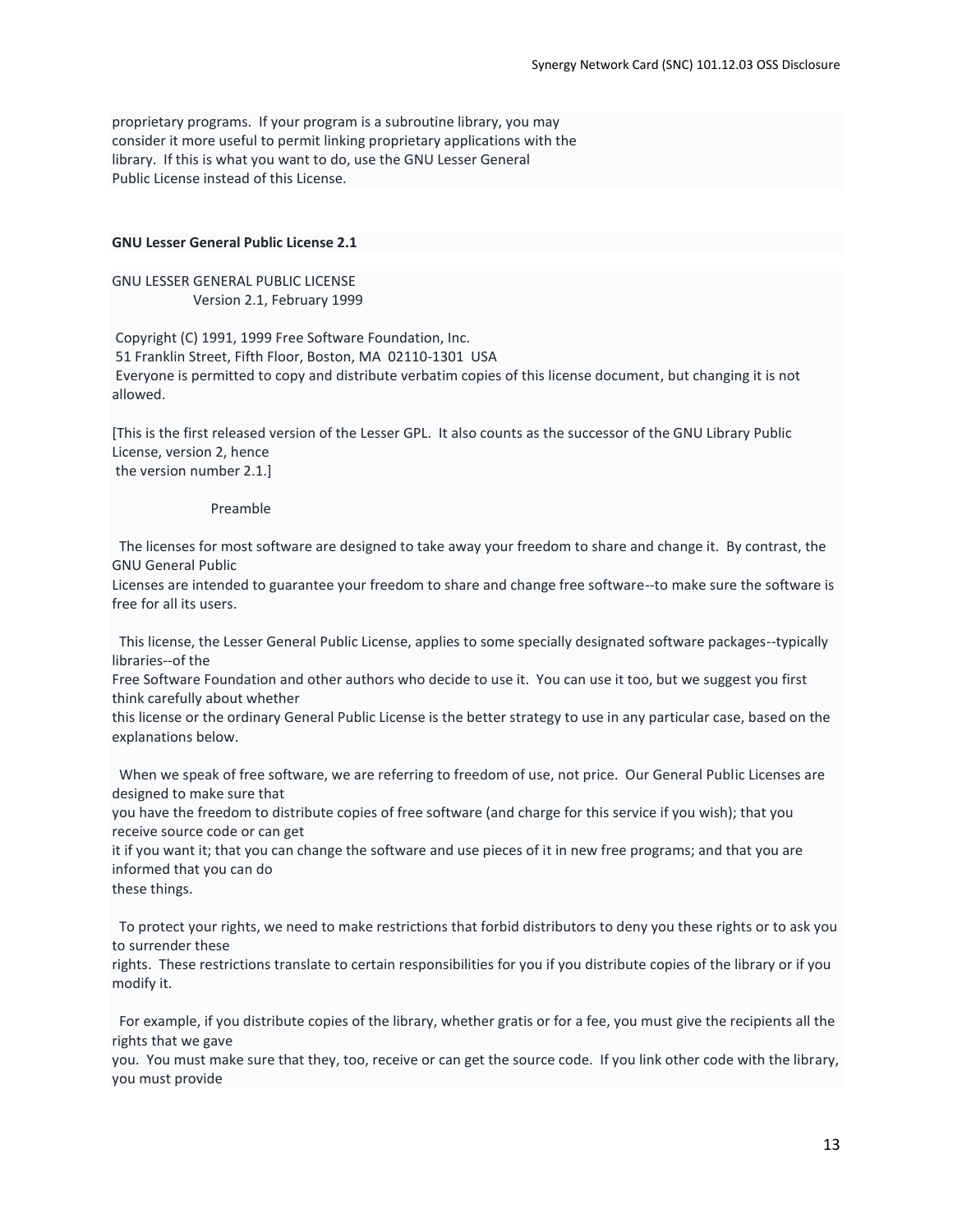complete object files to the recipients, so that they can relink them with the library after making changes to the library and recompiling

it. And you must show them these terms so they know their rights.

 We protect your rights with a two-step method: (1) we copyright the library, and (2) we offer you this license, which gives you legal

permission to copy, distribute and/or modify the library.

 To protect each distributor, we want to make it very clear that there is no warranty for the free library. Also, if the library is

modified by someone else and passed on, the recipients should know that what they have is not the original version, so that the original

author's reputation will not be affected by problems that might be introduced by others.

 Finally, software patents pose a constant threat to the existence of any free program. We wish to make sure that a company cannot

effectively restrict the users of a free program by obtaining a restrictive license from a patent holder. Therefore, we insist that

any patent license obtained for a version of the library must be consistent with the full freedom of use specified in this license.

 Most GNU software, including some libraries, is covered by the ordinary GNU General Public License. This license, the GNU Lesser

General Public License, applies to certain designated libraries, and is quite different from the ordinary General Public License. We use

this license for certain libraries in order to permit linking those libraries into non-free programs.

 When a program is linked with a library, whether statically or using a shared library, the combination of the two is legally speaking a

combined work, a derivative of the original library. The ordinary General Public License therefore permits such linking only if the

entire combination fits its criteria of freedom. The Lesser General Public License permits more lax criteria for linking other code with

the library.

 We call this license the "Lesser" General Public License because it does Less to protect the user's freedom than the ordinary General

Public License. It also provides other free software developers Less of an advantage over competing non-free programs. These disadvantages

are the reason we use the ordinary General Public License for many libraries. However, the Lesser license provides advantages in certain

special circumstances.

 For example, on rare occasions, there may be a special need to encourage the widest possible use of a certain library, so that it becomes

a de-facto standard. To achieve this, non-free programs must be allowed to use the library. A more frequent case is that a free

library does the same job as widely used non-free libraries. In this case, there is little to gain by limiting the free library to free

software only, so we use the Lesser General Public License.

 In other cases, permission to use a particular library in non-free programs enables a greater number of people to use a large body of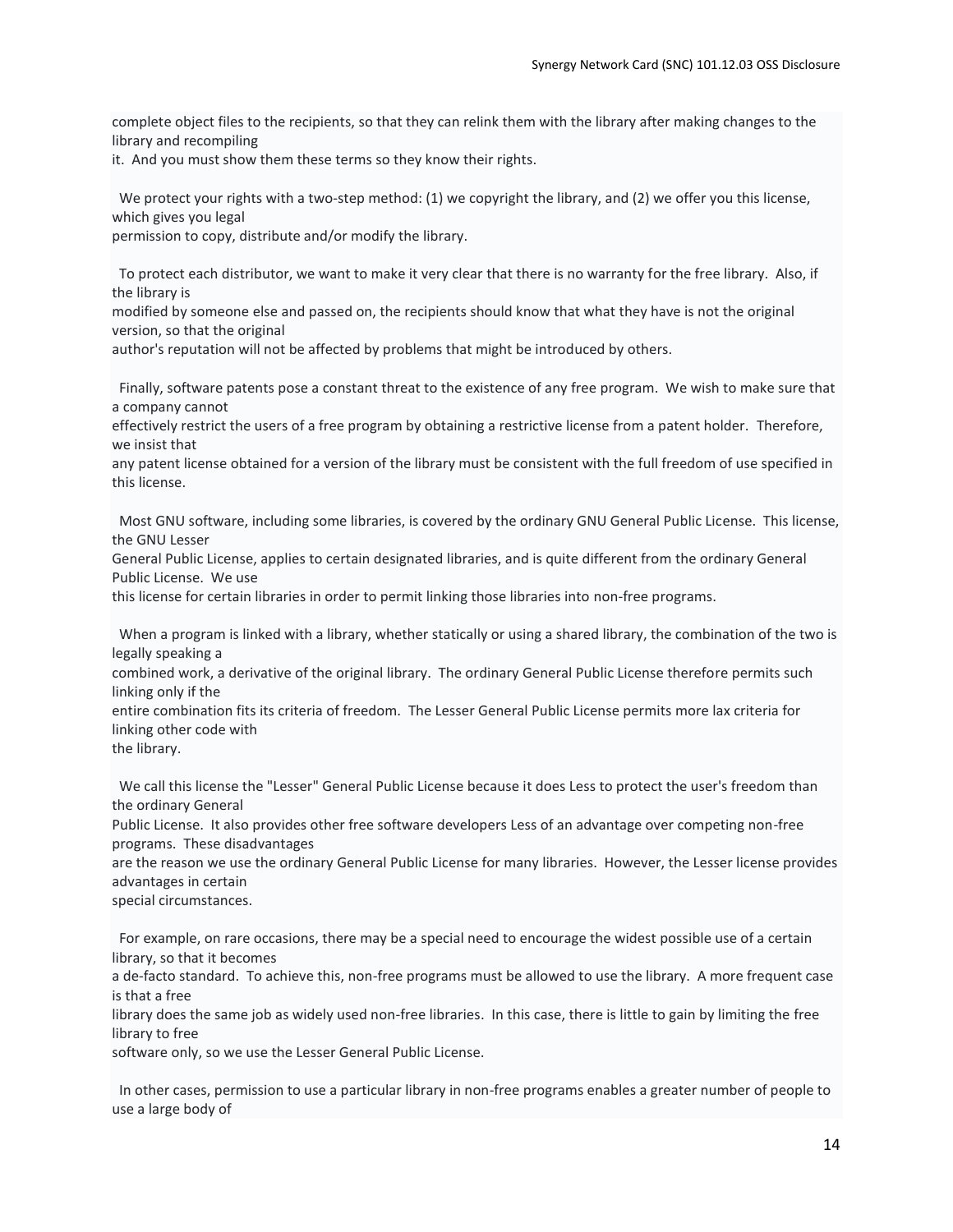free software. For example, permission to use the GNU C Library in non-free programs enables many more people to use the whole GNU

operating system, as well as its variant, the GNU/Linux operating system.

 Although the Lesser General Public License is Less protective of the users' freedom, it does ensure that the user of a program that is

linked with the Library has the freedom and the wherewithal to run that program using a modified version of the Library.

 The precise terms and conditions for copying, distribution and modification follow. Pay close attention to the difference between a

"work based on the library" and a "work that uses the library". The former contains code derived from the library, whereas the latter must

be combined with the library in order to run.

# GNU LESSER GENERAL PUBLIC LICENSE

TERMS AND CONDITIONS FOR COPYING, DISTRIBUTION AND MODIFICATION

 0. This License Agreement applies to any software library or other program which contains a notice placed by the copyright holder or

other authorized party saying it may be distributed under the terms of this Lesser General Public License (also called "this License").

Each licensee is addressed as "you".

 A "library" means a collection of software functions and/or data prepared so as to be conveniently linked with application programs

(which use some of those functions and data) to form executables.

 The "Library", below, refers to any such software library or work which has been distributed under these terms. A "work based on the

Library" means either the Library or any derivative work under copyright law: that is to say, a work containing the Library or a

portion of it, either verbatim or with modifications and/or translated straightforwardly into another language. (Hereinafter, translation is

included without limitation in the term "modification".)

 "Source code" for a work means the preferred form of the work for making modifications to it. For a library, complete source code means

all the source code for all modules it contains, plus any associated interface definition files, plus the scripts used to control compilation

and installation of the library.

 Activities other than copying, distribution and modification are not covered by this License; they are outside its scope. The act of

running a program using the Library is not restricted, and output from such a program is covered only if its contents constitute a work based

on the Library (independent of the use of the Library in a tool for writing it). Whether that is true depends on what the Library does

and what the program that uses the Library does.

 1. You may copy and distribute verbatim copies of the Library's complete source code as you receive it, in any medium, provided that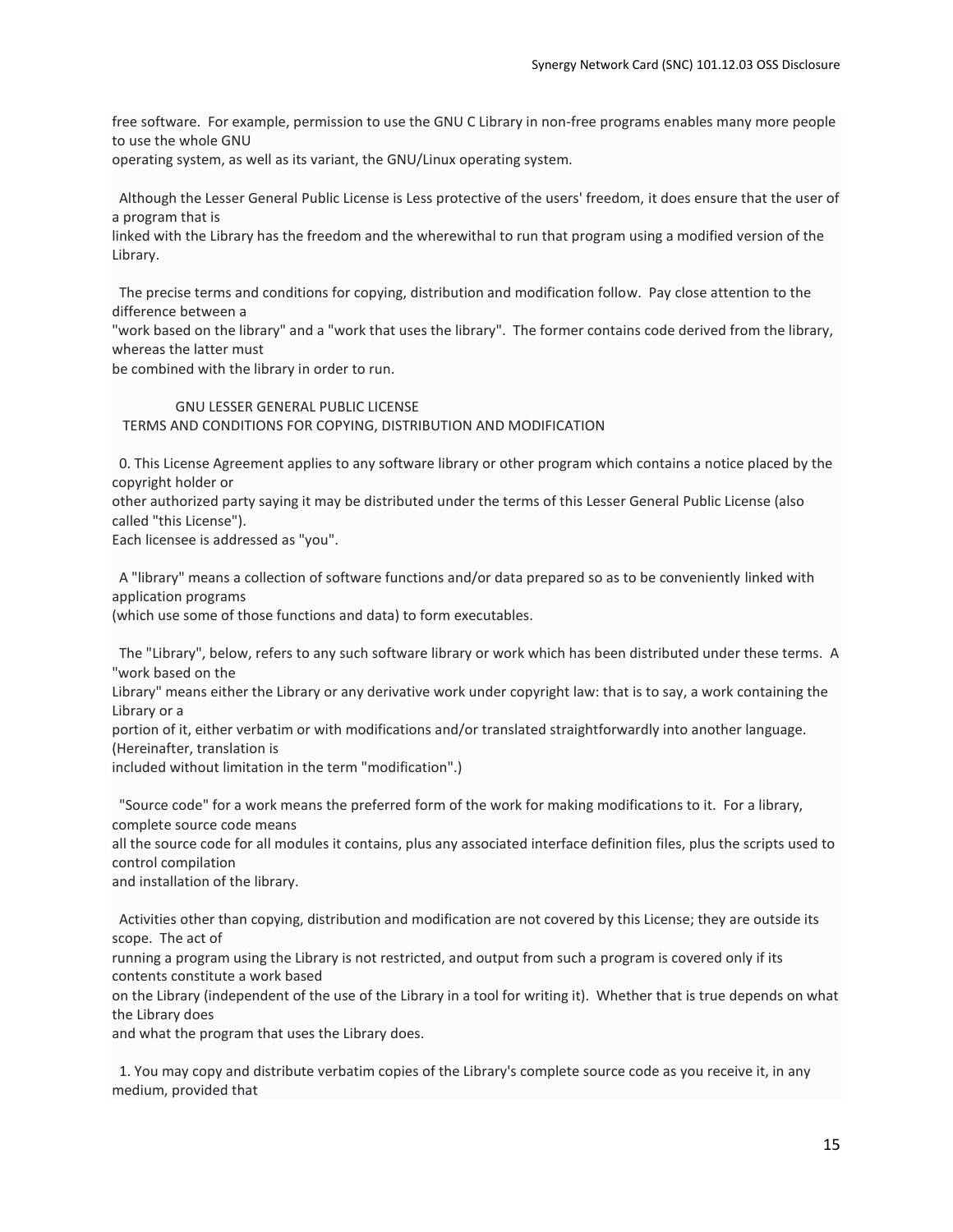you conspicuously and appropriately publish on each copy an appropriate copyright notice and disclaimer of warranty; keep intact

all the notices that refer to this License and to the absence of any warranty; and distribute a copy of this License along with the

Library.

 You may charge a fee for the physical act of transferring a copy, and you may at your option offer warranty protection in exchange for a fee.

 2. You may modify your copy or copies of the Library or any portion of it, thus forming a work based on the Library, and copy and

distribute such modifications or work under the terms of Section 1 above, provided that you also meet all of these conditions:

a) The modified work must itself be a software library.

 b) You must cause the files modified to carry prominent notices stating that you changed the files and the date of any change.

 c) You must cause the whole of the work to be licensed at no charge to all third parties under the terms of this License.

 d) If a facility in the modified Library refers to a function or a table of data to be supplied by an application program that uses

 the facility, other than as an argument passed when the facility is invoked, then you must make a good faith effort to ensure that,

 in the event an application does not supply such function or table, the facility still operates, and performs whatever part of

its purpose remains meaningful.

 (For example, a function in a library to compute square roots has a purpose that is entirely well-defined independent of the

 application. Therefore, Subsection 2d requires that any application-supplied function or table used by this function must

be optional: if the application does not supply it, the square root function must still compute square roots.)

These requirements apply to the modified work as a whole. If identifiable sections of that work are not derived from the Library,

and can be reasonably considered independent and separate works in themselves, then this License, and its terms, do not apply to those

sections when you distribute them as separate works. But when you distribute the same sections as part of a whole which is a work based

on the Library, the distribution of the whole must be on the terms of this License, whose permissions for other licensees extend to the

entire whole, and thus to each and every part regardless of who wrote it.

Thus, it is not the intent of this section to claim rights or contest your rights to work written entirely by you; rather, the intent is to

exercise the right to control the distribution of derivative or collective works based on the Library.

In addition, mere aggregation of another work not based on the Library with the Library (or with a work based on the Library) on a volume of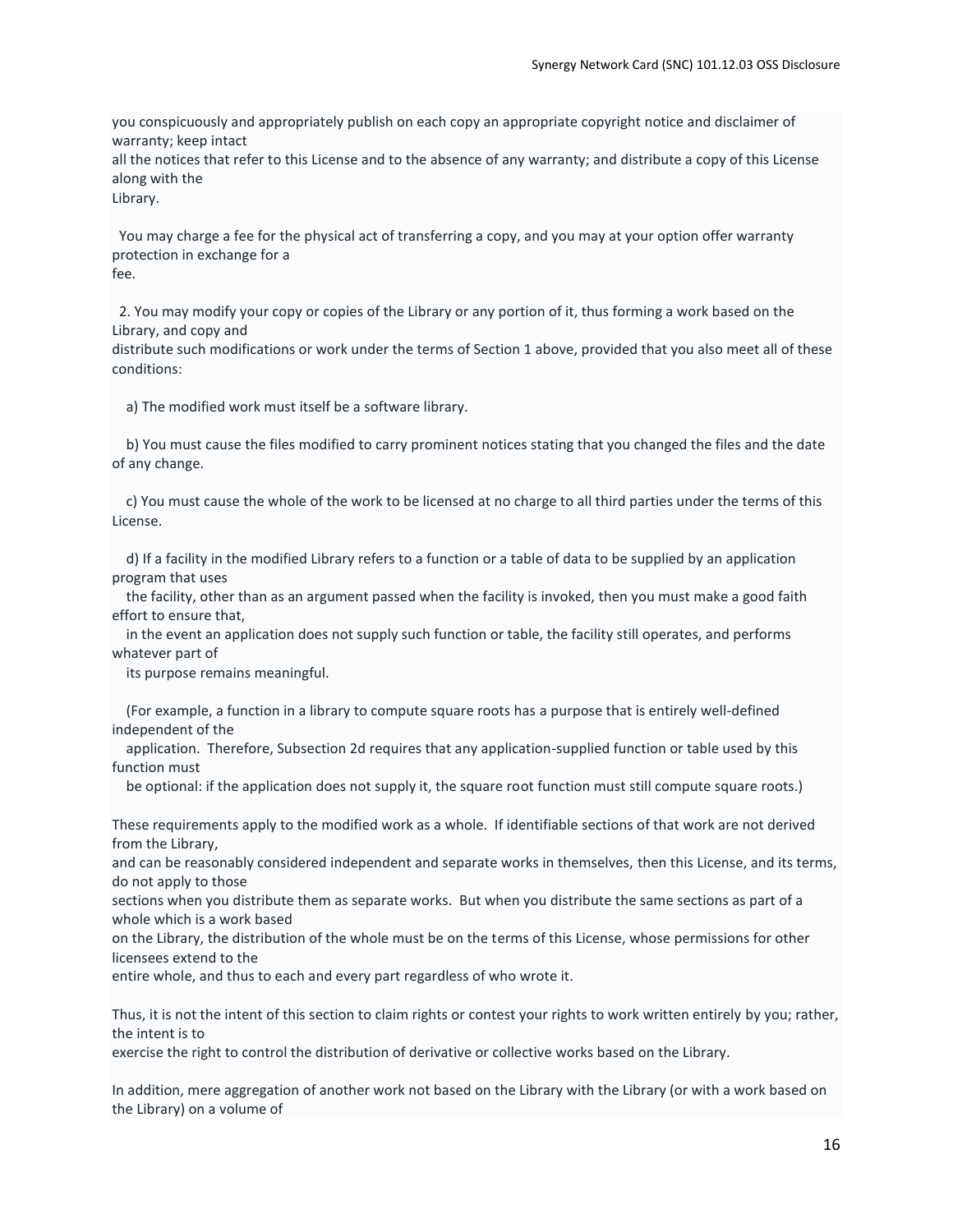a storage or distribution medium does not bring the other work under the scope of this License.

 3. You may opt to apply the terms of the ordinary GNU General Public License instead of this License to a given copy of the Library. To do

this, you must alter all the notices that refer to this License, so that they refer to the ordinary GNU General Public License, version 2,

instead of to this License. (If a newer version than version 2 of the ordinary GNU General Public License has appeared, then you can specify

that version instead if you wish.) Do not make any other change in these notices.

 Once this change is made in a given copy, it is irreversible for that copy, so the ordinary GNU General Public License applies to all

subsequent copies and derivative works made from that copy.

This option is useful when you wish to copy part of the code of the Library into a program that is not a library.

 4. You may copy and distribute the Library (or a portion or derivative of it, under Section 2) in object code or executable form

under the terms of Sections 1 and 2 above provided that you accompany it with the complete corresponding machine-readable source code, which

must be distributed under the terms of Sections 1 and 2 above on a medium customarily used for software interchange.

 If distribution of object code is made by offering access to copy from a designated place, then offering equivalent access to copy the

source code from the same place satisfies the requirement to distribute the source code, even though third parties are not

compelled to copy the source along with the object code.

 5. A program that contains no derivative of any portion of the Library, but is designed to work with the Library by being compiled or

linked with it, is called a "work that uses the Library". Such a work, in isolation, is not a derivative work of the Library, and

therefore falls outside the scope of this License.

 However, linking a "work that uses the Library" with the Library creates an executable that is a derivative of the Library (because it

contains portions of the Library), rather than a "work that uses the library". The executable is therefore covered by this License.

Section 6 states terms for distribution of such executables.

 When a "work that uses the Library" uses material from a header file that is part of the Library, the object code for the work may be a

derivative work of the Library even though the source code is not. Whether this is true is especially significant if the work can be

linked without the Library, or if the work is itself a library. The threshold for this to be true is not precisely defined by law.

 If such an object file uses only numerical parameters, data structure layouts and accessors, and small macros and small inline

functions (ten lines or less in length), then the use of the object file is unrestricted, regardless of whether it is legally a derivative

work. (Executables containing this object code plus portions of the Library will still fall under Section 6.)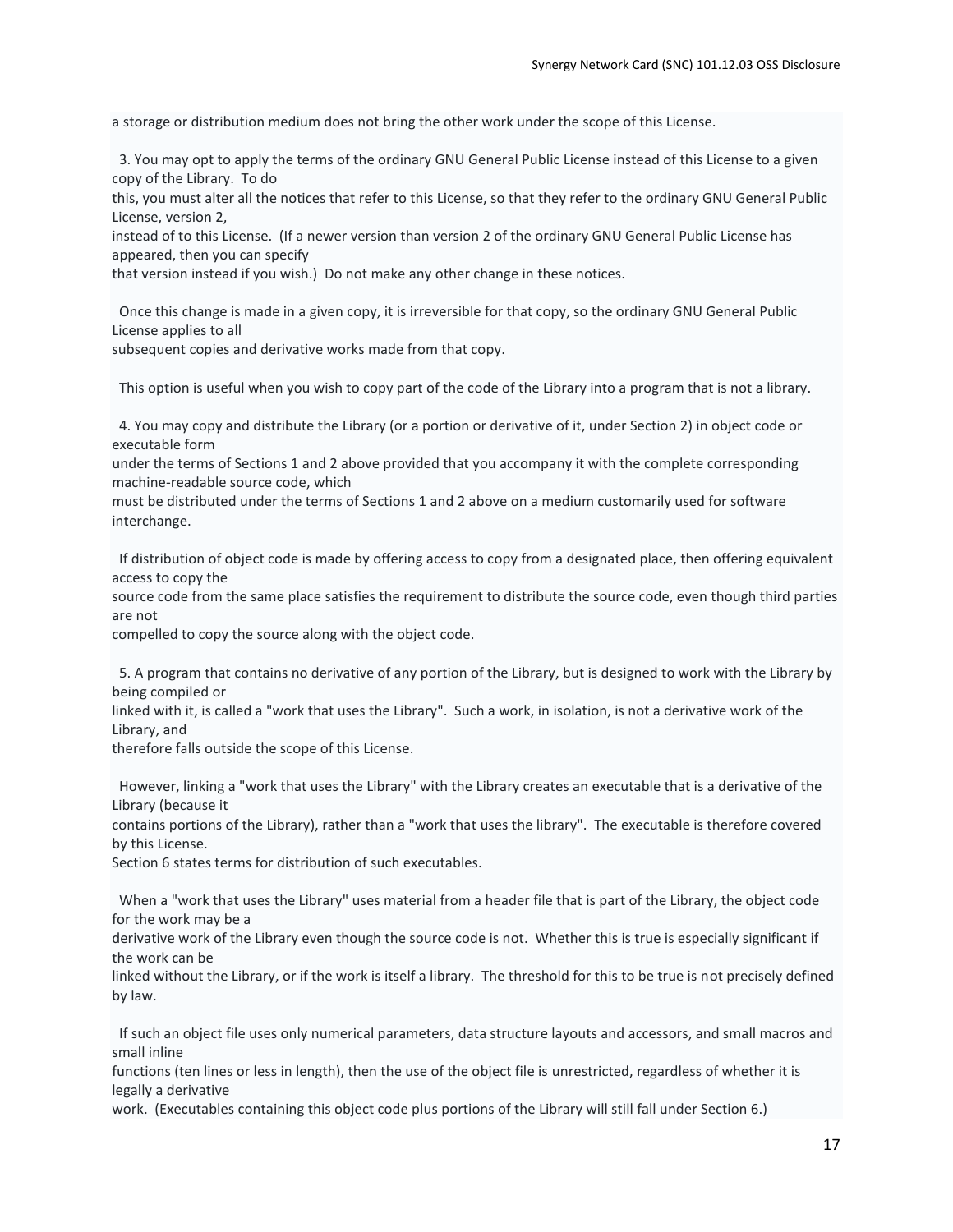Otherwise, if the work is a derivative of the Library, you may distribute the object code for the work under the terms of Section 6.

Any executables containing that work also fall under Section 6, whether or not they are linked directly with the Library itself.

 6. As an exception to the Sections above, you may also combine or link a "work that uses the Library" with the Library to produce a

work containing portions of the Library, and distribute that work under terms of your choice, provided that the terms permit

modification of the work for the customer's own use and reverse engineering for debugging such modifications.

 You must give prominent notice with each copy of the work that the Library is used in it and that the Library and its use are covered by

this License. You must supply a copy of this License. If the work during execution displays copyright notices, you must include the

copyright notice for the Library among them, as well as a reference directing the user to the copy of this License. Also, you must do one

of these things:

 a) Accompany the work with the complete corresponding machine-readable source code for the Library including whatever

 changes were used in the work (which must be distributed under Sections 1 and 2 above); and, if the work is an executable linked

 with the Library, with the complete machine-readable "work that uses the Library", as object code and/or source code, so that the

 user can modify the Library and then relink to produce a modified executable containing the modified Library. (It is understood

 that the user who changes the contents of definitions files in the Library will not necessarily be able to recompile the application

to use the modified definitions.)

 b) Use a suitable shared library mechanism for linking with the Library. A suitable mechanism is one that (1) uses at run time a

 copy of the library already present on the user's computer system, rather than copying library functions into the executable, and (2)

 will operate properly with a modified version of the library, if the user installs one, as long as the modified version is

interface-compatible with the version that the work was made with.

 c) Accompany the work with a written offer, valid for at least three years, to give the same user the materials specified in Subsection 6a, above, for a charge no more than the cost of performing this distribution.

 d) If distribution of the work is made by offering access to copy from a designated place, offer equivalent access to copy the above

specified materials from the same place.

 e) Verify that the user has already received a copy of these materials or that you have already sent this user a copy.

 For an executable, the required form of the "work that uses the Library" must include any data and utility programs needed for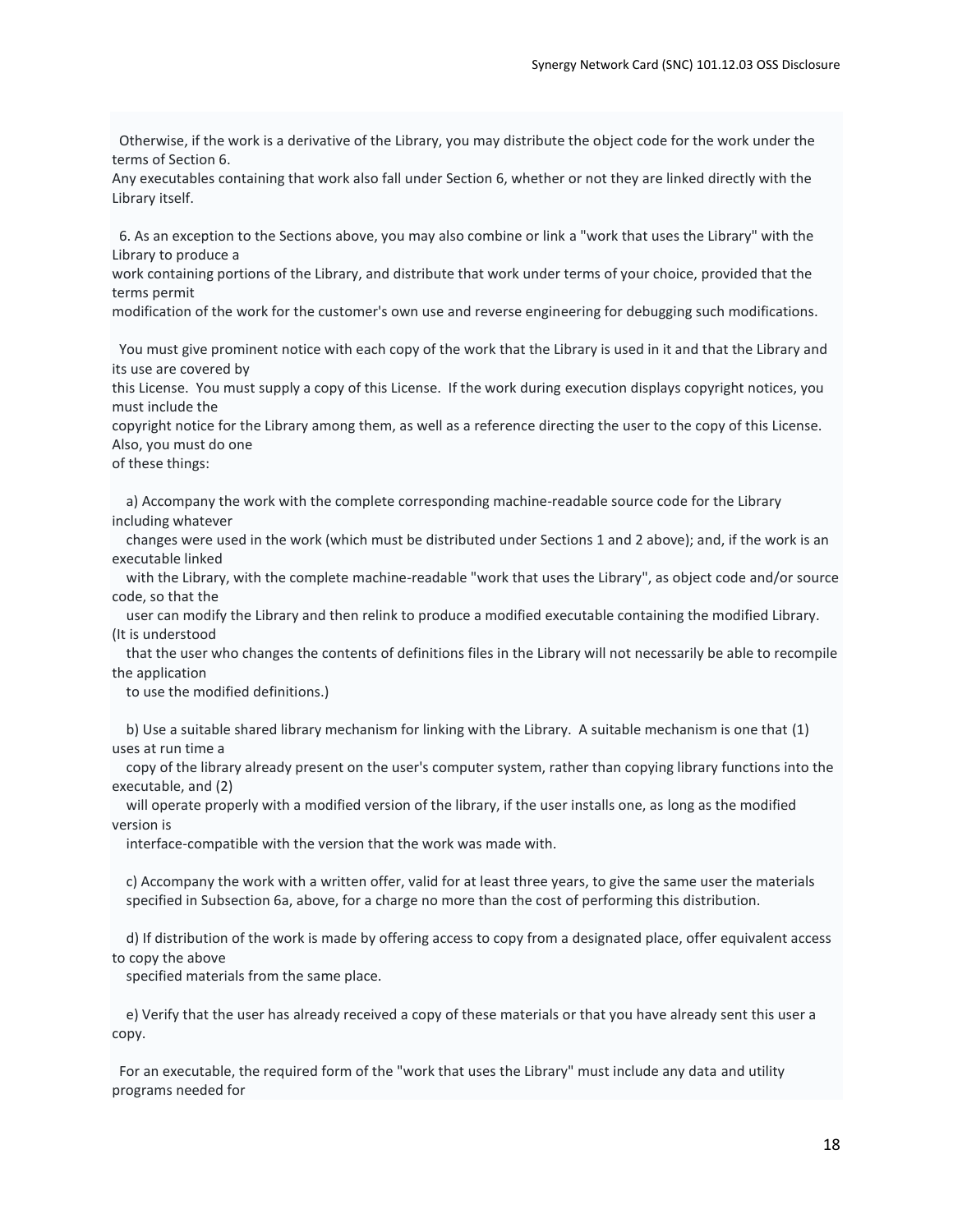reproducing the executable from it. However, as a special exception, the materials to be distributed need not include anything that is

normally distributed (in either source or binary form) with the major components (compiler, kernel, and so on) of the operating system on

which the executable runs, unless that component itself accompanies the executable.

 It may happen that this requirement contradicts the license restrictions of other proprietary libraries that do not normally

accompany the operating system. Such a contradiction means you cannot use both them and the Library together in an executable that you

distribute.

 7. You may place library facilities that are a work based on the Library side-by-side in a single library together with other library

facilities not covered by this License, and distribute such a combined library, provided that the separate distribution of the work based on

the Library and of the other library facilities is otherwise permitted, and provided that you do these two things:

 a) Accompany the combined library with a copy of the same work based on the Library, uncombined with any other library

facilities. This must be distributed under the terms of the Sections above.

 b) Give prominent notice with the combined library of the fact that part of it is a work based on the Library, and explaining

where to find the accompanying uncombined form of the same work.

 8. You may not copy, modify, sublicense, link with, or distribute the Library except as expressly provided under this License. Any

attempt otherwise to copy, modify, sublicense, link with, or distribute the Library is void, and will automatically terminate your

rights under this License. However, parties who have received copies, or rights, from you under this License will not have their licenses

terminated so long as such parties remain in full compliance.

 9. You are not required to accept this License, since you have not signed it. However, nothing else grants you permission to modify or

distribute the Library or its derivative works. These actions are prohibited by law if you do not accept this License. Therefore, by

modifying or distributing the Library (or any work based on the Library), you indicate your acceptance of this License to do so, and

all its terms and conditions for copying, distributing or modifying the Library or works based on it.

 10. Each time you redistribute the Library (or any work based on the Library), the recipient automatically receives a license from the

original licensor to copy, distribute, link with or modify the Library subject to these terms and conditions. You may not impose any further

restrictions on the recipients' exercise of the rights granted herein. You are not responsible for enforcing compliance by third parties with

this License.

 11. If, as a consequence of a court judgment or allegation of patent infringement or for any other reason (not limited to patent issues),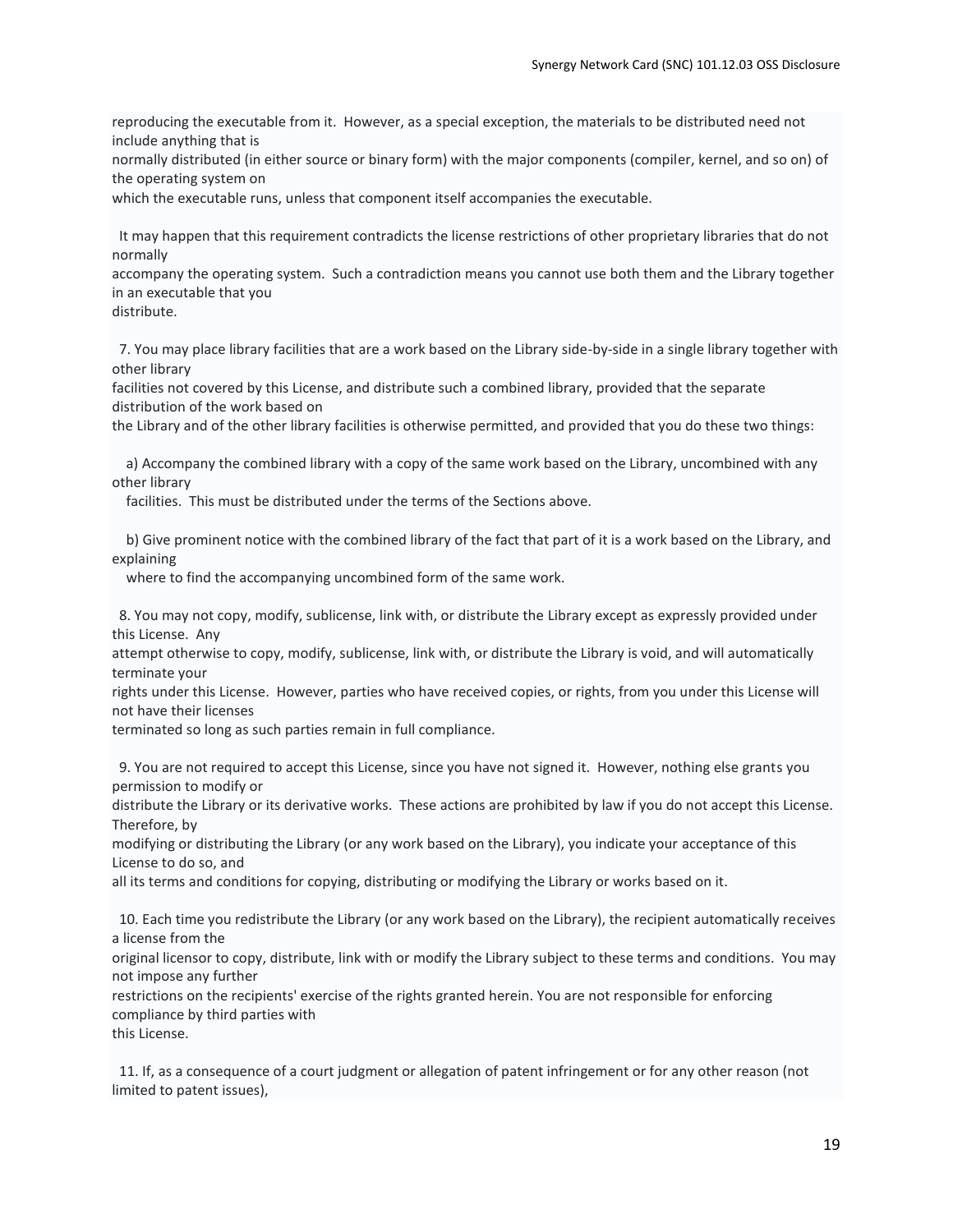conditions are imposed on you (whether by court order, agreement or otherwise) that contradict the conditions of this License, they do not

excuse you from the conditions of this License. If you cannot distribute so as to satisfy simultaneously your obligations under this

License and any other pertinent obligations, then as a consequence you may not distribute the Library at all. For example, if a patent

license would not permit royalty-free redistribution of the Library by all those who receive copies directly or indirectly through you, then

the only way you could satisfy both it and this License would be to refrain entirely from distribution of the Library.

If any portion of this section is held invalid or unenforceable under any particular circumstance, the balance of the section is intended to apply,

and the section as a whole is intended to apply in other circumstances.

It is not the purpose of this section to induce you to infringe any patents or other property right claims or to contest validity of any

such claims; this section has the sole purpose of protecting the integrity of the free software distribution system which is

implemented by public license practices. Many people have made generous contributions to the wide range of software distributed

through that system in reliance on consistent application of that system; it is up to the author/donor to decide if he or she is willing

to distribute software through any other system and a licensee cannot impose that choice.

This section is intended to make thoroughly clear what is believed to be a consequence of the rest of this License.

 12. If the distribution and/or use of the Library is restricted in certain countries either by patents or by copyrighted interfaces, the

original copyright holder who places the Library under this License may add an explicit geographical distribution limitation excluding those countries,

so that distribution is permitted only in or among countries not thus excluded. In such case, this License incorporates the limitation as if

written in the body of this License.

 13. The Free Software Foundation may publish revised and/or new versions of the Lesser General Public License from time to time.

Such new versions will be similar in spirit to the present version, but may differ in detail to address new problems or concerns.

Each version is given a distinguishing version number. If the Library specifies a version number of this License which applies to it and

"any later version", you have the option of following the terms and conditions either of that version or of any later version published by

the Free Software Foundation. If the Library does not specify a license version number, you may choose any version ever published by

the Free Software Foundation.

 14. If you wish to incorporate parts of the Library into other free programs whose distribution conditions are incompatible with these,

write to the author to ask for permission. For software which is copyrighted by the Free Software Foundation, write to the Free

Software Foundation; we sometimes make exceptions for this. Our decision will be guided by the two goals of preserving the free status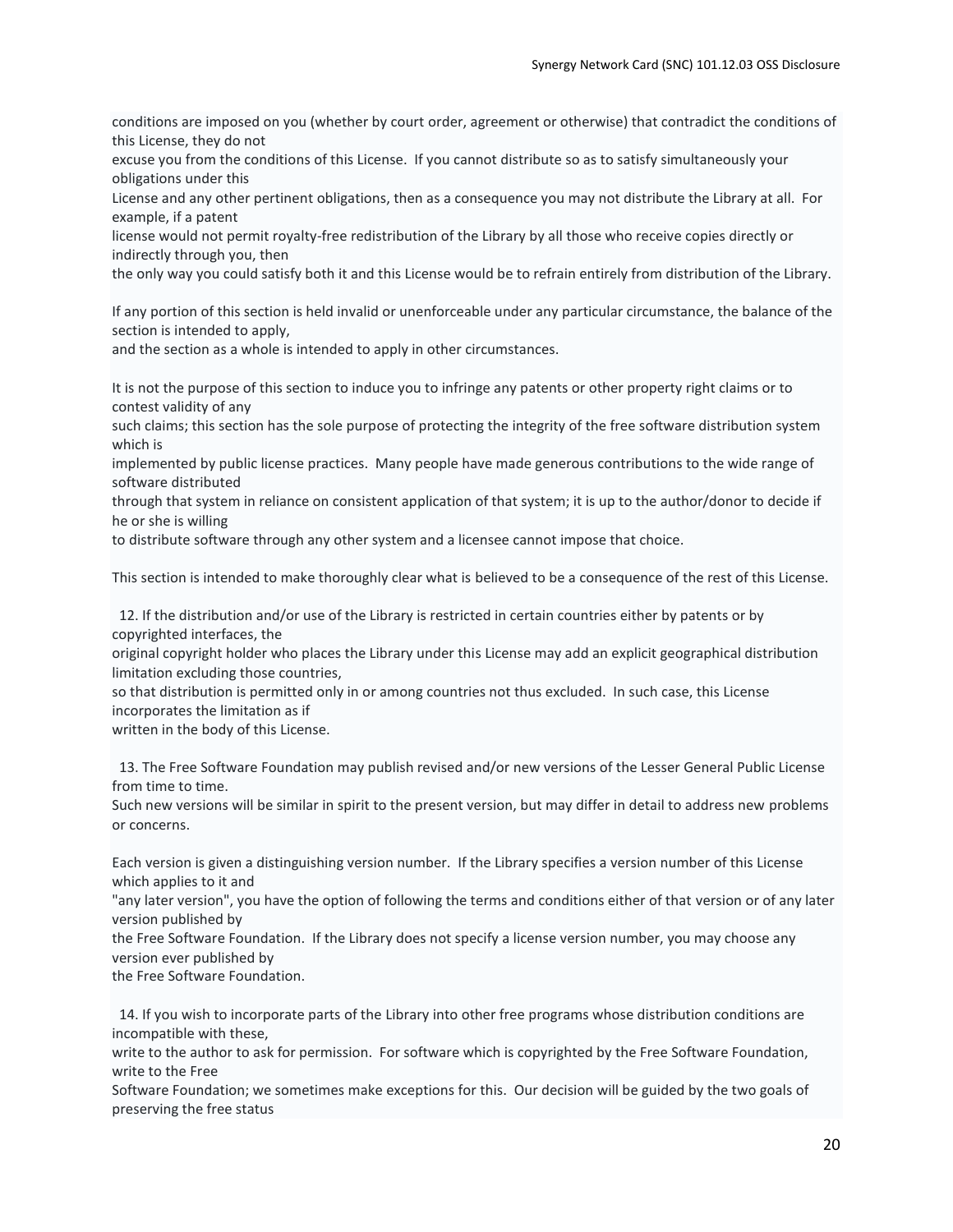of all derivatives of our free software and of promoting the sharing and reuse of software generally.

## NO WARRANTY

 15. BECAUSE THE LIBRARY IS LICENSED FREE OF CHARGE, THERE IS NO WARRANTY FOR THE LIBRARY, TO THE EXTENT PERMITTED BY APPLICABLE LAW.

EXCEPT WHEN OTHERWISE STATED IN WRITING THE COPYRIGHT HOLDERS AND/OR OTHER PARTIES PROVIDE THE LIBRARY "AS IS" WITHOUT WARRANTY OF ANY

KIND, EITHER EXPRESSED OR IMPLIED, INCLUDING, BUT NOT LIMITED TO, THE IMPLIED WARRANTIES OF MERCHANTABILITY AND FITNESS FOR A PARTICULAR

PURPOSE. THE ENTIRE RISK AS TO THE QUALITY AND PERFORMANCE OF THE LIBRARY IS WITH YOU. SHOULD THE LIBRARY PROVE DEFECTIVE, YOU ASSUME

THE COST OF ALL NECESSARY SERVICING, REPAIR OR CORRECTION.

 16. IN NO EVENT UNLESS REQUIRED BY APPLICABLE LAW OR AGREED TO IN WRITING WILL ANY COPYRIGHT HOLDER, OR ANY OTHER PARTY WHO MAY MODIFY

AND/OR REDISTRIBUTE THE LIBRARY AS PERMITTED ABOVE, BE LIABLE TO YOU FOR DAMAGES, INCLUDING ANY GENERAL, SPECIAL, INCIDENTAL OR

CONSEQUENTIAL DAMAGES ARISING OUT OF THE USE OR INABILITY TO USE THE LIBRARY (INCLUDING BUT NOT LIMITED TO LOSS OF DATA OR DATA BEING

RENDERED INACCURATE OR LOSSES SUSTAINED BY YOU OR THIRD PARTIES OR A FAILURE OF THE LIBRARY TO OPERATE WITH ANY OTHER SOFTWARE), EVEN IF

SUCH HOLDER OR OTHER PARTY HAS BEEN ADVISED OF THE POSSIBILITY OF SUCH DAMAGES.

## END OF TERMS AND CONDITIONS

How to Apply These Terms to Your New Libraries

 If you develop a new library, and you want it to be of the greatest possible use to the public, we recommend making it free software that

everyone can redistribute and change. You can do so by permitting redistribution under these terms (or, alternatively, under the terms of the

ordinary General Public License).

 To apply these terms, attach the following notices to the library. It is safest to attach them to the start of each source file to most effectively

convey the exclusion of warranty; and each file should have at least the "copyright" line and a pointer to where the full notice is found.

 <one line to give the library's name and a brief idea of what it does.> Copyright (C) <year> <name of author>

 This library is free software; you can redistribute it and/or modify it under the terms of the GNU Lesser General Public License as published by the Free Software Foundation; either version 2.1 of the License, or (at your option) any later version.

 This library is distributed in the hope that it will be useful, but WITHOUT ANY WARRANTY; without even the implied warranty of MERCHANTABILITY or FITNESS FOR A PARTICULAR PURPOSE. See the GNU Lesser General Public License for more details.

You should have received a copy of the GNU Lesser General Public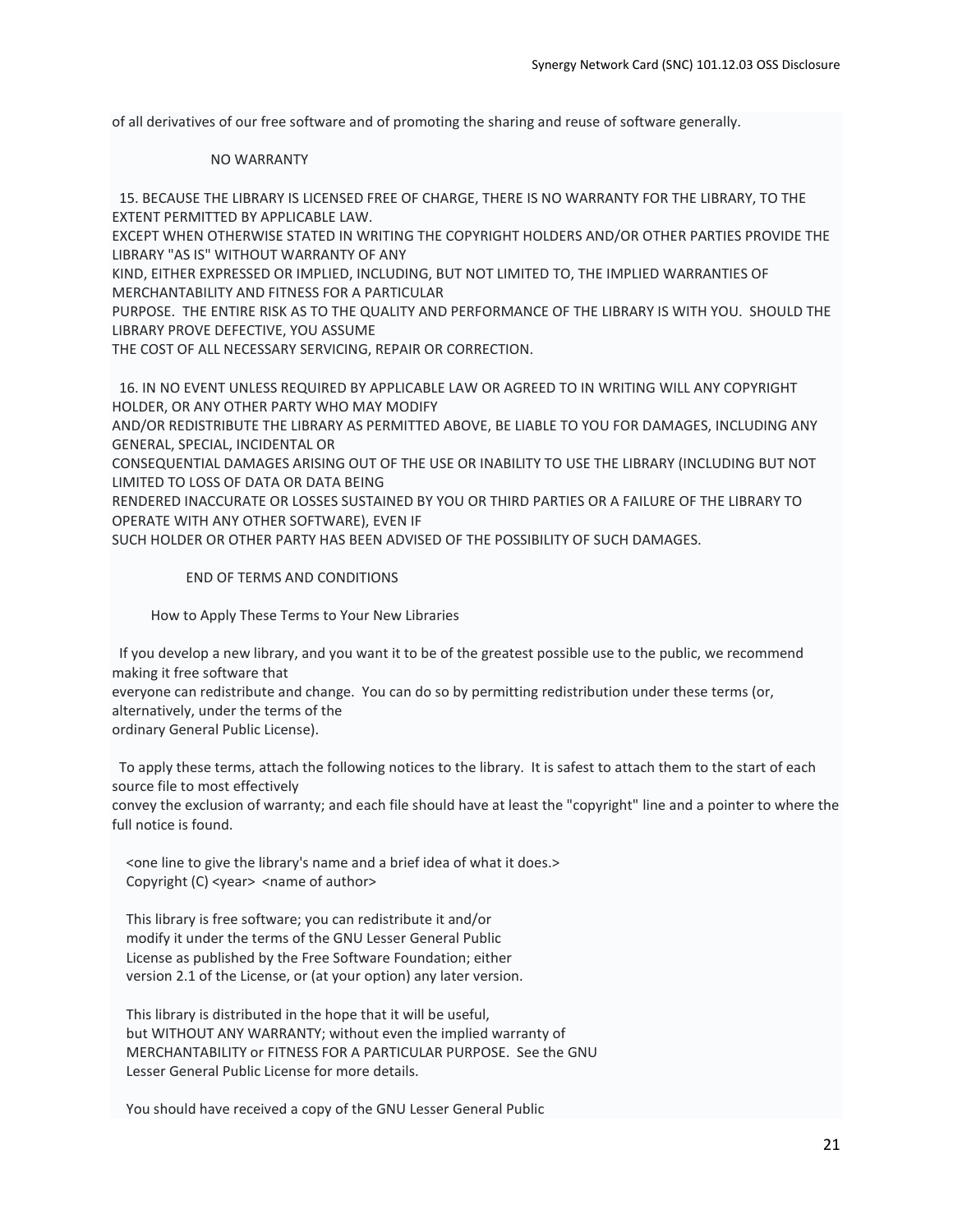License along with this library; if not, write to the Free Software Foundation, Inc., 51 Franklin Street, Fifth Floor, Boston, MA 02110-1301 USA

Also add information on how to contact you by electronic and paper mail.

You should also get your employer (if you work as a programmer) or your school, if any, to sign a "copyright disclaimer" for the library, if

necessary. Here is a sample; alter the names:

 Yoyodyne, Inc., hereby disclaims all copyright interest in the library `Frob' (a library for tweaking knobs) written by James Random Hacker.

 <signature of Ty Coon>, 1 April 1990 Ty Coon, President of Vice

That's all there is to it!

## **GNU Lesser General Public License 2.1 or later**

GNU LESSER GENERAL PUBLIC LICENSE Version 2.1, February 1999

Copyright (C) 1991, 1999 Free Software Foundation, Inc.

51 Franklin Street, Fifth Floor, Boston, MA 02110-1301 USA Everyone is permitted to copy and distribute verbatim copies of this license document, but changing it is not allowed.

[This is the first released version of the Lesser GPL. It also counts as the successor of the GNU Library Public License, version 2, hence the version number 2.1.]

Preamble

 The licenses for most software are designed to take away your freedom to share and change it. By contrast, the GNU General Public

Licenses are intended to guarantee your freedom to share and change free software--to make sure the software is free for all its users.

 This license, the Lesser General Public License, applies to some specially designated software packages--typically libraries--of the

Free Software Foundation and other authors who decide to use it. You can use it too, but we suggest you first think carefully about whether

this license or the ordinary General Public License is the better strategy to use in any particular case, based on the explanations below.

 When we speak of free software, we are referring to freedom of use, not price. Our General Public Licenses are designed to make sure that

you have the freedom to distribute copies of free software (and charge for this service if you wish); that you receive source code or can get

it if you want it; that you can change the software and use pieces of it in new free programs; and that you are informed that you can do

these things.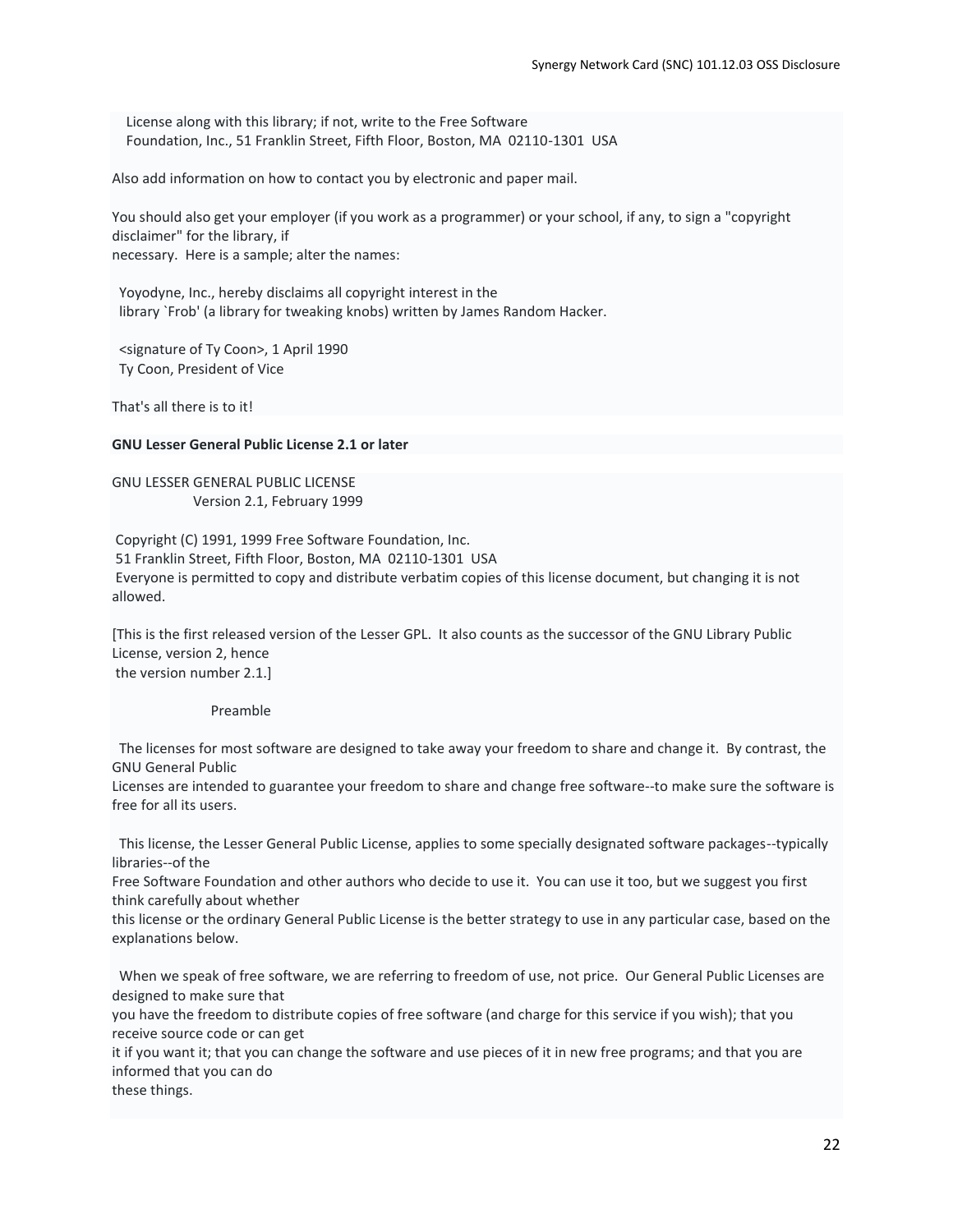To protect your rights, we need to make restrictions that forbid distributors to deny you these rights or to ask you to surrender these

rights. These restrictions translate to certain responsibilities for you if you distribute copies of the library or if you modify it.

 For example, if you distribute copies of the library, whether gratis or for a fee, you must give the recipients all the rights that we gave

you. You must make sure that they, too, receive or can get the source code. If you link other code with the library, you must provide

complete object files to the recipients, so that they can relink them with the library after making changes to the library and recompiling

it. And you must show them these terms so they know their rights.

We protect your rights with a two-step method: (1) we copyright the library, and (2) we offer you this license, which gives you legal

permission to copy, distribute and/or modify the library.

 To protect each distributor, we want to make it very clear that there is no warranty for the free library. Also, if the library is

modified by someone else and passed on, the recipients should know that what they have is not the original version, so that the original

author's reputation will not be affected by problems that might be introduced by others.

 Finally, software patents pose a constant threat to the existence of any free program. We wish to make sure that a company cannot

effectively restrict the users of a free program by obtaining a restrictive license from a patent holder. Therefore, we insist that

any patent license obtained for a version of the library must be consistent with the full freedom of use specified in this license.

 Most GNU software, including some libraries, is covered by the ordinary GNU General Public License. This license, the GNU Lesser

General Public License, applies to certain designated libraries, and is quite different from the ordinary General Public License. We use

this license for certain libraries in order to permit linking those libraries into non-free programs.

 When a program is linked with a library, whether statically or using a shared library, the combination of the two is legally speaking a

combined work, a derivative of the original library. The ordinary General Public License therefore permits such linking only if the

entire combination fits its criteria of freedom. The Lesser General Public License permits more lax criteria for linking other code with

the library.

 We call this license the "Lesser" General Public License because it does Less to protect the user's freedom than the ordinary General

Public License. It also provides other free software developers Less of an advantage over competing non-free programs. These disadvantages

are the reason we use the ordinary General Public License for many libraries. However, the Lesser license provides advantages in certain

special circumstances.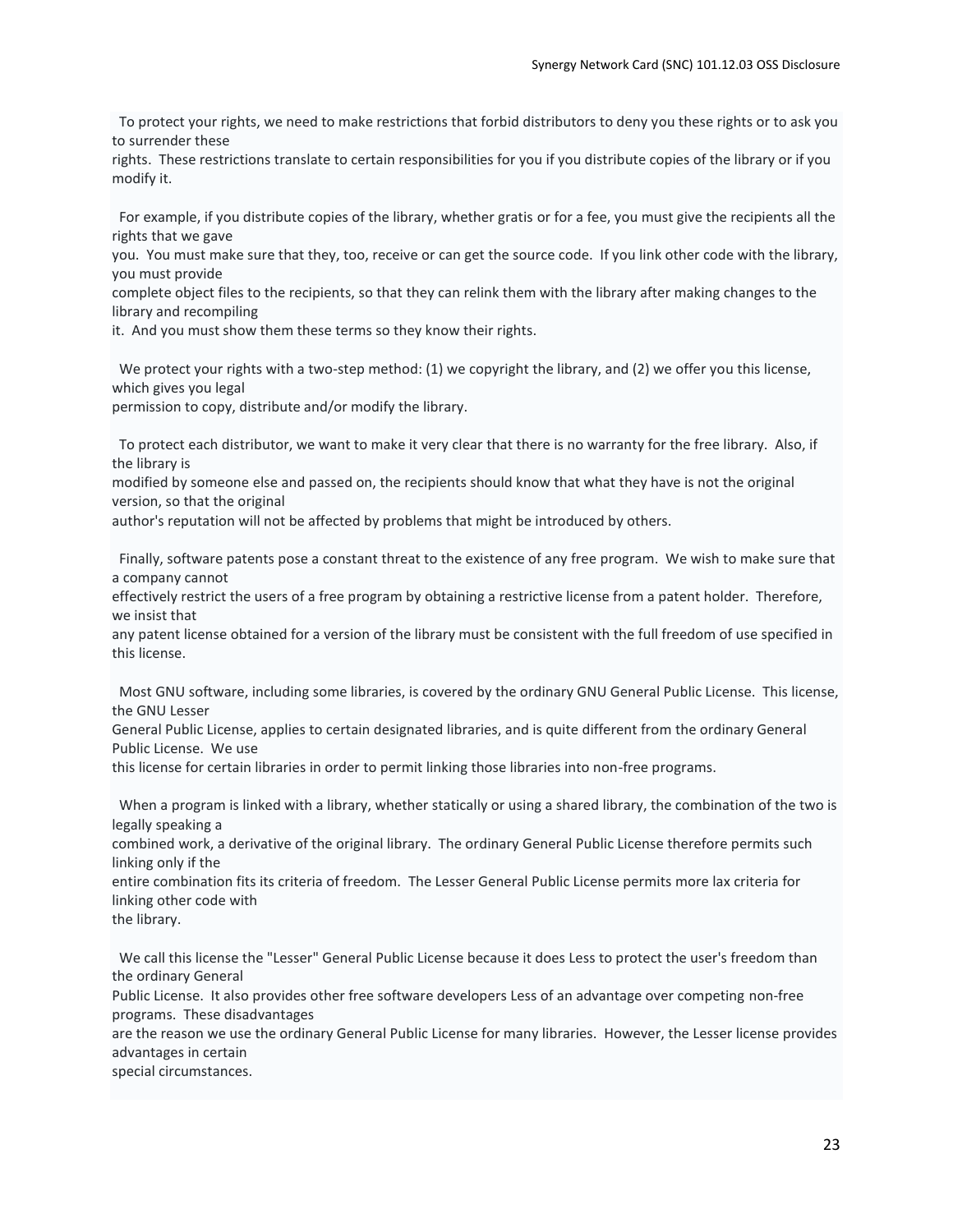For example, on rare occasions, there may be a special need to encourage the widest possible use of a certain library, so that it becomes

a de-facto standard. To achieve this, non-free programs must be allowed to use the library. A more frequent case is that a free

library does the same job as widely used non-free libraries. In this case, there is little to gain by limiting the free library to free

software only, so we use the Lesser General Public License.

 In other cases, permission to use a particular library in non-free programs enables a greater number of people to use a large body of

free software. For example, permission to use the GNU C Library in non-free programs enables many more people to use the whole GNU

operating system, as well as its variant, the GNU/Linux operating system.

 Although the Lesser General Public License is Less protective of the users' freedom, it does ensure that the user of a program that is

linked with the Library has the freedom and the wherewithal to run that program using a modified version of the Library.

 The precise terms and conditions for copying, distribution and modification follow. Pay close attention to the difference between a

"work based on the library" and a "work that uses the library". The former contains code derived from the library, whereas the latter must

be combined with the library in order to run.

# GNU LESSER GENERAL PUBLIC LICENSE

TERMS AND CONDITIONS FOR COPYING, DISTRIBUTION AND MODIFICATION

 0. This License Agreement applies to any software library or other program which contains a notice placed by the copyright holder or

other authorized party saying it may be distributed under the terms of this Lesser General Public License (also called "this License").

Each licensee is addressed as "you".

 A "library" means a collection of software functions and/or data prepared so as to be conveniently linked with application programs

(which use some of those functions and data) to form executables.

 The "Library", below, refers to any such software library or work which has been distributed under these terms. A "work based on the

Library" means either the Library or any derivative work under copyright law: that is to say, a work containing the Library or a

portion of it, either verbatim or with modifications and/or translated straightforwardly into another language. (Hereinafter, translation is

included without limitation in the term "modification".)

 "Source code" for a work means the preferred form of the work for making modifications to it. For a library, complete source code means

all the source code for all modules it contains, plus any associated interface definition files, plus the scripts used to control compilation

and installation of the library.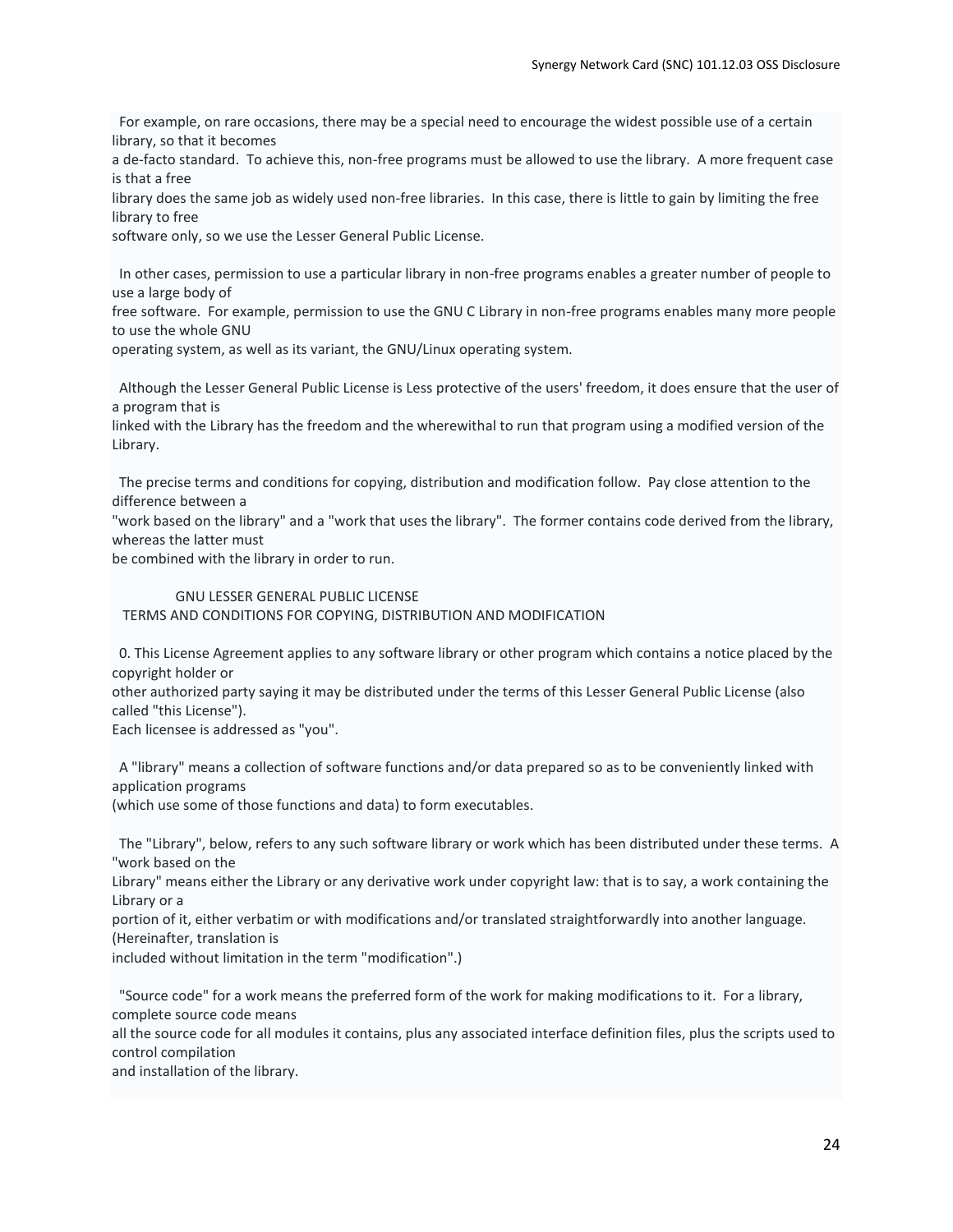Activities other than copying, distribution and modification are not covered by this License; they are outside its scope. The act of

running a program using the Library is not restricted, and output from such a program is covered only if its contents constitute a work based

on the Library (independent of the use of the Library in a tool for writing it). Whether that is true depends on what the Library does

and what the program that uses the Library does.

 1. You may copy and distribute verbatim copies of the Library's complete source code as you receive it, in any medium, provided that

you conspicuously and appropriately publish on each copy an appropriate copyright notice and disclaimer of warranty; keep intact

all the notices that refer to this License and to the absence of any warranty; and distribute a copy of this License along with the

Library.

 You may charge a fee for the physical act of transferring a copy, and you may at your option offer warranty protection in exchange for a fee.

 2. You may modify your copy or copies of the Library or any portion of it, thus forming a work based on the Library, and copy and

distribute such modifications or work under the terms of Section 1 above, provided that you also meet all of these conditions:

a) The modified work must itself be a software library.

 b) You must cause the files modified to carry prominent notices stating that you changed the files and the date of any change.

 c) You must cause the whole of the work to be licensed at no charge to all third parties under the terms of this License.

 d) If a facility in the modified Library refers to a function or a table of data to be supplied by an application program that uses

 the facility, other than as an argument passed when the facility is invoked, then you must make a good faith effort to ensure that,

 in the event an application does not supply such function or table, the facility still operates, and performs whatever part of

its purpose remains meaningful.

 (For example, a function in a library to compute square roots has a purpose that is entirely well-defined independent of the

 application. Therefore, Subsection 2d requires that any application-supplied function or table used by this function must

be optional: if the application does not supply it, the square root function must still compute square roots.)

These requirements apply to the modified work as a whole. If identifiable sections of that work are not derived from the Library,

and can be reasonably considered independent and separate works in themselves, then this License, and its terms, do not apply to those

sections when you distribute them as separate works. But when you distribute the same sections as part of a whole which is a work based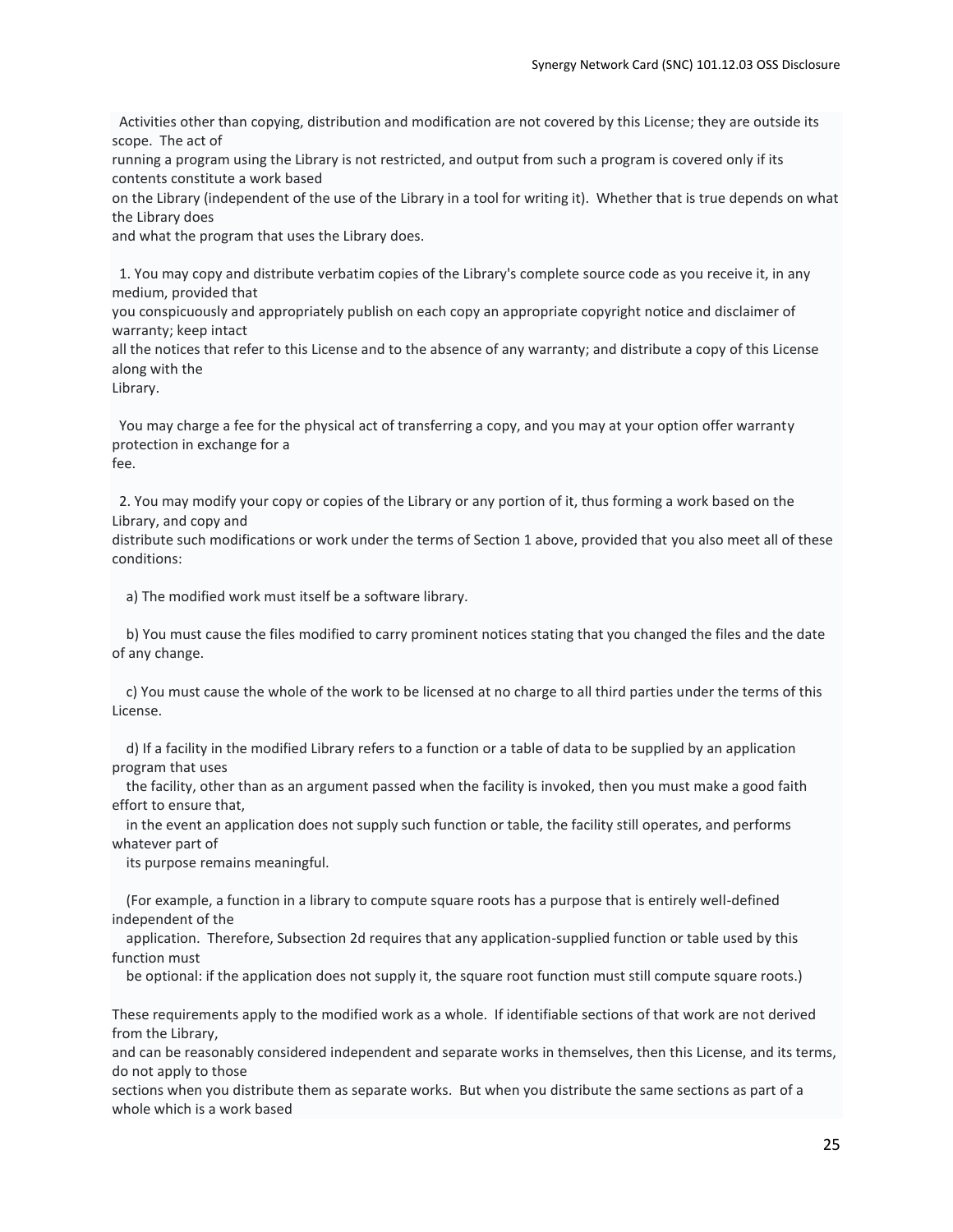on the Library, the distribution of the whole must be on the terms of this License, whose permissions for other licensees extend to the

entire whole, and thus to each and every part regardless of who wrote it.

Thus, it is not the intent of this section to claim rights or contest your rights to work written entirely by you; rather, the intent is to

exercise the right to control the distribution of derivative or collective works based on the Library.

In addition, mere aggregation of another work not based on the Library with the Library (or with a work based on the Library) on a volume of

a storage or distribution medium does not bring the other work under the scope of this License.

 3. You may opt to apply the terms of the ordinary GNU General Public License instead of this License to a given copy of the Library. To do

this, you must alter all the notices that refer to this License, so that they refer to the ordinary GNU General Public License, version 2,

instead of to this License. (If a newer version than version 2 of the ordinary GNU General Public License has appeared, then you can specify

that version instead if you wish.) Do not make any other change in these notices.

 Once this change is made in a given copy, it is irreversible for that copy, so the ordinary GNU General Public License applies to all

subsequent copies and derivative works made from that copy.

This option is useful when you wish to copy part of the code of the Library into a program that is not a library.

 4. You may copy and distribute the Library (or a portion or derivative of it, under Section 2) in object code or executable form

under the terms of Sections 1 and 2 above provided that you accompany it with the complete corresponding machine-readable source code, which

must be distributed under the terms of Sections 1 and 2 above on a medium customarily used for software interchange.

 If distribution of object code is made by offering access to copy from a designated place, then offering equivalent access to copy the

source code from the same place satisfies the requirement to distribute the source code, even though third parties are not

compelled to copy the source along with the object code.

 5. A program that contains no derivative of any portion of the Library, but is designed to work with the Library by being compiled or

linked with it, is called a "work that uses the Library". Such a work, in isolation, is not a derivative work of the Library, and

therefore falls outside the scope of this License.

 However, linking a "work that uses the Library" with the Library creates an executable that is a derivative of the Library (because it

contains portions of the Library), rather than a "work that uses the library". The executable is therefore covered by this License.

Section 6 states terms for distribution of such executables.

 When a "work that uses the Library" uses material from a header file that is part of the Library, the object code for the work may be a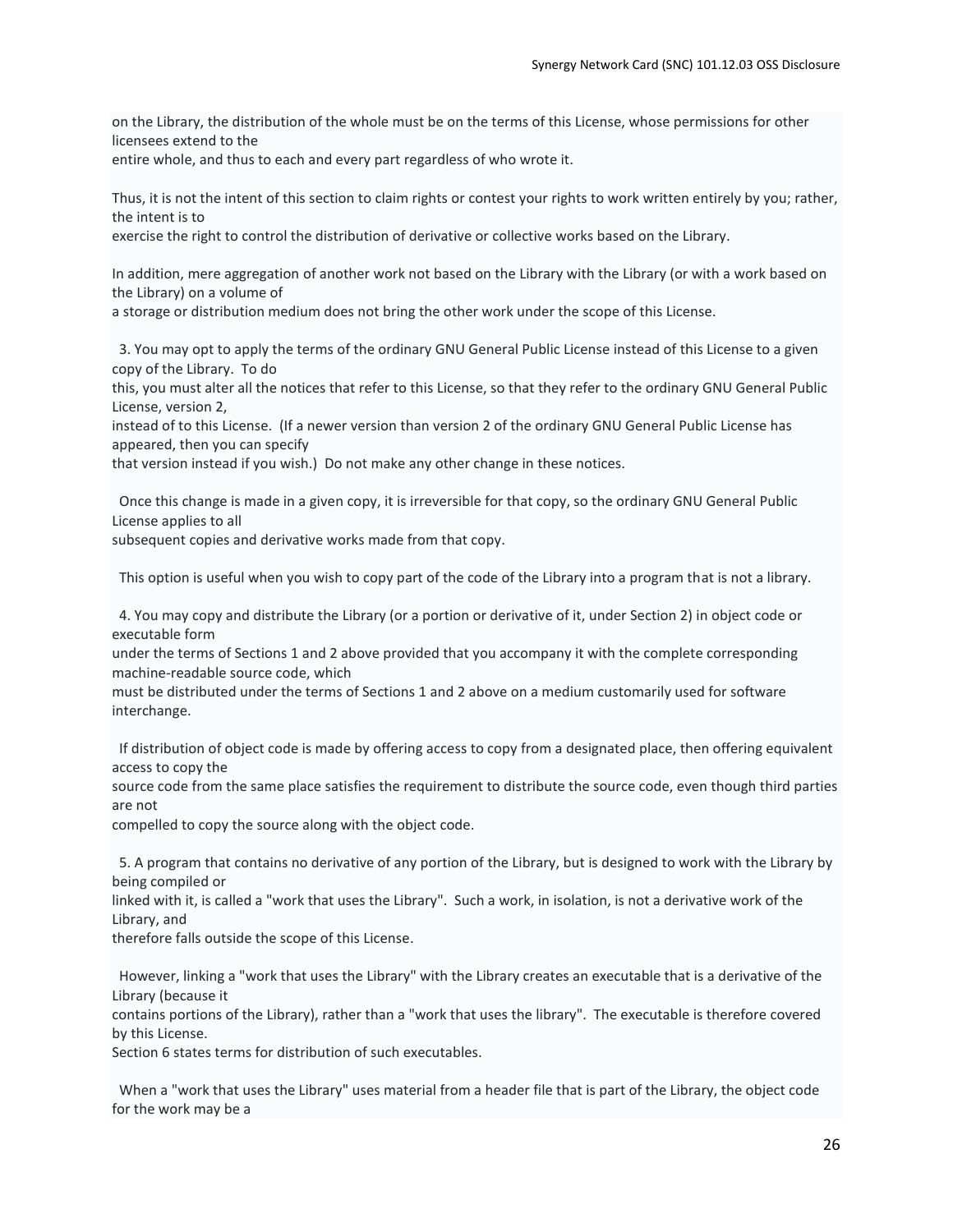derivative work of the Library even though the source code is not. Whether this is true is especially significant if the work can be

linked without the Library, or if the work is itself a library. The threshold for this to be true is not precisely defined by law.

 If such an object file uses only numerical parameters, data structure layouts and accessors, and small macros and small inline

functions (ten lines or less in length), then the use of the object file is unrestricted, regardless of whether it is legally a derivative

work. (Executables containing this object code plus portions of the Library will still fall under Section 6.)

 Otherwise, if the work is a derivative of the Library, you may distribute the object code for the work under the terms of Section 6.

Any executables containing that work also fall under Section 6, whether or not they are linked directly with the Library itself.

 6. As an exception to the Sections above, you may also combine or link a "work that uses the Library" with the Library to produce a

work containing portions of the Library, and distribute that work under terms of your choice, provided that the terms permit

modification of the work for the customer's own use and reverse engineering for debugging such modifications.

 You must give prominent notice with each copy of the work that the Library is used in it and that the Library and its use are covered by

this License. You must supply a copy of this License. If the work during execution displays copyright notices, you must include the

copyright notice for the Library among them, as well as a reference directing the user to the copy of this License. Also, you must do one

of these things:

 a) Accompany the work with the complete corresponding machine-readable source code for the Library including whatever

 changes were used in the work (which must be distributed under Sections 1 and 2 above); and, if the work is an executable linked

 with the Library, with the complete machine-readable "work that uses the Library", as object code and/or source code, so that the

 user can modify the Library and then relink to produce a modified executable containing the modified Library. (It is understood

 that the user who changes the contents of definitions files in the Library will not necessarily be able to recompile the application

to use the modified definitions.)

 b) Use a suitable shared library mechanism for linking with the Library. A suitable mechanism is one that (1) uses at run time a

 copy of the library already present on the user's computer system, rather than copying library functions into the executable, and (2)

 will operate properly with a modified version of the library, if the user installs one, as long as the modified version is

interface-compatible with the version that the work was made with.

 c) Accompany the work with a written offer, valid for at least three years, to give the same user the materials specified in Subsection 6a, above, for a charge no more than the cost of performing this distribution.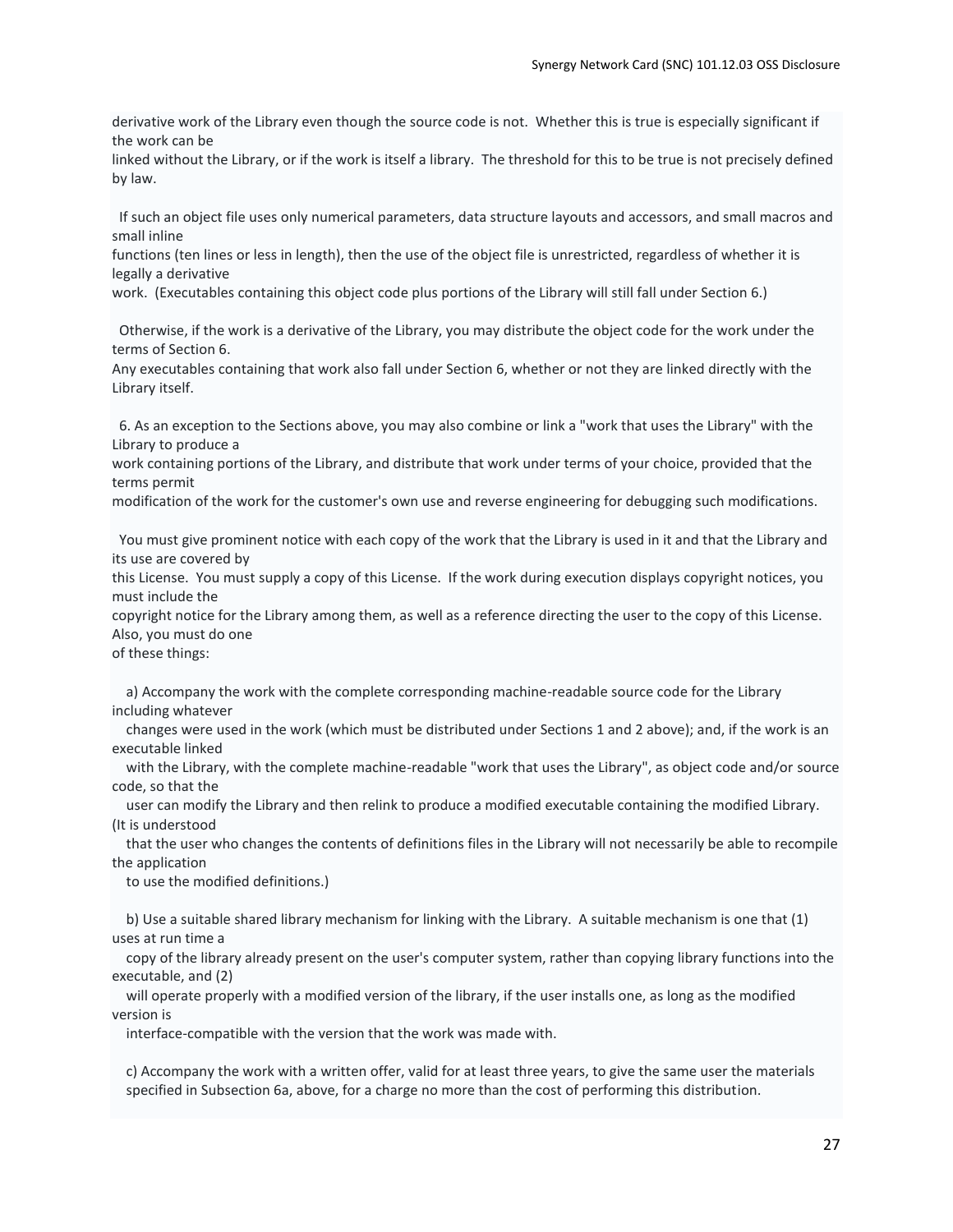d) If distribution of the work is made by offering access to copy from a designated place, offer equivalent access to copy the above

specified materials from the same place.

 e) Verify that the user has already received a copy of these materials or that you have already sent this user a copy.

 For an executable, the required form of the "work that uses the Library" must include any data and utility programs needed for

reproducing the executable from it. However, as a special exception, the materials to be distributed need not include anything that is

normally distributed (in either source or binary form) with the major components (compiler, kernel, and so on) of the operating system on

which the executable runs, unless that component itself accompanies the executable.

 It may happen that this requirement contradicts the license restrictions of other proprietary libraries that do not normally

accompany the operating system. Such a contradiction means you cannot use both them and the Library together in an executable that you distribute.

 7. You may place library facilities that are a work based on the Library side-by-side in a single library together with other library

facilities not covered by this License, and distribute such a combined library, provided that the separate distribution of the work based on

the Library and of the other library facilities is otherwise permitted, and provided that you do these two things:

 a) Accompany the combined library with a copy of the same work based on the Library, uncombined with any other library

facilities. This must be distributed under the terms of the Sections above.

 b) Give prominent notice with the combined library of the fact that part of it is a work based on the Library, and explaining

where to find the accompanying uncombined form of the same work.

 8. You may not copy, modify, sublicense, link with, or distribute the Library except as expressly provided under this License. Any

attempt otherwise to copy, modify, sublicense, link with, or distribute the Library is void, and will automatically terminate your

rights under this License. However, parties who have received copies, or rights, from you under this License will not have their licenses

terminated so long as such parties remain in full compliance.

 9. You are not required to accept this License, since you have not signed it. However, nothing else grants you permission to modify or

distribute the Library or its derivative works. These actions are prohibited by law if you do not accept this License. Therefore, by

modifying or distributing the Library (or any work based on the Library), you indicate your acceptance of this License to do so, and

all its terms and conditions for copying, distributing or modifying the Library or works based on it.

 10. Each time you redistribute the Library (or any work based on the Library), the recipient automatically receives a license from the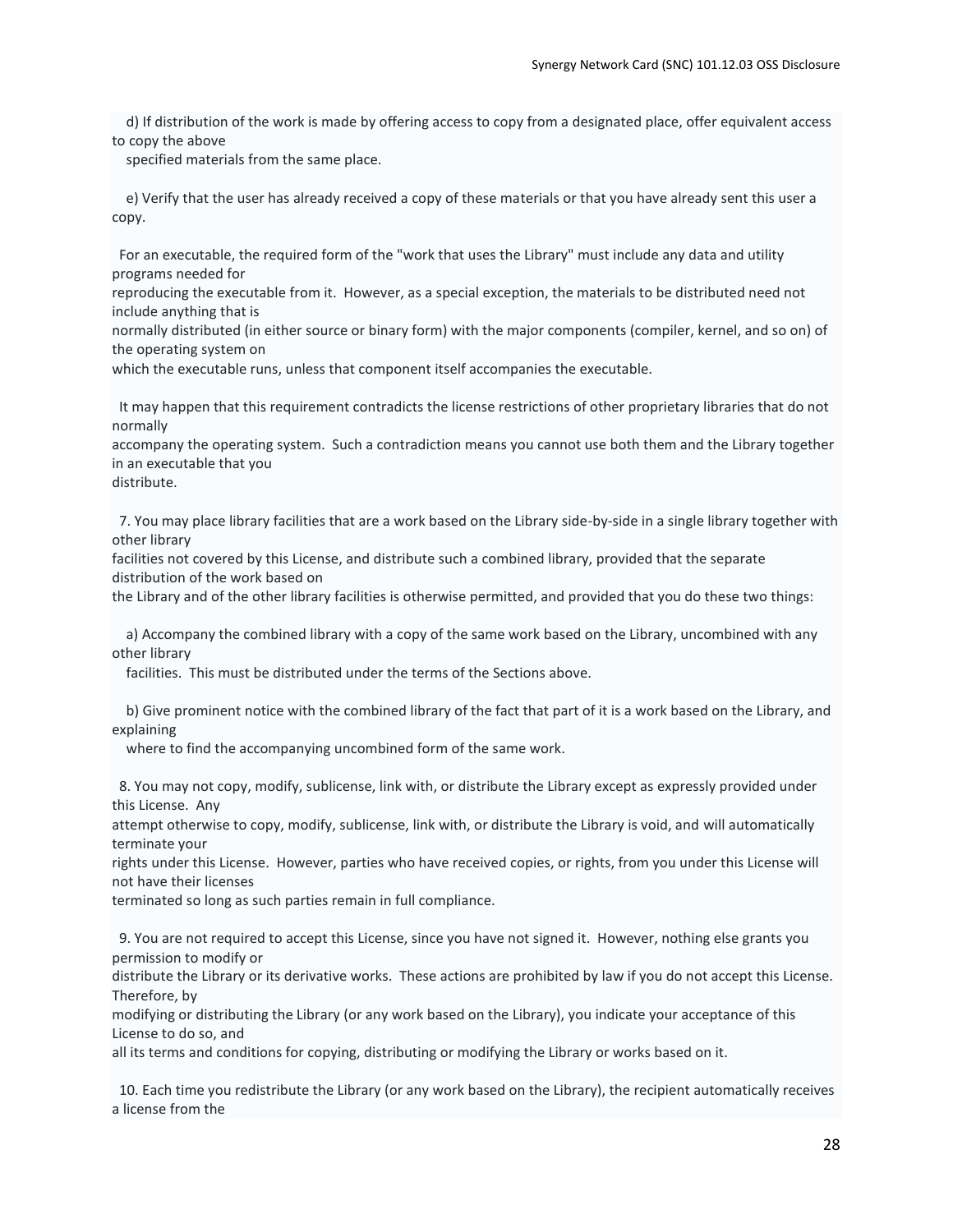original licensor to copy, distribute, link with or modify the Library subject to these terms and conditions. You may not impose any further

restrictions on the recipients' exercise of the rights granted herein. You are not responsible for enforcing compliance by third parties with this License.

 11. If, as a consequence of a court judgment or allegation of patent infringement or for any other reason (not limited to patent issues),

conditions are imposed on you (whether by court order, agreement or otherwise) that contradict the conditions of this License, they do not

excuse you from the conditions of this License. If you cannot distribute so as to satisfy simultaneously your obligations under this

License and any other pertinent obligations, then as a consequence you may not distribute the Library at all. For example, if a patent

license would not permit royalty-free redistribution of the Library by all those who receive copies directly or indirectly through you, then

the only way you could satisfy both it and this License would be to refrain entirely from distribution of the Library.

If any portion of this section is held invalid or unenforceable under any particular circumstance, the balance of the section is intended to apply,

and the section as a whole is intended to apply in other circumstances.

It is not the purpose of this section to induce you to infringe any patents or other property right claims or to contest validity of any

such claims; this section has the sole purpose of protecting the integrity of the free software distribution system which is

implemented by public license practices. Many people have made generous contributions to the wide range of software distributed

through that system in reliance on consistent application of that system; it is up to the author/donor to decide if he or she is willing

to distribute software through any other system and a licensee cannot impose that choice.

This section is intended to make thoroughly clear what is believed to be a consequence of the rest of this License.

 12. If the distribution and/or use of the Library is restricted in certain countries either by patents or by copyrighted interfaces, the

original copyright holder who places the Library under this License may add an explicit geographical distribution limitation excluding those countries,

so that distribution is permitted only in or among countries not thus excluded. In such case, this License incorporates the limitation as if

written in the body of this License.

 13. The Free Software Foundation may publish revised and/or new versions of the Lesser General Public License from time to time.

Such new versions will be similar in spirit to the present version, but may differ in detail to address new problems or concerns.

Each version is given a distinguishing version number. If the Library specifies a version number of this License which applies to it and

"any later version", you have the option of following the terms and conditions either of that version or of any later version published by

the Free Software Foundation. If the Library does not specify a license version number, you may choose any version ever published by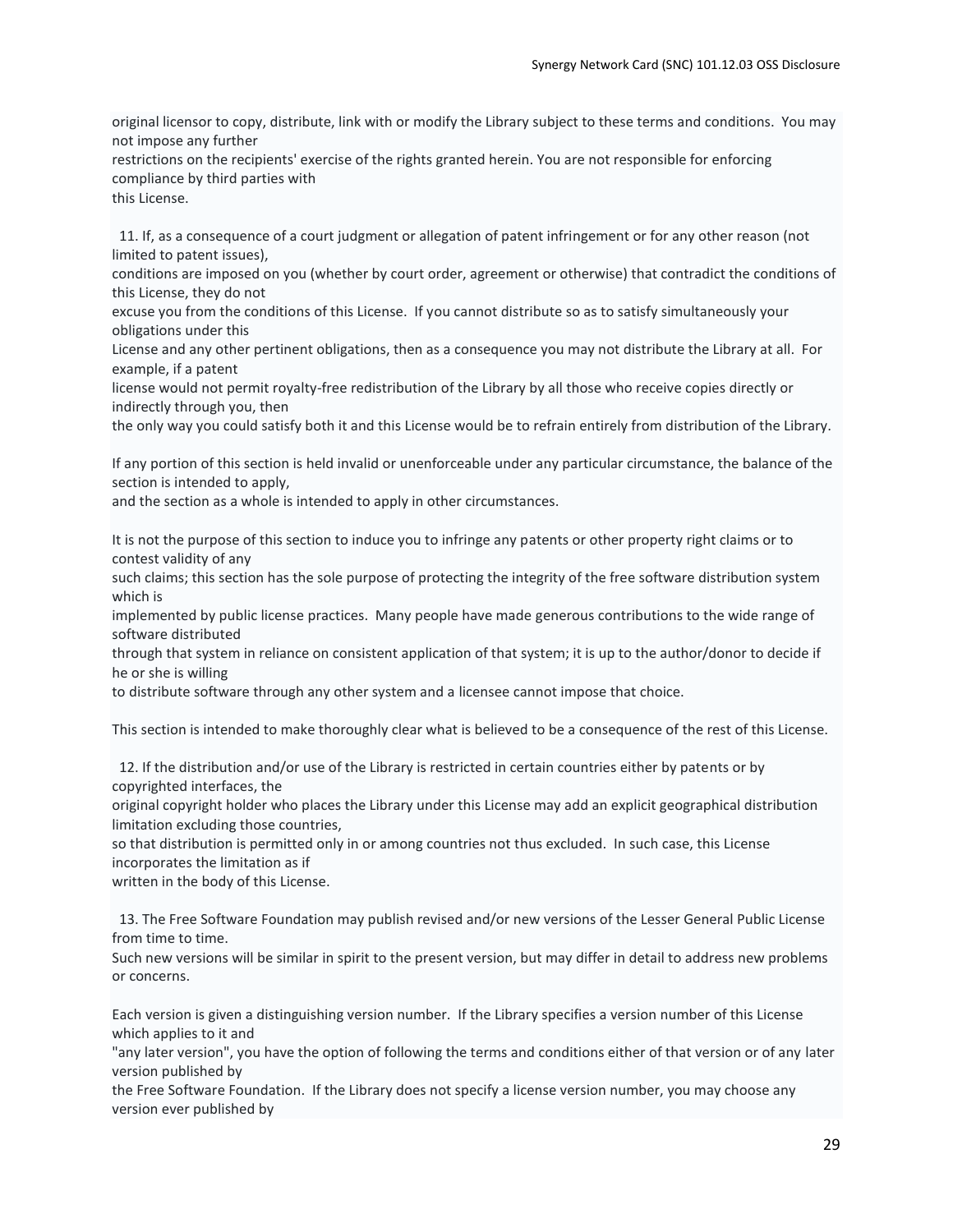the Free Software Foundation.

 14. If you wish to incorporate parts of the Library into other free programs whose distribution conditions are incompatible with these,

write to the author to ask for permission. For software which is copyrighted by the Free Software Foundation, write to the Free

Software Foundation; we sometimes make exceptions for this. Our decision will be guided by the two goals of preserving the free status

of all derivatives of our free software and of promoting the sharing and reuse of software generally.

## NO WARRANTY

 15. BECAUSE THE LIBRARY IS LICENSED FREE OF CHARGE, THERE IS NO WARRANTY FOR THE LIBRARY, TO THE EXTENT PERMITTED BY APPLICABLE LAW.

EXCEPT WHEN OTHERWISE STATED IN WRITING THE COPYRIGHT HOLDERS AND/OR OTHER PARTIES PROVIDE THE LIBRARY "AS IS" WITHOUT WARRANTY OF ANY

KIND, EITHER EXPRESSED OR IMPLIED, INCLUDING, BUT NOT LIMITED TO, THE IMPLIED WARRANTIES OF MERCHANTABILITY AND FITNESS FOR A PARTICULAR

PURPOSE. THE ENTIRE RISK AS TO THE QUALITY AND PERFORMANCE OF THE LIBRARY IS WITH YOU. SHOULD THE LIBRARY PROVE DEFECTIVE, YOU ASSUME

THE COST OF ALL NECESSARY SERVICING, REPAIR OR CORRECTION.

 16. IN NO EVENT UNLESS REQUIRED BY APPLICABLE LAW OR AGREED TO IN WRITING WILL ANY COPYRIGHT HOLDER, OR ANY OTHER PARTY WHO MAY MODIFY

AND/OR REDISTRIBUTE THE LIBRARY AS PERMITTED ABOVE, BE LIABLE TO YOU FOR DAMAGES, INCLUDING ANY GENERAL, SPECIAL, INCIDENTAL OR

CONSEQUENTIAL DAMAGES ARISING OUT OF THE USE OR INABILITY TO USE THE LIBRARY (INCLUDING BUT NOT LIMITED TO LOSS OF DATA OR DATA BEING

RENDERED INACCURATE OR LOSSES SUSTAINED BY YOU OR THIRD PARTIES OR A FAILURE OF THE LIBRARY TO OPERATE WITH ANY OTHER SOFTWARE), EVEN IF

SUCH HOLDER OR OTHER PARTY HAS BEEN ADVISED OF THE POSSIBILITY OF SUCH DAMAGES.

## END OF TERMS AND CONDITIONS

How to Apply These Terms to Your New Libraries

 If you develop a new library, and you want it to be of the greatest possible use to the public, we recommend making it free software that

everyone can redistribute and change. You can do so by permitting redistribution under these terms (or, alternatively, under the terms of the

ordinary General Public License).

 To apply these terms, attach the following notices to the library. It is safest to attach them to the start of each source file to most effectively

convey the exclusion of warranty; and each file should have at least the "copyright" line and a pointer to where the full notice is found.

 <one line to give the library's name and a brief idea of what it does.> Copyright (C) <year> <name of author>

 This library is free software; you can redistribute it and/or modify it under the terms of the GNU Lesser General Public License as published by the Free Software Foundation; either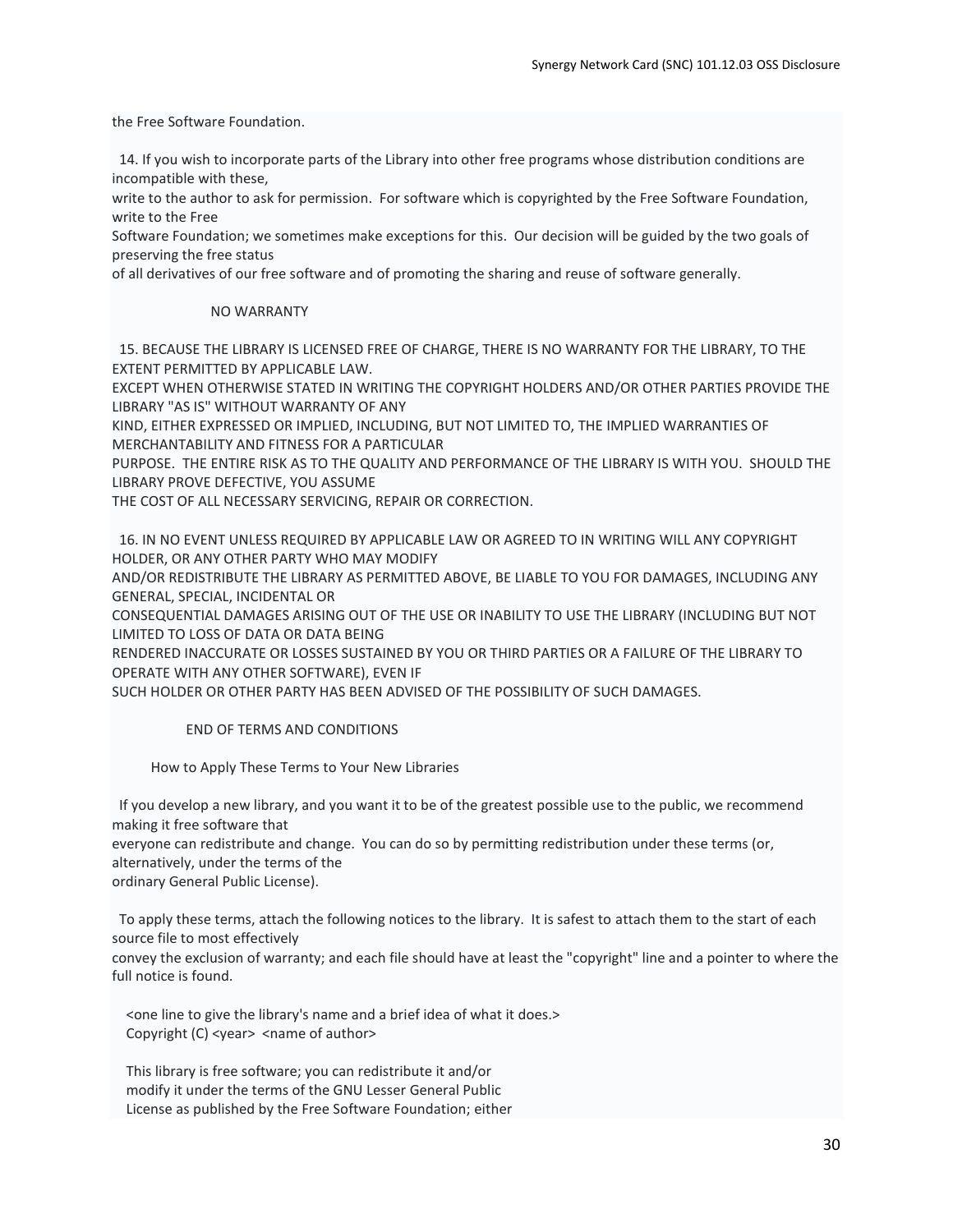version 2.1 of the License, or (at your option) any later version.

 This library is distributed in the hope that it will be useful, but WITHOUT ANY WARRANTY; without even the implied warranty of MERCHANTABILITY or FITNESS FOR A PARTICULAR PURPOSE. See the GNU Lesser General Public License for more details.

 You should have received a copy of the GNU Lesser General Public License along with this library; if not, write to the Free Software Foundation, Inc., 51 Franklin Street, Fifth Floor, Boston, MA 02110-1301 USA

Also add information on how to contact you by electronic and paper mail.

You should also get your employer (if you work as a programmer) or your school, if any, to sign a "copyright disclaimer" for the library, if necessary. Here is a sample; alter the names:

 Yoyodyne, Inc., hereby disclaims all copyright interest in the library `Frob' (a library for tweaking knobs) written by James Random Hacker.

 <signature of Ty Coon>, 1 April 1990 Ty Coon, President of Vice

That's all there is to it!

#### **Eclipse Public License - v 1.0**

THE ACCOMPANYING PROGRAM IS PROVIDED UNDER THE TERMS OF THIS ECLIPSE PUBLIC LICENSE ("AGREEMENT"). ANY USE, REPRODUCTION OR DISTRIBUTION OF THE PROGRAM CONSTITUTES RECIPIENT'S ACCEPTANCE OF THIS AGREEMENT.

## **1. DEFINITIONS**

"Contribution" means:

a) in the case of the initial Contributor, the initial code and documentation distributed under this Agreement, and

b) in the case of each subsequent Contributor:

i) changes to the Program, and

ii) additions to the Program;

where such changes and/or additions to the Program originate from and are distributed by that particular Contributor. A Contribution 'originates' from a Contributor if it was added to the Program by such Contributor itself or anyone acting on such Contributor's behalf. Contributions do not include additions to the Program which: (i) are separate modules of software distributed in conjunction with the Program under their own license agreement, and (ii) are not derivative works of the Program.

"Contributor" means any person or entity that distributes the Program.

"Licensed Patents" mean patent claims licensable by a Contributor which are necessarily infringed by the use or sale of its Contribution alone or when combined with the Program.

"Program" means the Contributions distributed in accordance with this Agreement.

"Recipient" means anyone who receives the Program under this Agreement, including all Contributors.

#### **2. GRANT OF RIGHTS**

a) Subject to the terms of this Agreement, each Contributor hereby grants Recipient a non-exclusive, worldwide, royalty-free copyright license to reproduce, prepare derivative works of, publicly display, publicly perform, distribute and sublicense the Contribution of such Contributor, if any, and such derivative works, in source code and object code form.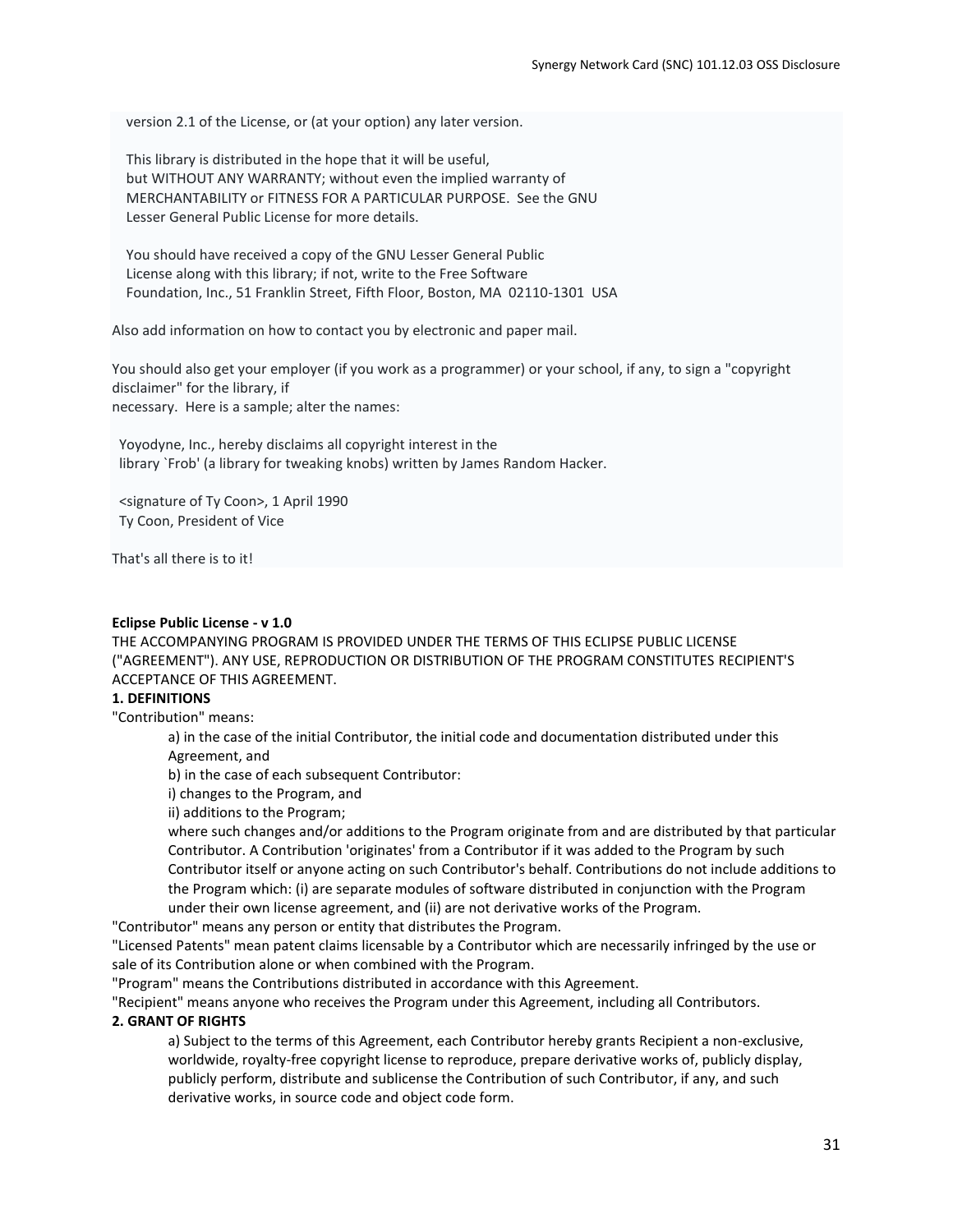b) Subject to the terms of this Agreement, each Contributor hereby grants Recipient a non-exclusive, worldwide, royalty-free patent license under Licensed Patents to make, use, sell, offer to sell, import and otherwise transfer the Contribution of such Contributor, if any, in source code and object code form. This patent license shall apply to the combination of the Contribution and the Program if, at the time the Contribution is added by the Contributor, such addition of the Contribution causes such combination to be covered by the Licensed Patents. The patent license shall not apply to any other combinations which include the Contribution. No hardware per se is licensed hereunder.

c) Recipient understands that although each Contributor grants the licenses to its Contributions set forth herein, no assurances are provided by any Contributor that the Program does not infringe the patent or other intellectual property rights of any other entity. Each Contributor disclaims any liability to Recipient for claims brought by any other entity based on infringement of intellectual property rights or otherwise. As a condition to exercising the rights and licenses granted hereunder, each Recipient hereby assumes sole responsibility to secure any other intellectual property rights needed, if any. For example, if a third party patent license is required to allow Recipient to distribute the Program, it is Recipient's responsibility to acquire that license before distributing the Program.

d) Each Contributor represents that to its knowledge it has sufficient copyright rights in its Contribution, if any, to grant the copyright license set forth in this Agreement.

## **3. REQUIREMENTS**

A Contributor may choose to distribute the Program in object code form under its own license agreement, provided that:

a) it complies with the terms and conditions of this Agreement; and

b) its license agreement:

i) effectively disclaims on behalf of all Contributors all warranties and conditions, express and implied, including warranties or conditions of title and non-infringement, and implied warranties or conditions of merchantability and fitness for a particular purpose;

ii) effectively excludes on behalf of all Contributors all liability for damages, including direct, indirect, special, incidental and consequential damages, such as lost profits;

iii) states that any provisions which differ from this Agreement are offered by that Contributor alone and not by any other party; and

iv) states that source code for the Program is available from such Contributor, and informs licensees how

to obtain it in a reasonable manner on or through a medium customarily used for software exchange.

When the Program is made available in source code form:

a) it must be made available under this Agreement; and

b) a copy of this Agreement must be included with each copy of the Program.

Contributors may not remove or alter any copyright notices contained within the Program.

Each Contributor must identify itself as the originator of its Contribution, if any, in a manner that reasonably allows subsequent Recipients to identify the originator of the Contribution.

## **4. COMMERCIAL DISTRIBUTION**

Commercial distributors of software may accept certain responsibilities with respect to end users, business partners and the like. While this license is intended to facilitate the commercial use of the Program, the Contributor who includes the Program in a commercial product offering should do so in a manner which does not create potential liability for other Contributors. Therefore, if a Contributor includes the Program in a commercial product offering, such Contributor ("Commercial Contributor") hereby agrees to defend and indemnify every other Contributor ("Indemnified Contributor") against any losses, damages and costs (collectively "Losses") arising from claims, lawsuits and other legal actions brought by a third party against the Indemnified Contributor to the extent caused by the acts or omissions of such Commercial Contributor in connection with its distribution of the Program in a commercial product offering. The obligations in this section do not apply to any claims or Losses relating to any actual or alleged intellectual property infringement. In order to qualify, an Indemnified Contributor must: a) promptly notify the Commercial Contributor in writing of such claim, and b) allow the Commercial Contributor to control, and cooperate with the Commercial Contributor in, the defense and any related settlement negotiations. The Indemnified Contributor may participate in any such claim at its own expense.

For example, a Contributor might include the Program in a commercial product offering, Product X. That Contributor is then a Commercial Contributor. If that Commercial Contributor then makes performance claims, or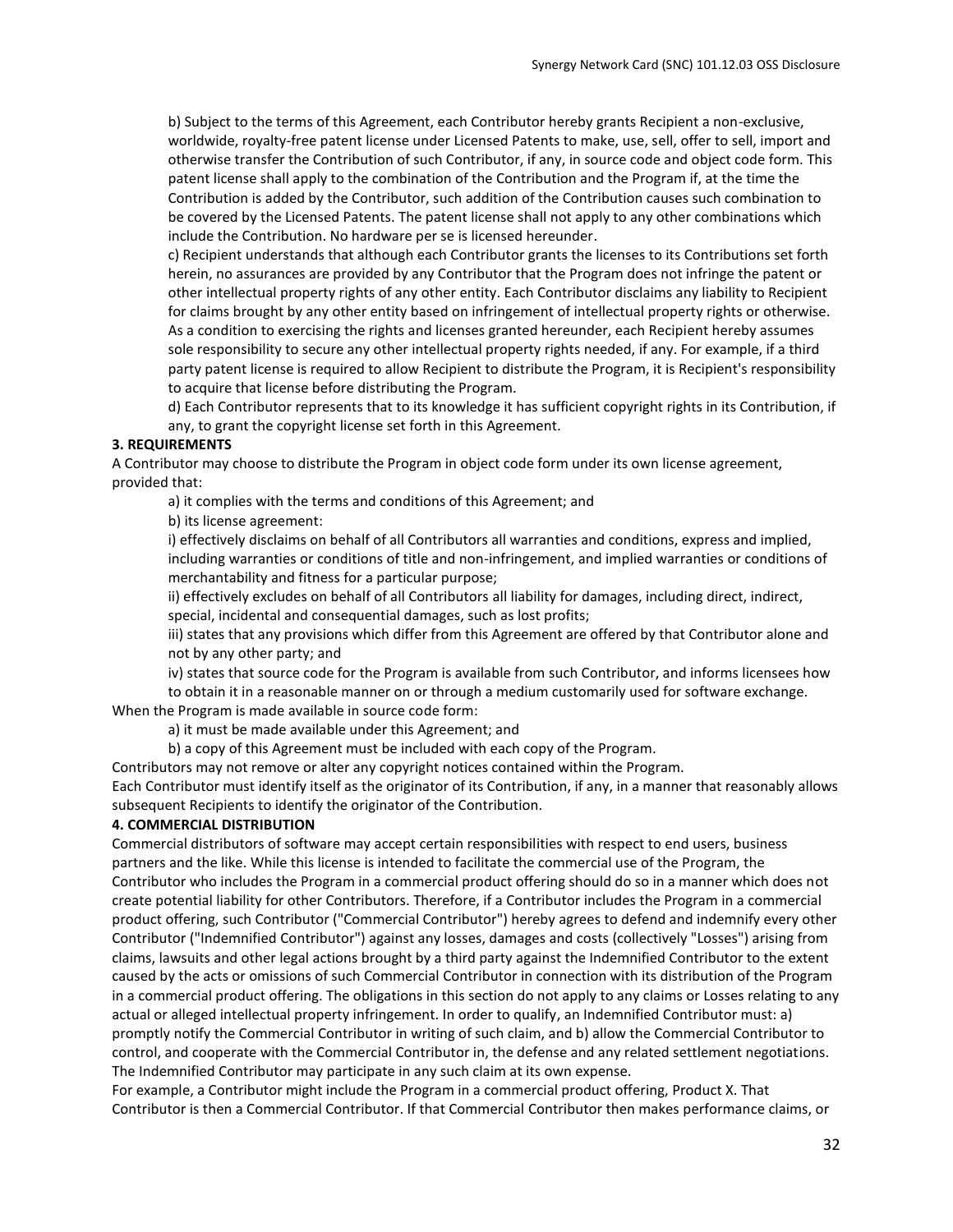offers warranties related to Product X, those performance claims and warranties are such Commercial Contributor's responsibility alone. Under this section, the Commercial Contributor would have to defend claims against the other Contributors related to those performance claims and warranties, and if a court requires any other Contributor to pay any damages as a result, the Commercial Contributor must pay those damages.

### **5. NO WARRANTY**

EXCEPT AS EXPRESSLY SET FORTH IN THIS AGREEMENT, THE PROGRAM IS PROVIDED ON AN "AS IS" BASIS, WITHOUT WARRANTIES OR CONDITIONS OF ANY KIND, EITHER EXPRESS OR IMPLIED INCLUDING, WITHOUT LIMITATION, ANY WARRANTIES OR CONDITIONS OF TITLE, NON-INFRINGEMENT, MERCHANTABILITY OR FITNESS FOR A PARTICULAR PURPOSE. Each Recipient is solely responsible for determining the appropriateness of using and distributing the Program and assumes all risks associated with its exercise of rights under this Agreement , including but not limited to the risks and costs of program errors, compliance with applicable laws, damage to or loss of data, programs or equipment, and unavailability or interruption of operations.

#### **6. DISCLAIMER OF LIABILITY**

EXCEPT AS EXPRESSLY SET FORTH IN THIS AGREEMENT, NEITHER RECIPIENT NOR ANY CONTRIBUTORS SHALL HAVE ANY LIABILITY FOR ANY DIRECT, INDIRECT, INCIDENTAL, SPECIAL, EXEMPLARY, OR CONSEQUENTIAL DAMAGES (INCLUDING WITHOUT LIMITATION LOST PROFITS), HOWEVER CAUSED AND ON ANY THEORY OF LIABILITY, WHETHER IN CONTRACT, STRICT LIABILITY, OR TORT (INCLUDING NEGLIGENCE OR OTHERWISE) ARISING IN ANY WAY OUT OF THE USE OR DISTRIBUTION OF THE PROGRAM OR THE EXERCISE OF ANY RIGHTS GRANTED HEREUNDER, EVEN IF ADVISED OF THE POSSIBILITY OF SUCH DAMAGES.

#### **7. GENERAL**

If any provision of this Agreement is invalid or unenforceable under applicable law, it shall not affect the validity or enforceability of the remainder of the terms of this Agreement, and without further action by the parties hereto, such provision shall be reformed to the minimum extent necessary to make such provision valid and enforceable. If Recipient institutes patent litigation against any entity (including a cross-claim or counterclaim in a lawsuit) alleging that the Program itself (excluding combinations of the Program with other software or hardware) infringes such Recipient's patent(s), then such Recipient's rights granted under Section 2(b) shall terminate as of the date such litigation is filed.

All Recipient's rights under this Agreement shall terminate if it fails to comply with any of the material terms or conditions of this Agreement and does not cure such failure in a reasonable period of time after becoming aware of such noncompliance. If all Recipient's rights under this Agreement terminate, Recipient agrees to cease use and distribution of the Program as soon as reasonably practicable. However, Recipient's obligations under this Agreement and any licenses granted by Recipient relating to the Program shall continue and survive. Everyone is permitted to copy and distribute copies of this Agreement, but in order to avoid inconsistency the Agreement is copyrighted and may only be modified in the following manner. The Agreement Steward reserves the right to publish new versions (including revisions) of this Agreement from time to time. No one other than the Agreement Steward has the right to modify this Agreement. The Eclipse Foundation is the initial Agreement Steward. The Eclipse Foundation may assign the responsibility to serve as the Agreement Steward to a suitable separate entity. Each new version of the Agreement will be given a distinguishing version number. The Program (including Contributions) may always be distributed subject to the version of the Agreement under which it was received. In addition, after a new version of the Agreement is published, Contributor may elect to distribute the Program (including its Contributions) under the new version. Except as expressly stated in Sections 2(a) and 2(b) above, Recipient receives no rights or licenses to the intellectual property of any Contributor under this Agreement, whether expressly, by implication, estoppel or otherwise. All rights in the Program not expressly granted under this Agreement are reserved.

This Agreement is governed by the laws of the State of New York and the intellectual property laws of the United States of America. No party to this Agreement will bring a legal action under this Agreement more than one year after the cause of action arose. Each party waives its rights to a jury trial in any resulting litigation.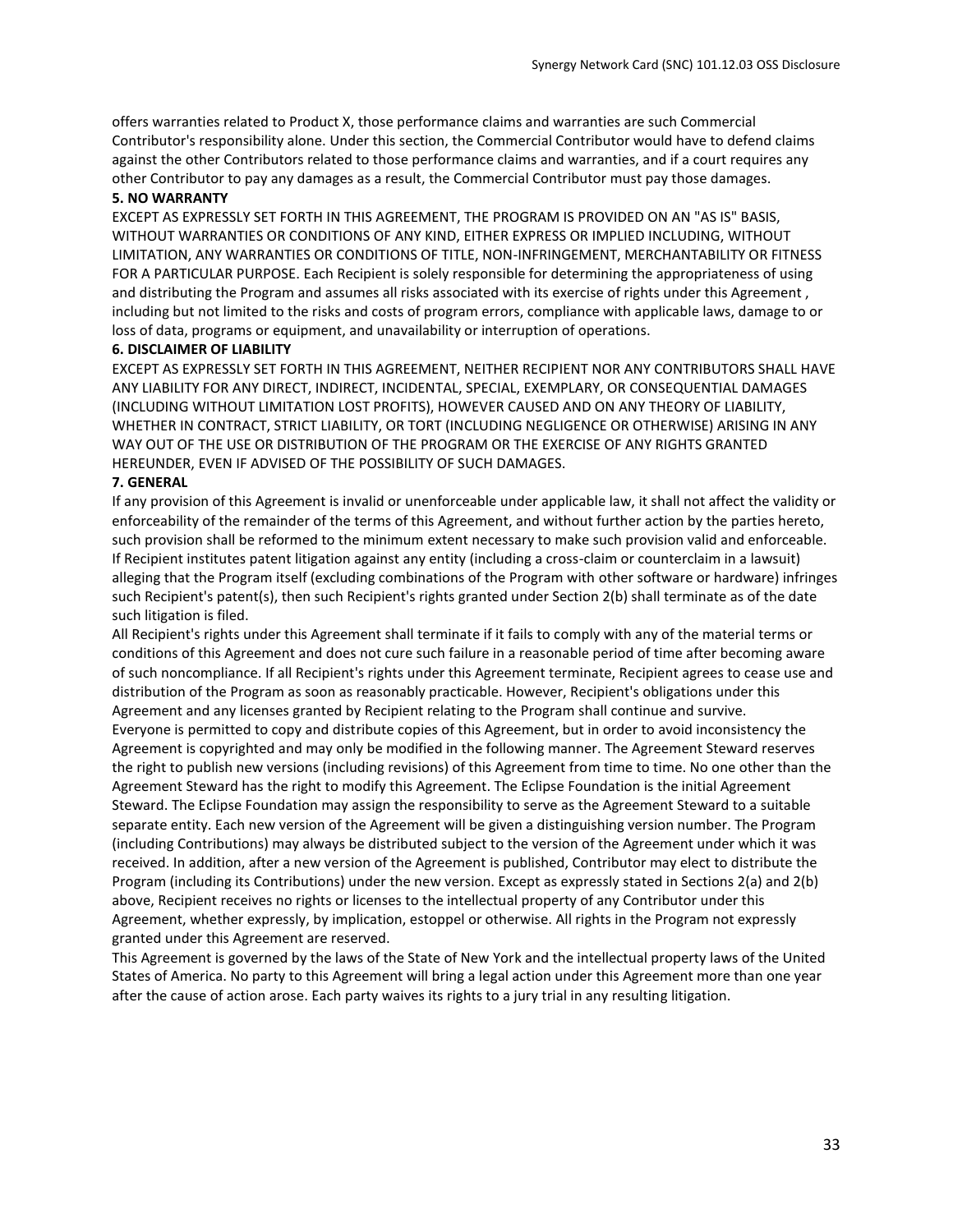# **ISC**

# Copyright <YEAR> <OWNER>

Permission to use, copy, modify, and/or distribute this software for any purpose with or without fee is hereby granted, provided that the above copyright notice and this permission notice appear in all copies. THE SOFTWARE IS PROVIDED "AS IS" AND THE AUTHOR DISCLAIMS ALL WARRANTIES WITH REGARD TO THIS SOFTWARE INCLUDING ALL IMPLIED WARRANTIES OF MERCHANTABILITY AND FITNESS. IN NO EVENT SHALL THE AUTHOR BE LIABLE FOR ANY SPECIAL, DIRECT, INDIRECT, OR CONSEQUENTIAL DAMAGES OR ANY DAMAGES WHATSOEVER RESULTING FROM LOSS OF USE, DATA OR PROFITS, WHETHER IN AN ACTION OF CONTRACT, NEGLIGENCE OR OTHER TORTIOUS ACTION, ARISING OUT OF OR IN CONNECTION WITH THE USE OR PERFORMANCE OF THIS SOFTWARE.

# **Common Public License - v 1.0**

# Updated 16 Apr 2009

As of 25 Feb 2009, IBM has assigned the Agreement Steward role for the CPL to the Eclipse Foundation. Eclipse has designated the Eclipse Public License (EPL) as the follow-on version of the CPL.

THE ACCOMPANYING PROGRAM IS PROVIDED UNDER THE TERMS OF THIS COMMON PUBLIC LICENSE ("AGREEMENT"). ANY USE, REPRODUCTION OR DISTRIBUTION OF THE PROGRAM CONSTITUTES RECIPIENT'S ACCEPTANCE OF THIS AGREEMENT.

# 1. DEFINITIONS

"Contribution" means:

a) in the case of the initial Contributor, the initial code and documentation distributed under this Agreement, and b) in the case of each subsequent Contributor:

i) changes to the Program, and

ii) additions to the Program;

where such changes and/or additions to the Program originate from and are distributed by that particular Contributor. A Contribution 'originates' from a Contributor if it was added to the Program by such Contributor itself or anyone acting on such Contributor's behalf. Contributions do not include additions to the Program which: (i) are separate modules of software distributed in conjunction with the Program under their own license agreement, and (ii) are not derivative works of the Program.

"Contributor" means any person or entity that distributes the Program.

"Licensed Patents " mean patent claims licensable by a Contributor which are necessarily infringed by the use or sale of its Contribution alone or when combined with the Program.

"Program" means the Contributions distributed in accordance with this Agreement.

"Recipient" means anyone who receives the Program under this Agreement, including all Contributors.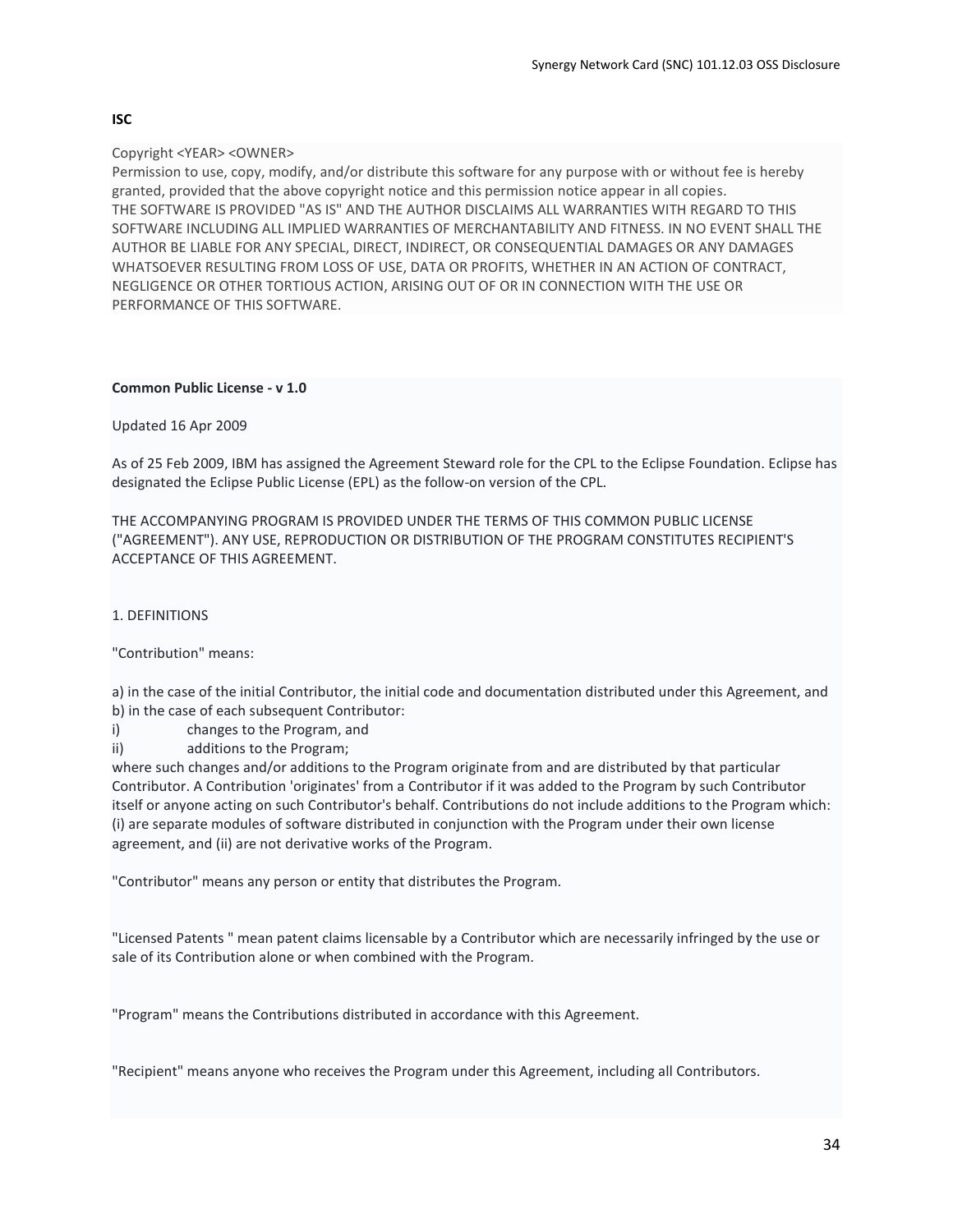# 2. GRANT OF RIGHTS

a) Subject to the terms of this Agreement, each Contributor hereby grants Recipient a non-exclusive, worldwide, royalty-free copyright license to reproduce, prepare derivative works of, publicly display, publicly perform, distribute and sublicense the Contribution of such Contributor, if any, and such derivative works, in source code and object code form.

b) Subject to the terms of this Agreement, each Contributor hereby grants Recipient a non-exclusive, worldwide, royalty-free patent license under Licensed Patents to make, use, sell, offer to sell, import and otherwise transfer the Contribution of such Contributor, if any, in source code and object code form. This patent license shall apply to the combination of the Contribution and the Program if, at the time the Contribution is added by the Contributor, such addition of the Contribution causes such combination to be covered by the Licensed Patents. The patent license shall not apply to any other combinations which include the Contribution. No hardware per se is licensed hereunder.

c) Recipient understands that although each Contributor grants the licenses to its Contributions set forth herein, no assurances are provided by any Contributor that the Program does not infringe the patent or other intellectual property rights of any other entity. Each Contributor disclaims any liability to Recipient for claims brought by any other entity based on infringement of intellectual property rights or otherwise. As a condition to exercising the rights and licenses granted hereunder, each Recipient hereby assumes sole responsibility to secure any other intellectual property rights needed, if any. For example, if a third party patent license is required to allow Recipient to distribute the Program, it is Recipient's responsibility to acquire that license before distributing the Program.

d) Each Contributor represents that to its knowledge it has sufficient copyright rights in its Contribution, if any, to grant the copyright license set forth in this Agreement. 3. REQUIREMENTS

A Contributor may choose to distribute the Program in object code form under its own license agreement, provided that:

a) it complies with the terms and conditions of this Agreement; and

b) its license agreement:

i) effectively disclaims on behalf of all Contributors all warranties and conditions, express and implied, including warranties or conditions of title and non-infringement, and implied warranties or conditions of merchantability and fitness for a particular purpose;

ii) effectively excludes on behalf of all Contributors all liability for damages, including direct, indirect, special, incidental and consequential damages, such as lost profits;

iii) states that any provisions which differ from this Agreement are offered by that Contributor alone and not by any other party; and

iv) states that source code for the Program is available from such Contributor, and informs licensees how to obtain it in a reasonable manner on or through a medium customarily used for software exchange. When the Program is made available in source code form:

- a) it must be made available under this Agreement; and
- b) a copy of this Agreement must be included with each copy of the Program.

Contributors may not remove or alter any copyright notices contained within the Program.

Each Contributor must identify itself as the originator of its Contribution, if any, in a manner that reasonably allows subsequent Recipients to identify the originator of the Contribution.

# 4. COMMERCIAL DISTRIBUTION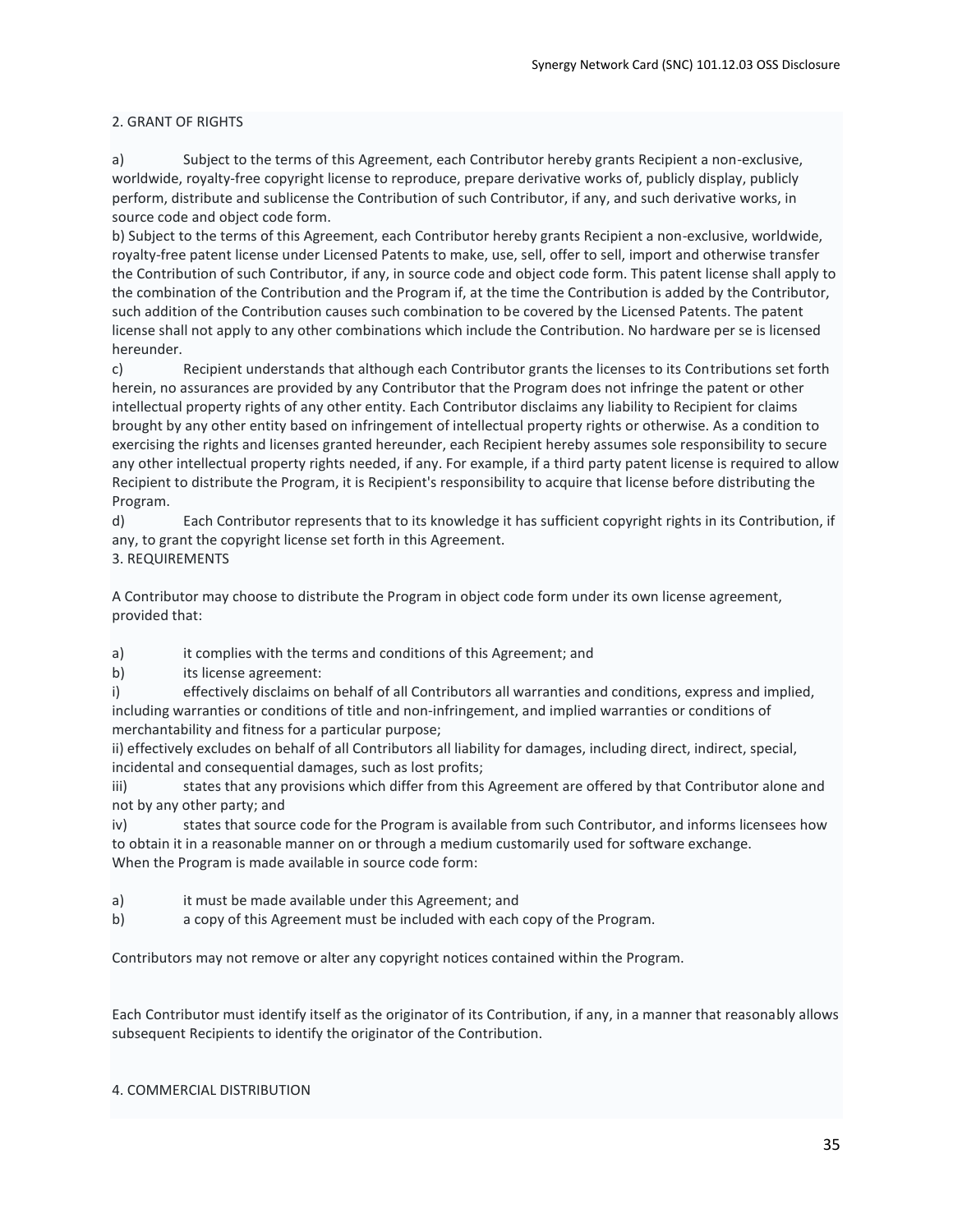Commercial distributors of software may accept certain responsibilities with respect to end users, business partners and the like. While this license is intended to facilitate the commercial use of the Program, the Contributor who includes the Program in a commercial product offering should do so in a manner which does not create potential liability for other Contributors. Therefore, if a Contributor includes the Program in a commercial product offering, such Contributor ("Commercial Contributor") hereby agrees to defend and indemnify every other Contributor ("Indemnified Contributor") against any losses, damages and costs (collectively "Losses") arising from claims, lawsuits and other legal actions brought by a third party against the Indemnified Contributor to the extent caused by the acts or omissions of such Commercial Contributor in connection with its distribution of the Program in a commercial product offering. The obligations in this section do not apply to any claims or Losses relating to any actual or alleged intellectual property infringement. In order to qualify, an Indemnified Contributor must: a) promptly notify the Commercial Contributor in writing of such claim, and b) allow the Commercial Contributor to control, and cooperate with the Commercial Contributor in, the defense and any related settlement negotiations. The Indemnified Contributor may participate in any such claim at its own expense.

For example, a Contributor might include the Program in a commercial product offering, Product X. That Contributor is then a Commercial Contributor. If that Commercial Contributor then makes performance claims, or offers warranties related to Product X, those performance claims and warranties are such Commercial Contributor's responsibility alone. Under this section, the Commercial Contributor would have to defend claims against the other Contributors related to those performance claims and warranties, and if a court requires any other Contributor to pay any damages as a result, the Commercial Contributor must pay those damages.

## 5. NO WARRANTY

EXCEPT AS EXPRESSLY SET FORTH IN THIS AGREEMENT, THE PROGRAM IS PROVIDED ON AN "AS IS" BASIS, WITHOUT WARRANTIES OR CONDITIONS OF ANY KIND, EITHER EXPRESS OR IMPLIED INCLUDING, WITHOUT LIMITATION, ANY WARRANTIES OR CONDITIONS OF TITLE, NON-INFRINGEMENT, MERCHANTABILITY OR FITNESS FOR A PARTICULAR PURPOSE. Each Recipient is solely responsible for determining the appropriateness of using and distributing the Program and assumes all risks associated with its exercise of rights under this Agreement, including but not limited to the risks and costs of program errors, compliance with applicable laws, damage to or loss of data, programs or equipment, and unavailability or interruption of operations.

# 6. DISCLAIMER OF LIABILITY

EXCEPT AS EXPRESSLY SET FORTH IN THIS AGREEMENT, NEITHER RECIPIENT NOR ANY CONTRIBUTORS SHALL HAVE ANY LIABILITY FOR ANY DIRECT, INDIRECT, INCIDENTAL, SPECIAL, EXEMPLARY, OR CONSEQUENTIAL DAMAGES (INCLUDING WITHOUT LIMITATION LOST PROFITS), HOWEVER CAUSED AND ON ANY THEORY OF LIABILITY, WHETHER IN CONTRACT, STRICT LIABILITY, OR TORT (INCLUDING NEGLIGENCE OR OTHERWISE) ARISING IN ANY WAY OUT OF THE USE OR DISTRIBUTION OF THE PROGRAM OR THE EXERCISE OF ANY RIGHTS GRANTED HEREUNDER, EVEN IF ADVISED OF THE POSSIBILITY OF SUCH DAMAGES.

## 7. GENERAL

If any provision of this Agreement is invalid or unenforceable under applicable law, it shall not affect the validity or enforceability of the remainder of the terms of this Agreement, and without further action by the parties hereto, such provision shall be reformed to the minimum extent necessary to make such provision valid and enforceable.

If Recipient institutes patent litigation against a Contributor with respect to a patent applicable to software (including a cross-claim or counterclaim in a lawsuit), then any patent licenses granted by that Contributor to such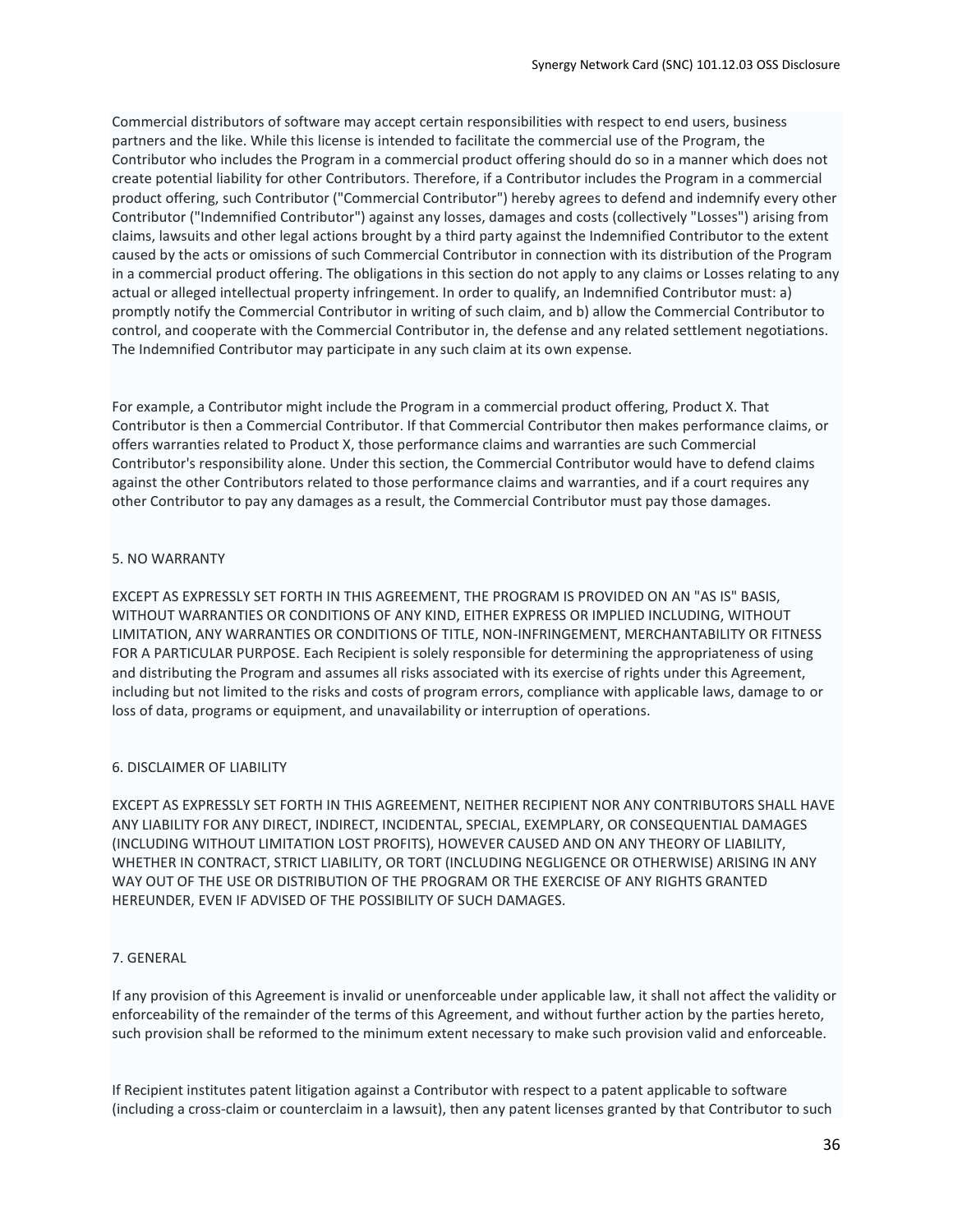Recipient under this Agreement shall terminate as of the date such litigation is filed. In addition, if Recipient institutes patent litigation against any entity (including a cross-claim or counterclaim in a lawsuit) alleging that the Program itself (excluding combinations of the Program with other software or hardware) infringes such Recipient's patent(s), then such Recipient's rights granted under Section 2(b) shall terminate as of the date such litigation is filed.

All Recipient's rights under this Agreement shall terminate if it fails to comply with any of the material terms or conditions of this Agreement and does not cure such failure in a reasonable period of time after becoming aware of such noncompliance. If all Recipient's rights under this Agreement terminate, Recipient agrees to cease use and distribution of the Program as soon as reasonably practicable. However, Recipient's obligations under this Agreement and any licenses granted by Recipient relating to the Program shall continue and survive.

Everyone is permitted to copy and distribute copies of this Agreement, but in order to avoid inconsistency the Agreement is copyrighted and may only be modified in the following manner. The Agreement Steward reserves the right to publish new versions (including revisions) of this Agreement from time to time. No one other than the Agreement Steward has the right to modify this Agreement. IBM is the initial Agreement Steward. IBM may assign the responsibility to serve as the Agreement Steward to a suitable separate entity. Each new version of the Agreement will be given a distinguishing version number. The Program (including Contributions) may always be distributed subject to the version of the Agreement under which it was received. In addition, after a new version of the Agreement is published, Contributor may elect to distribute the Program (including its Contributions) under the new version. Except as expressly stated in Sections 2(a) and 2(b) above, Recipient receives no rights or licenses to the intellectual property of any Contributor under this Agreement, whether expressly, by implication, estoppel or otherwise. All rights in the Program not expressly granted under this Agreement are reserved.

This Agreement is governed by the laws of the State of New York and the intellectual property laws of the United States of America. No party to this Agreement will bring a legal action under this Agreement more than one year after the cause of action arose. Each party waives its rights to a jury trial in any resulting litigation.

## **Zlib license**

\* zlib.h -- interface of the 'zlib' general purpose compression library version 1.2.12, March 27th, 2022

Copyright (C) 1995-2022 Jean-loup Gailly and Mark Adler

 This software is provided 'as-is', without any express or implied warranty. In no event will the authors be held liable for any damages arising from the use of this software.

 Permission is granted to anyone to use this software for any purpose, including commercial applications, and to alter it and redistribute it freely, subject to the following restrictions:

- 1. The origin of this software must not be misrepresented; you must not claim that you wrote the original software. If you use this software in a product, an acknowledgment in the product documentation would be appreciated but is not required.
- 2. Altered source versions must be plainly marked as such, and must not be misrepresented as being the original software.